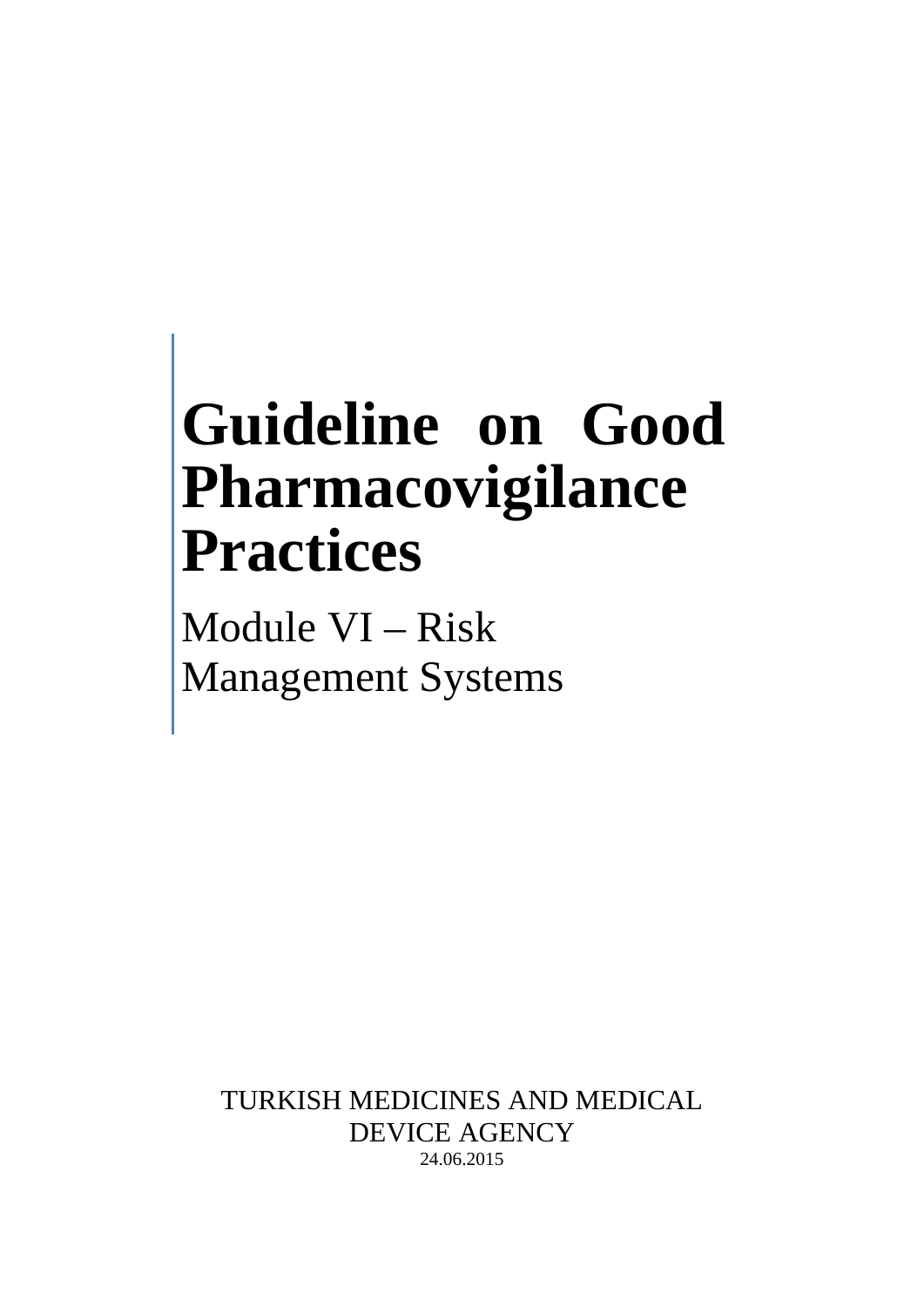| <b>SECTION I</b>                                                                 |
|----------------------------------------------------------------------------------|
| <b>Introduction</b>                                                              |
|                                                                                  |
|                                                                                  |
| <b>SECTION II</b>                                                                |
| <b>Structures and processes</b>                                                  |
|                                                                                  |
|                                                                                  |
|                                                                                  |
|                                                                                  |
|                                                                                  |
|                                                                                  |
| 2.6. Detailed description of each part of the risk management plan  10           |
|                                                                                  |
|                                                                                  |
| 2.8.1. RMP module I "Epidemiology of the indications and target population" 12   |
| 2.8.2. RMP module II "Non-clinical part of the safety specification" 12          |
|                                                                                  |
| 2.8.4. RMP module IV "Populations not studied in clinical trials" 13             |
|                                                                                  |
| 2.8.5.1. RMP module V section "Action taken by regulatory authorities and/or     |
|                                                                                  |
| 2.8.5.2. RMP module V section "(Non-study) Post-authorisation exposure"16        |
| 2.8.5.3. RMP module V section "Post-authorisation use in populations not         |
|                                                                                  |
| 2.8.5.4. RMP module V section "Post-authorisation off-label use" 17              |
| 2.8.5.5. RMP module V section "Epidemiological study exposure" 17                |
| 2.8.6. RMP module VI "Additional requirements regarding other health authorities |
|                                                                                  |
| 2.8.6.1. RMP module VI section "Potential for harm from overdose"  17            |
| 2.8.6.2. RMP module VI section "Potential for transmission of infectious agents" |
|                                                                                  |
| 2.8.6.3. RMP module VI section "Potential for misuse for illegal purposes" 18    |
| 2.8.6.4. RMP module VI section "Potential for medication errors" 18              |
| 2.8.6.5. RMP module VI section "Potential for off-label use" 19                  |
|                                                                                  |
|                                                                                  |
| section<br>2.8.7.1. RMP<br>module<br>"Newly identified<br>VII<br>safety          |
| concerns"20                                                                      |
| 2.8.7.2. RMP module VII section "Recent study reports with implications for      |
|                                                                                  |
| 2.8.7.3. RMP module VII section "Details of important identified and potential   |
| risks from clinical development and post-authorisation experience"21             |
| 2.8.7.4. RMP module VII section "Identified and potential interactions including |
|                                                                                  |
| 2.8.7.5. RMP module VII section "Pharmacological class effects" 22               |
|                                                                                  |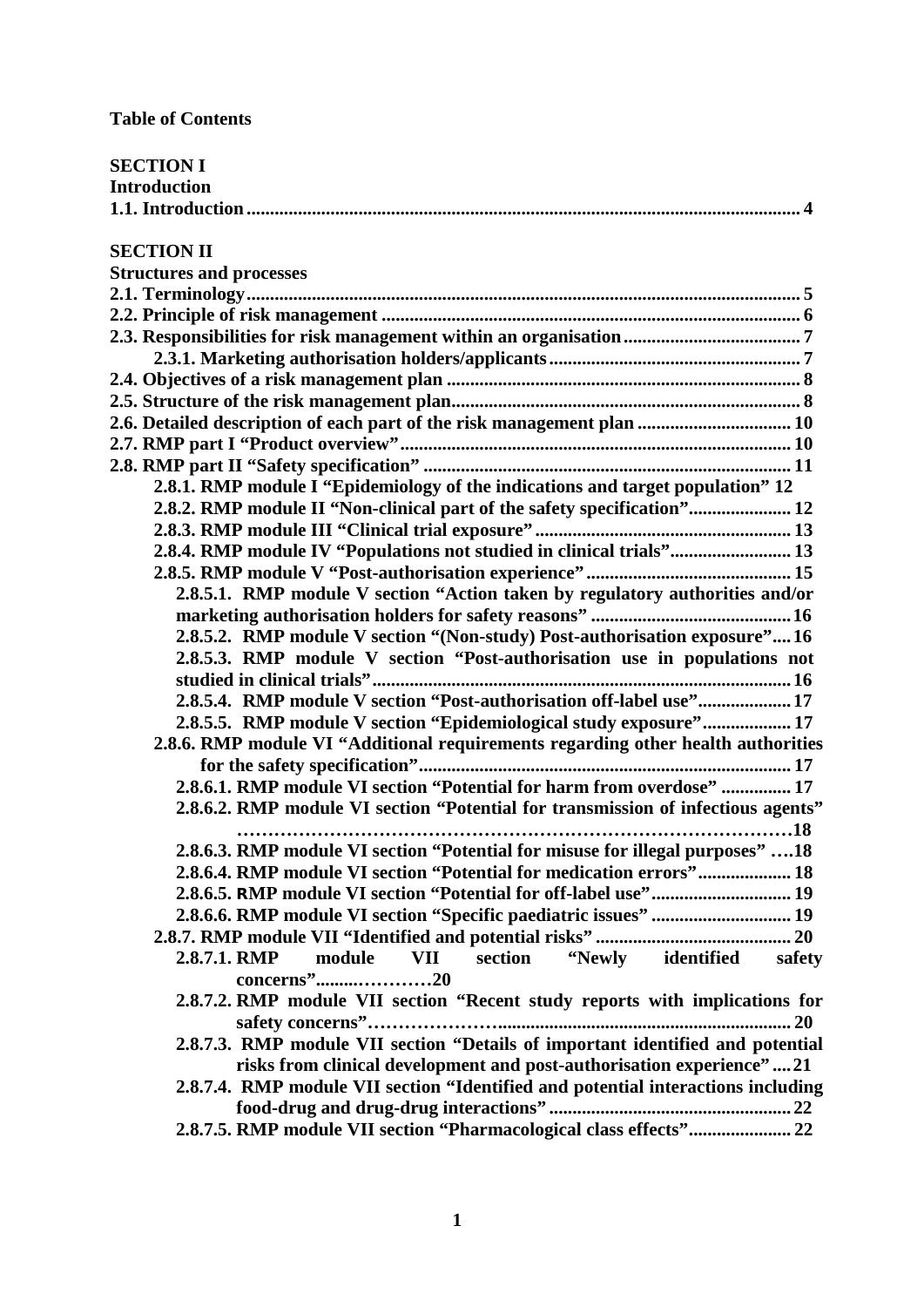| 2.8.8. RMP module VII "Identified and potential risks (Advenced Therapy                |  |
|----------------------------------------------------------------------------------------|--|
|                                                                                        |  |
| 2.8.8.1. RMP module VII section "Newly identified safety concerns                      |  |
|                                                                                        |  |
| 23                                                                                     |  |
| 2.8.8.2. RMP module VII section "Recent study reports with implications for            |  |
|                                                                                        |  |
| 2.8.8.3. RMP module VII section "Details of important identified and potential         |  |
|                                                                                        |  |
|                                                                                        |  |
|                                                                                        |  |
| 2.9.1. RMP part III section "Routine pharmacovigilance activities"  26                 |  |
| 2.9.2. RMP part III section "Additional pharmacovigilance activities" 27               |  |
| 2.9.2.1. Particular situations with post authorisation safety studies  28              |  |
| 2.9.3. RMP part III section "Action plans for safety concerns with additional          |  |
|                                                                                        |  |
| 2.9.4. RMP part III section "Summary table of additional pharmacovigilance             |  |
|                                                                                        |  |
| 2.10. RMP part IV "Plans for post-authorisation efficacy studies"  31                  |  |
| 2.10.1. RMP part IV section "Summary of existing efficacy data" 31                     |  |
|                                                                                        |  |
|                                                                                        |  |
|                                                                                        |  |
| 2.11.2. RMP part V section "Additional risk minimisation activities" 34                |  |
|                                                                                        |  |
| 2.11.4. RMP part V section "Evaluation of the effectiveness of risk minimisation"      |  |
|                                                                                        |  |
| 2.11.5. RMP part V section "Summary of risk minimisation measures" 35                  |  |
| 2.12. RMP part VI "Summary of activities in the risk management plan"36                |  |
| 2.12.1. RMP part VI section "Format and content of the summary of the RMP". 36         |  |
|                                                                                        |  |
| 2.12.3. RMP part VI section "Summary of treatment benefits"  36                        |  |
| 2.12.4. RMP part VI section "Unknowns relating to treatment benefits" 36               |  |
|                                                                                        |  |
| 2.12.6. RMP part VI section "Summary of risk minimisation activities by safety         |  |
|                                                                                        |  |
| 2.12.7. RMP part VI section "Planned post-authorisation development plan" 38           |  |
| 2.12.8. RMP part VI section "Summary of big changes to the risk management             |  |
|                                                                                        |  |
|                                                                                        |  |
| 2.14. The relationship between the risk management plan and the periodic safety update |  |
|                                                                                        |  |
| 2.14.1. Common modules between periodic benefit/risk evaluation report and risk        |  |
|                                                                                        |  |
|                                                                                        |  |
|                                                                                        |  |
|                                                                                        |  |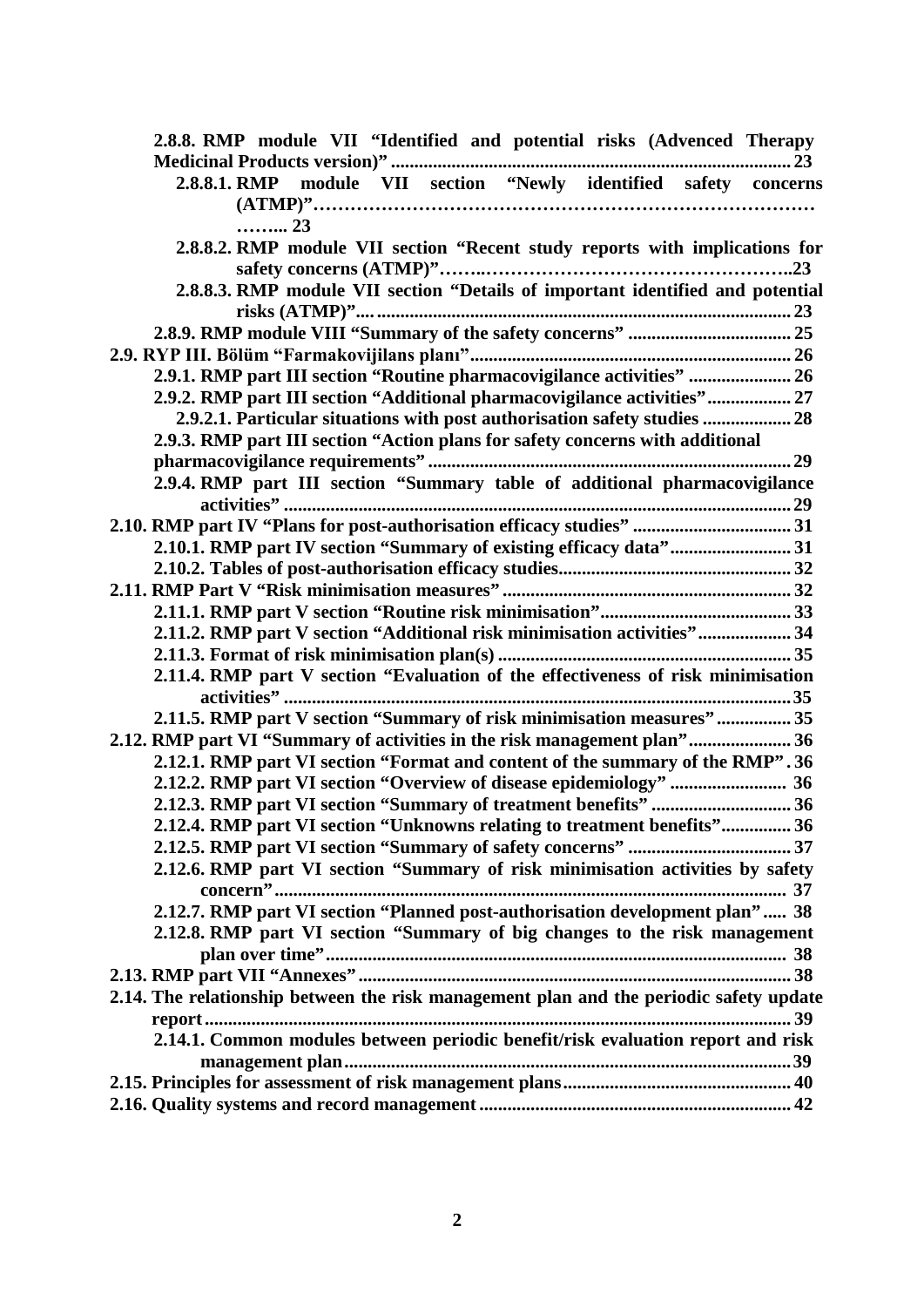#### **SECTIONIII**

| <b>Situations in our country</b> |  |
|----------------------------------|--|
|                                  |  |
|                                  |  |
|                                  |  |
|                                  |  |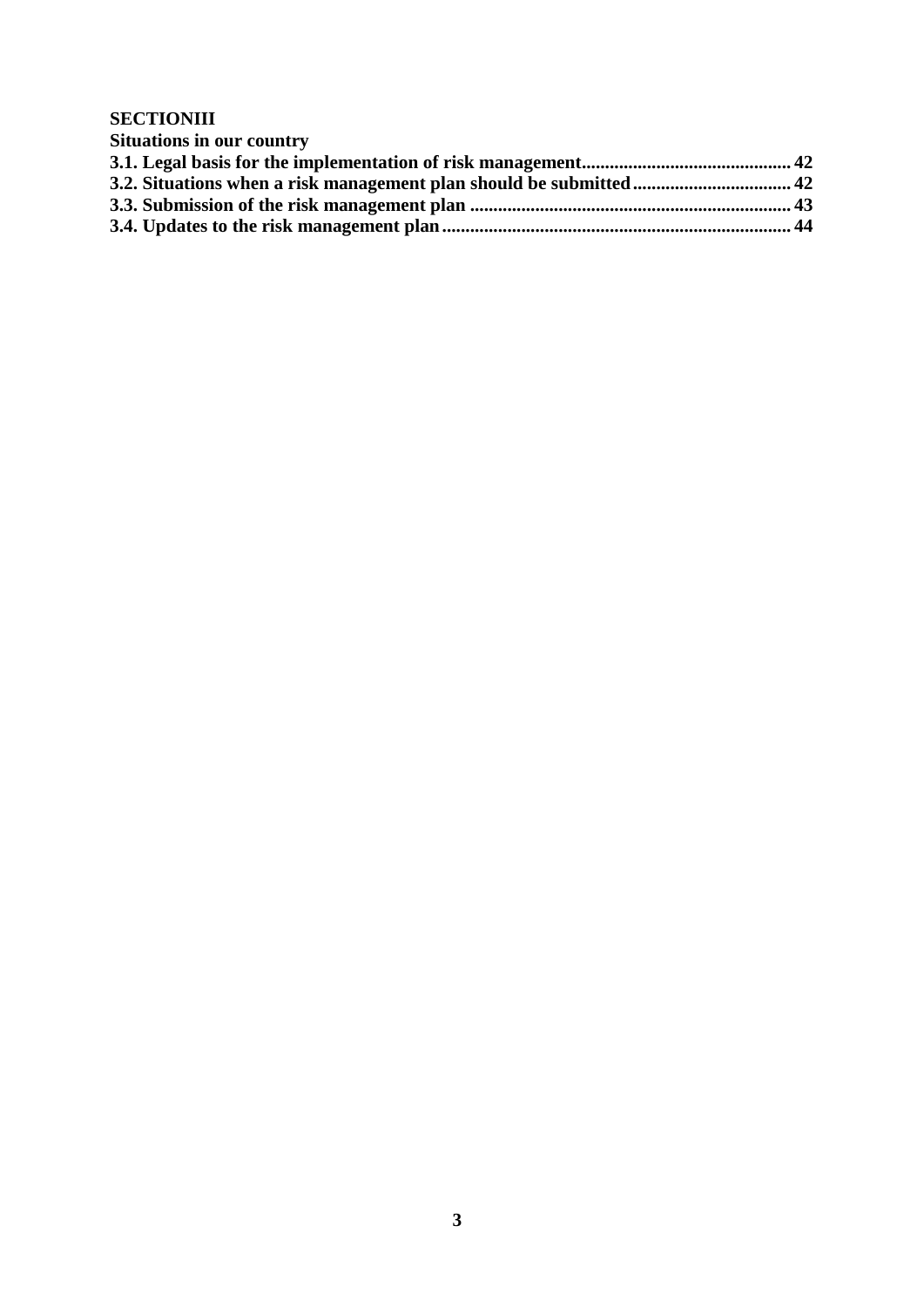#### **SECTION I Introduction**

#### **1.1. Introduction**

It is recognised that at the time of authorisation, information on the safety of a medicinal product isrelatively limited. This is due to many factors including the relatively small numbers of subjects in clinical trials, restricted population in terms of age, gender and ethnicity, restricted co-morbidity, restricted co-medication, restricted conditions of use, relatively short duration of exposure and follow up, and the statistical problems associated with looking at multiple outcomes.

A medicinal product is authorised on the basis that in the specified indication(s), at the time of authorisation, the risk-benefit balance is judged to be positive for the target population.Not all actual or potential risks will have been identified at the time when an initial authorisation is sought and many of the risks associated with the use of a medicinal product will only be discovered and characterised post-authorisation. Planning of the necessary pharmacovigilance activities to characterise the safety profile of the medicinal product will be improved if it is more closely based on specific issues identified from pre- or post-authorisation data and from pharmacological principles.

However, the purpose of risk identification and characterisation is to allow for risk minimisation or mitigation wherever possible. Therefore risk management has three stages which are inter-related and re-iterative:

- 1. Characterisation of the safety profile of the medicinal product including what is known and not known;
- 2. Planning of pharmacovigilance activities to characterise risks and identify new risks and increase the knowledge in general about the safety profile of the medicinal product;
- 3. Planning and implementation of risk minimisation and mitigation and assessment of the effectiveness of these activities.

In assessing the risk-benefit balance at the time of authorisation, the assumption is made thatthese benefits and risks apply to the whole target population.However, there may be subsets ofpatients for whom the risk is greater than that for the target population as a whole, or in whom the benefit may not be as great. In addition, efficacy in the clinical trial setting may not reflect the true effectiveness of the medicinal product in everyday medical practice and so the riskbenefit balance of a medicinal product as assessed at the time of authorisation will inevitably change post-authorisation. Risk management is a global activity. However, because of differences in indication and healthcare systems, target populations may be different across the world and risk minimisation activities will need to be tailored to the system in place in a particular country or global region. In addition, differences in disease prevalence and severity, for example, may mean that the benefits of a medicinal product may also vary between regions. Therefore a product may have different versions of a RMP for each region although there will be core elements which are common to all. For example much of the safety specification will be the same regardless of where the medicinal product is being used but the epidemiology of the isease may vary between e.g. Africa and Europe, and there may be additional or fewer safety concerns depending upon the target population and indication.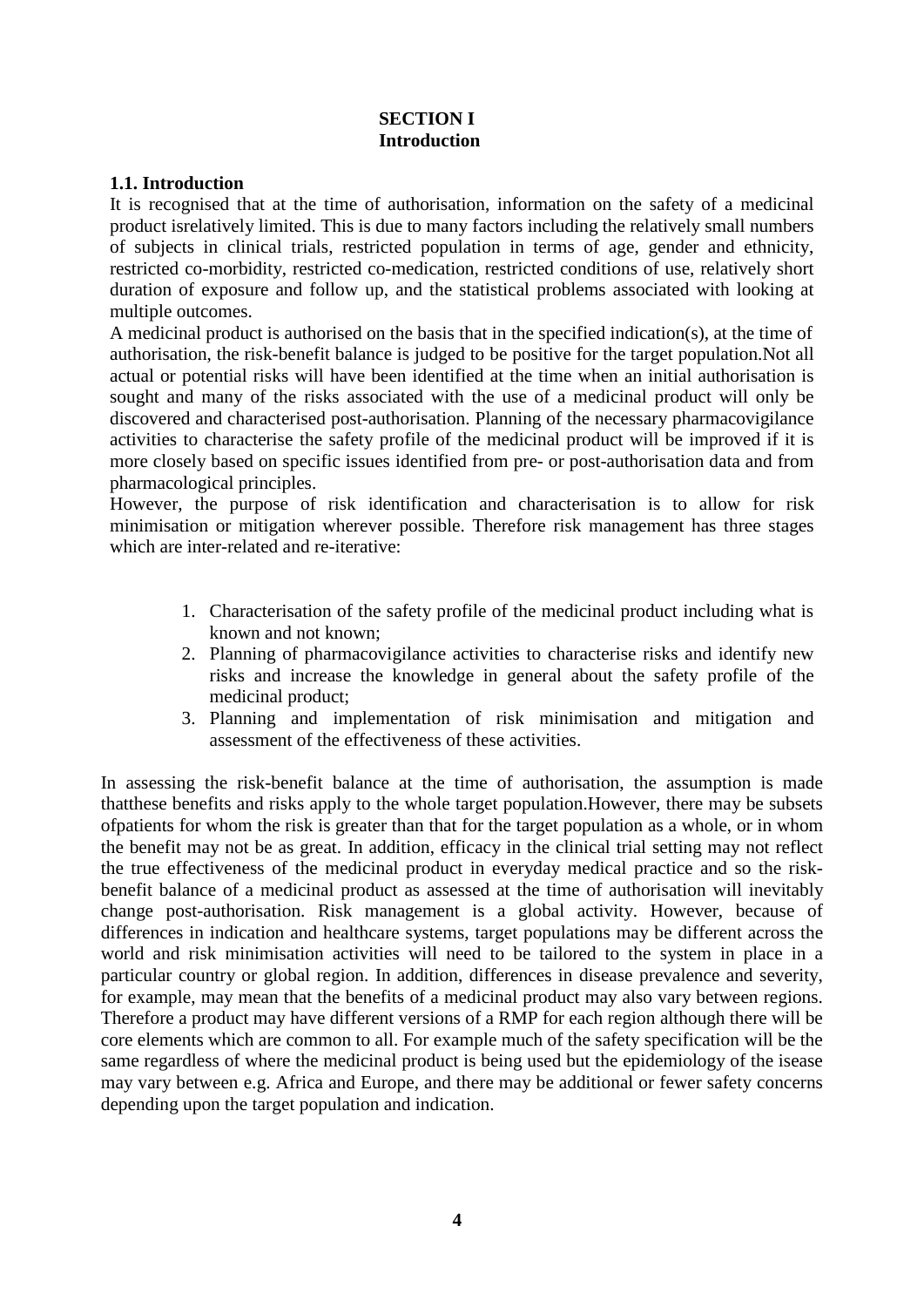Risk management, is applicable to medicinal products at any point in their lifecycle.

The risks addressed in this guidance are those related to non-clinical and clinical safety. In addition, quality issues may be relevant if they impact on the safety and/or efficacy of the product. Where the disposal of the product might pose a particular risk because of remaining active substance (e.g. patches) this should also be addressed.

# <span id="page-5-0"></span>**SECTION II**

## **Structures and processes**

#### <span id="page-5-2"></span><span id="page-5-1"></span>**2.1. Terminology** Identified risk

An untoward occurrence for which there is adequate evidence of an association with the medicinal product of interest. Examples include:

- An adverse reaction adequately demonstrated in non-clinical studies and confirmed by clinical data;
- an adverse reaction observed in well-designed clinical trials or epidemiological studies for which the magnitude of the difference compared with the comparator group, on a parameter of interest suggests a causal relationship;
- an adverse reaction suggested by a number of well-documented spontaneous reports where causality is strongly supported by temporal relationship and biological plausibility, such as anaphylactic reactions or application site reactions.

Adverse reactions stated in section 4.8 of Summary of Product Characteristics are accepted as identified risk. However, the reactions that are related to the class which is not identified specifically, even though the reactions are mentioned in the SPC, are excluded (these are accepted as potential risk).

## Potential risk

An untoward occurrence for which there is some basis for suspicion of an association with themedicinal product of interest but where this association has not been confirmed. Examples include:

- Toxicological findings seen in non-clinical safety studies which have not been observed or resolved in clinical studies;
- Adverse events observed in clinical trials or epidemiological studies for which the magnitude of the difference, compared with the comparator group, on a parameter of interest raises a suspicion of an association, but is not large enough to suggest a causal relationship;
- A signal arising from a spontaneous adverse reaction reporting system;
- An event known to be associated with other active substances within the same class or which could be expected to occur based on the properties of the medicinal product.

## Missing information

Gaps in knowledge about a medicinal product, related to safety or use in particular patient populations, which could be clinically significant.

Examples of missing information include populations not studied (e.g. pregnant women or patients with severe renal impairment) or where there is a high likelihood of off-label use.

#### Important identified risk and important potential risk

An identified risk or potential risk that could have an impact on the risk-benefit balance of the product or have implications for public health. What constitutes an important risk will depend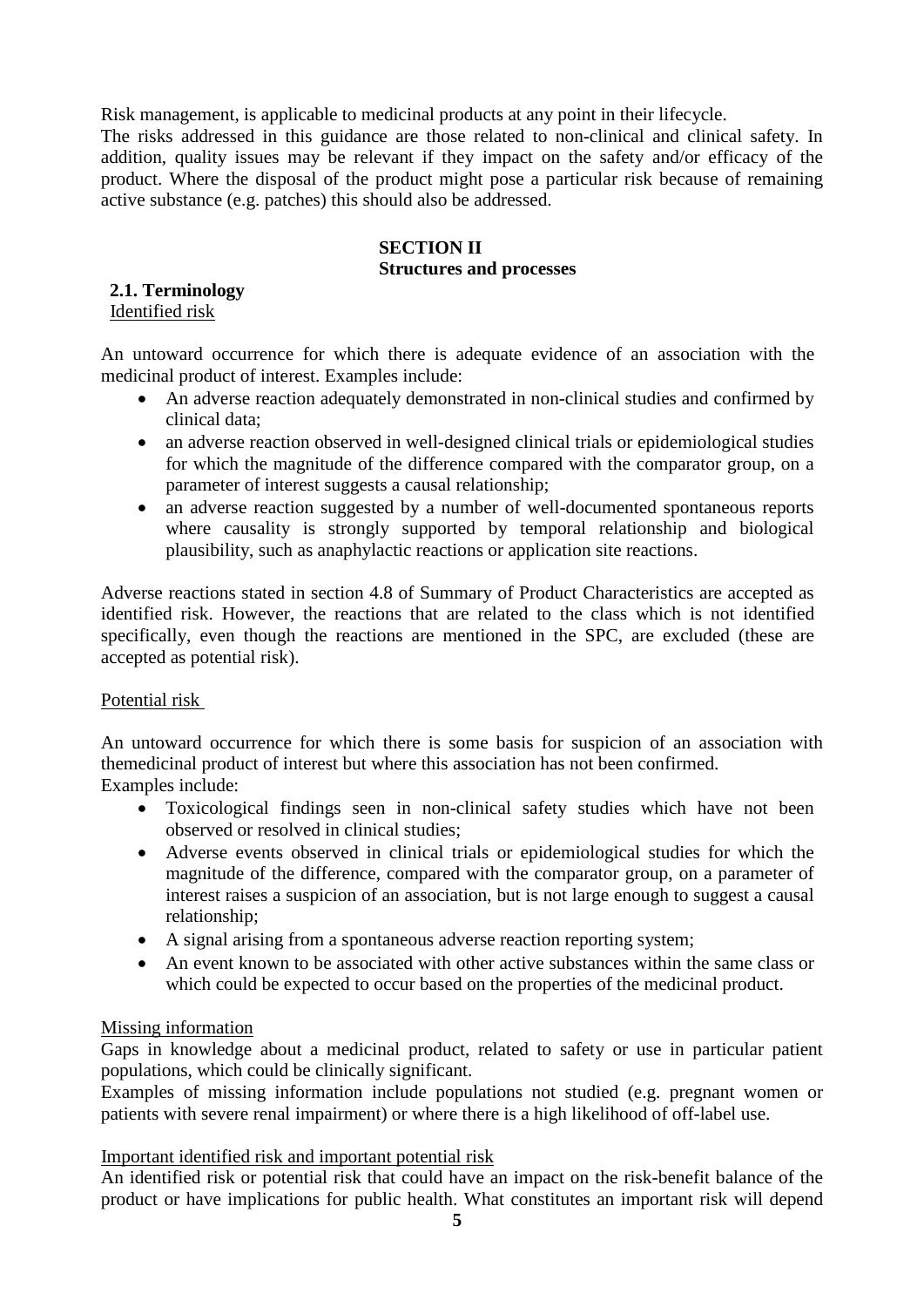upon several factors, including the impact on the individual, the seriousness of the risk, and the impact on public health. Normally, any risk that is likely to be included in the contraindications or warnings and precautions section of the product information should be considered important.

#### Risk management system

A set of pharmacovigilance activities and interventions designed to identify, characterise, prevent or minimise risks relating to medicinal products including the assessment of the effectiveness of those activities and interventions [Safety of Medicinal Product Directive Art  $4(1)$ ö].

#### Risk management plan

A detailed description of the risk management system [Safety of Medicinal Product Directive Art 4(1)ö].

For this purpose; the RMP has to determine and identify the safety profile of the specified medicinal product(s); has to provide guidance for the preparation of a more detailed safety profile for the specified medicinal product(s); has to document necessary measures to prevent or limit the risks that are related to the medicinal products, as well as to provide within this context an assessment regarding the effectiveness of the interventions in question; and has to certify the activities, if any, carried on to fulfill the liabilities requested post authorisation by the Competent Authority.

#### Risk minimization activity (used synonymously with risk minimization measure)

An intervention intended to prevent or reduce the probability of the occurrence of an adverse reaction associated with the exposure to a medicine or to reduce its severity should it occur.

These activities can be from the routine risk minimization activities (i.e. productcharacteristic) or additional risk minimization activities (i.e. communication with the health care providers or patients/training materials).

#### Safety concern, Safety doubt

An important identified risk, important potential risk or missing information.

#### Target population (treatment),Target treatment population

The patients who might be treated with the medicinal product in accordance with the indication(s) and contraindications in the authorised product information.

#### **2.2. Principles of risk management**

The overall aim of risk management is to ensure that the benefits of a particular medicinal product exceed the risks by the greatest achievable margin for the individual patient and for the target population as a whole.

This can be done either by increasing the benefits or by reducing the risks. Although the primary aim and focus of the RMP remains that of risk management, the evaluation of the need for efficacy studies (including those linked to the Safety Specification section on Missing Information) and their integration, where necessary, in the RMP may enable resources to be used more efficiently and for risks to be put into context. The RMP therefore includes the planning of such studies

The principles of risk management are the same regardless of stakeholder or territory (see Figure1).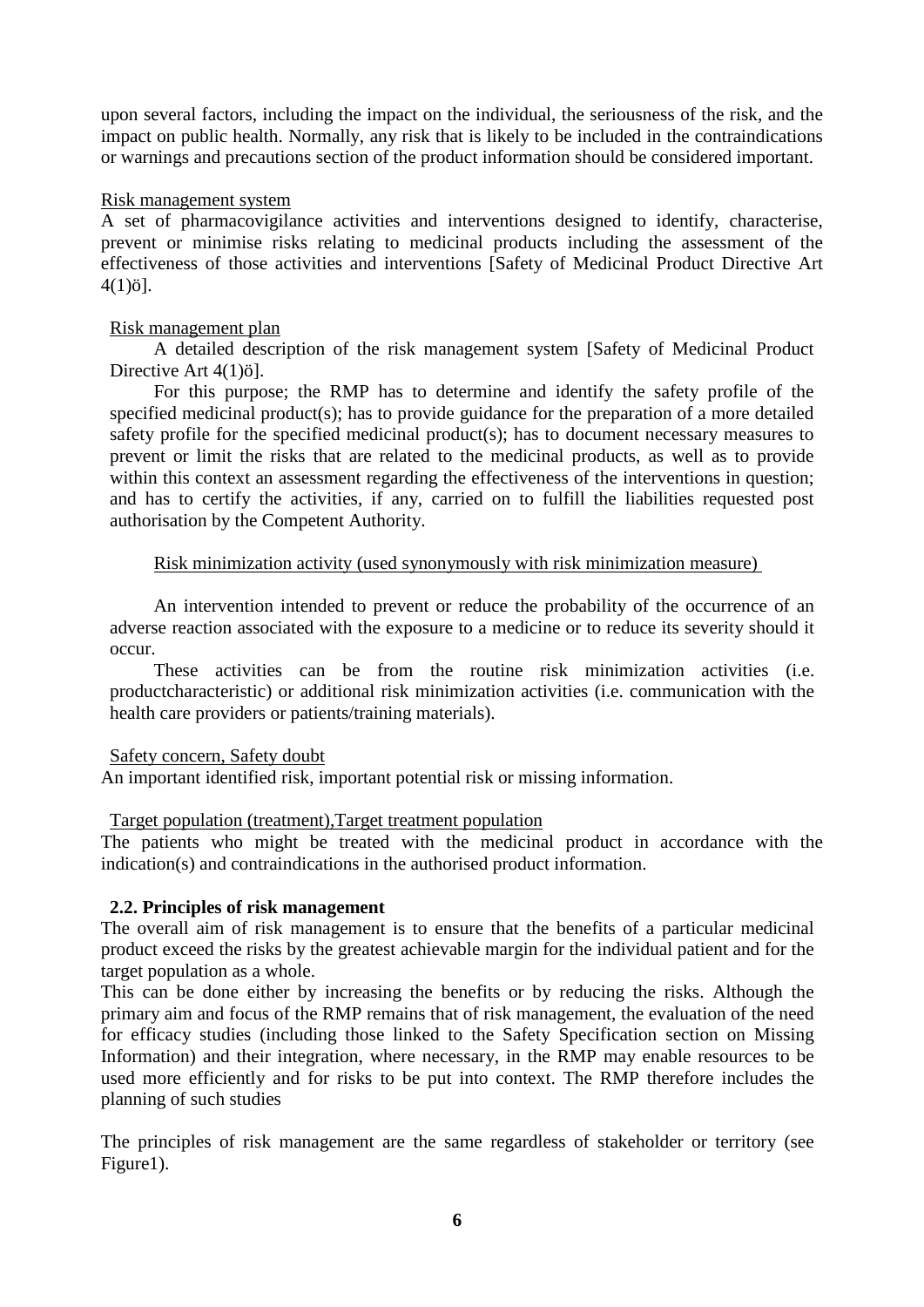**Figure 1.**The risk management cycle



However, the actions and responsibilities within each step of the cycle will vary according to whether the stakeholder is an applicant/marketing authorisation holder, competent authority, healthcare professional or patient.

Other players may be involved in risk-benefit management such as: patient organisations, learned societies, health economists, health authorities, national safety organisations, environmental advisors, occupational health professionals and pharmaceutical distributors but their roles will usually be smaller and complementary to that of the main players.

#### **2.3. Responsibilities for risk management within an organization**

Within in our country, the principle organisations directly involved in medicinal products' risk management planning are applicants/marketing authorisation holders and the competent authorities who regulate them is Turkish Medicines and Medical Devices Agency.

#### <span id="page-7-0"></span>**2.3.1. Marketing authorisation holders and applicants**

In relation to risk management of its medicinal products, an applicant/marketing authorisation holder is responsible for:

- Ensuring that it constantly monitors the risks of its medicinal products in compliance with relevant legislation and reports the results of this, as required, to the appropriate competent authorities.
- Taking all appropriate actions to minimise the risks of the medicinal product and maximise the benefits including ensuring the accuracy of all information produced by the company in relation to its medicinal products, and actively updating and promptly communicating it when new information becomes available;

For risk management primary document and process with in compliance with legislation should conform the principals at "The International Conference on Harmonisation of Pharmacovigilance Planning (ICH) Guideline E2E".

ICH-E2E defines two basic parts of a RMP: the safety specification and the pharmacovigilance plan. Itdoes not include risk minimisation. However it was acknowledged at the time of development of ICHE2Ethat risk minimisation was an integral part of risk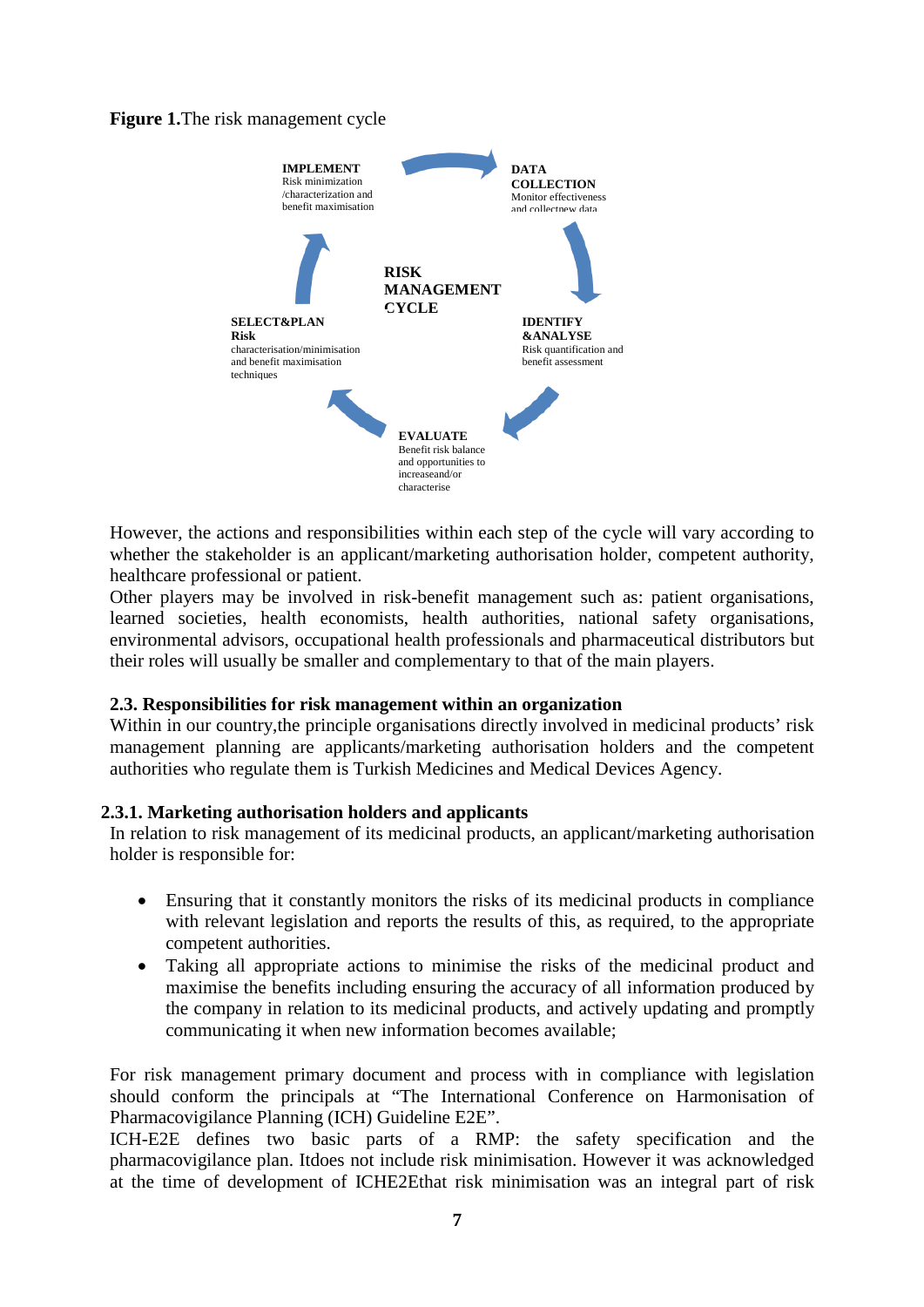management planning. Details of how the safetyspecification and pharmacovigilance plan are integrated within the RMP and the detailed structure andformat are provided in 2.5 to 2.7. Producing a RMP requires the input of different specialists and departments within and/or outside an organisation. The safety specification may require involvement of toxicologists, clinical pharmacologists, clinical research physicians, pharmacoepidemiologists and pharmacovigilance experts. The input required for the pharmacovigilance plan may require any of these experts depending upon the safety concerns identified in the safety specification and the types of activities planned to address them. The design of risk minimisation activities should involve people with expertise in communication and, where appropriate, patients and/or healthcare professionals. Since a RMP is primarily a pharmacovigilance document, ideally the production of it should be managed by personnel with appropriate pharmacovigilance training in either the pharmacovigilance or regulatory departments, depending upon company structure. Regardless of who prepares the RMP, the responsibility for the content and accuracy of the RMP remains with the marketing authorization applicant/holder who should ensure oversight by someone with the appropriate scientific background within the company.

#### **2.4. Objectives of a risk management plan**

RMP must contain the following elements which:

- identify or characterise the safety profile of the medicinal product(s) concerned;
- indicate how to characterise further the safety profile of the medicinal product(s) concerned;
- document measures to prevent or minimise the risks associated with the medicinal product
- including an assessment of the effectiveness of those interventions;
- document post-authorisation obligations that have been imposed as a condition of the marketing authorisation

There is an implicit requirement that to fulfil these obligations a RMP should also:

- describe what is known and not known about the safety profile of the concerned medicinal product(s);
- indicate the level of certainty that efficacy shown in clinical trial populations will be seen when the medicine is used in the wider target populations seen in everyday medical practice and document the need for studies on efficacy in the postauthorisation phase (also known as effectiveness studies);
- include a description of how the effectiveness of risk minimisation measures will be assessed.

The RMP is a dynamic, stand-alone document which should be updated throughout the lifecycle of the products. For products requiring periodic safety update reports (PSURs), certain (parts of) modules may be used for both purposes (see 2.14.).

## **2.5. Structure of the risk management plan**

The RMP consists of seven parts. Certain parts of the RMP, in particular the safety specification, are subdivided into modules [IR Annex 1] so the content can be tailored to the specifics of the medicinal product and modules added/removed or re-used in other documents (e.g. PSURs). RMP part II modules generally follow the section titles in the Safety pecification of ICH-E2E, whilst RMP part III follows the Pharmacovigilance Plan.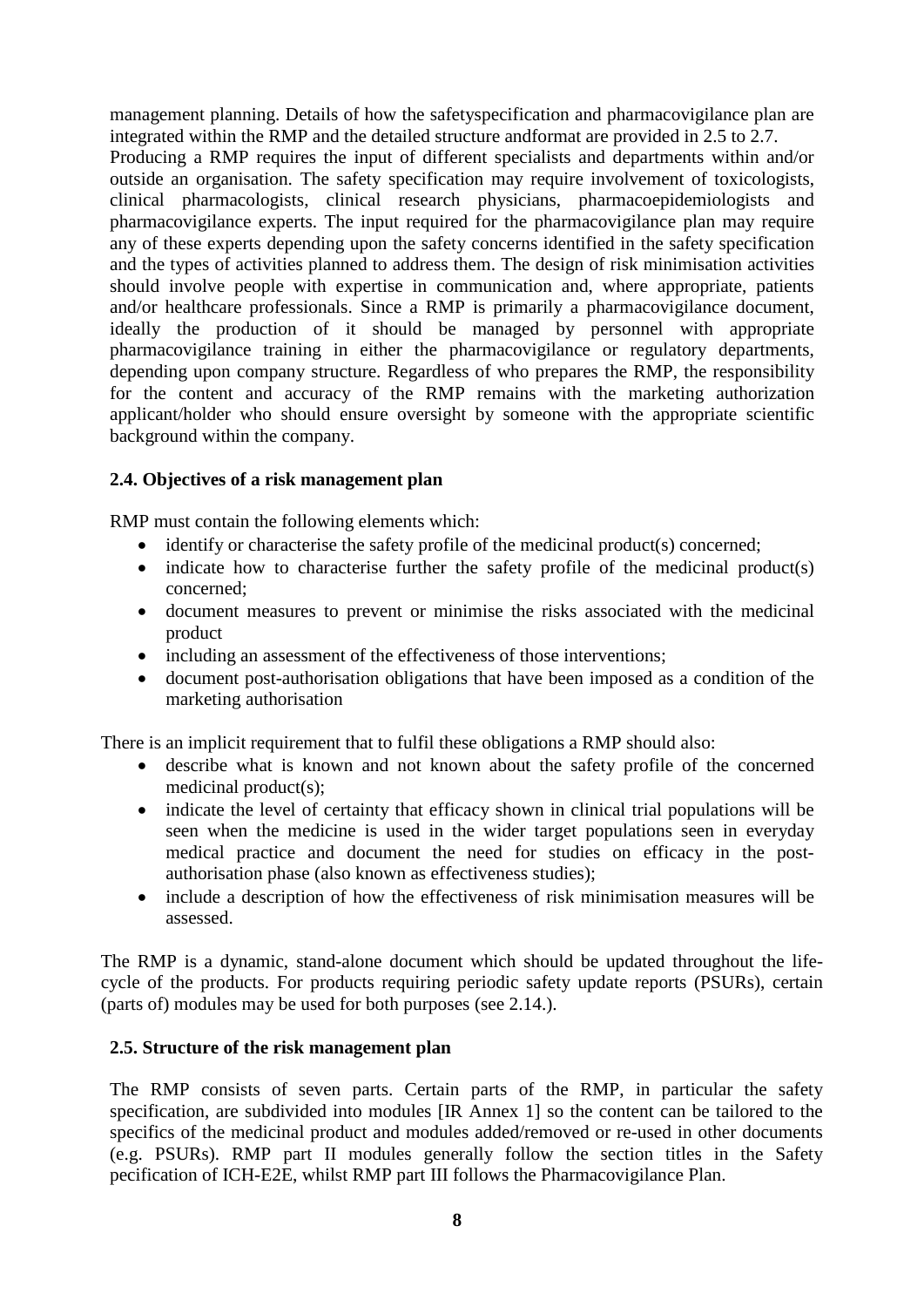Differences between indications, formulations and target populations, if several medicinal products have the same active substance, will be similarly accommodated by dividing the relevant parts of the RMP into modules and/or sections. The modular structure also means that the RMP can be updated easily. As the product matures, some RMP modules or sections may cease changing – for example non clinical studies may stop at a certain time as may clinical trials. These RMP modules can be effectively "locked" until new data needs to be added. In addition, certain RMP modules may be omitted in specific circumstances (see 3.3.1.). An overview of the parts and modules of the RMP is provided below:

## **Figure V.2. Overview of the parts and modules of the RMP**

| <b>Part I Product(s) overview</b>                                                           |
|---------------------------------------------------------------------------------------------|
| <b>Part II Safety specification</b>                                                         |
| <b>Module I</b> Epidemiology of the indication(s) and target population(s)                  |
| <b>Module II</b> Non-clinical part of the safety specification                              |
| <b>Module III</b> Clinical trial exposure                                                   |
| <b>Module IV</b> Populations not studied in clinical trials                                 |
| <b>Module V</b> Post-authorisation experience                                               |
| <b>Module VI</b> Additional requirements of other health authorities for the safety         |
| specification                                                                               |
| <b>Module VII</b> Identified and potential risks                                            |
| <b>Module VIII</b> Summary of the safety concerns                                           |
| <b>Part III</b> Pharmacovigilance plan                                                      |
| <b>Part IV</b> Plans for post-authorisation efficacy studies                                |
| <b>Part V</b> Risk minimisation measures (including evaluation of the effectiveness of risk |
| minimization measures)                                                                      |
| <b>Part VI</b> Summary of the risk management plan                                          |
|                                                                                             |
| Where a RMP concerns more than one medicinal product a senarate RMP part VI                 |

 $M$ P concerns more than one medicinal product, a separate RMP part VI must be provided for each medicinal product.

Information should be provided in enough detail to enable an assessor to understand the issues beingpresented. Unless specifically mentioned in this guidance, cross references to other parts of the dossiershould be avoided.

To aid consistency between the information provided in the common technical document (CTD) and the RMP, the table below indicates the location of information in the CTD is summarised for the RMP:

## **Table 1 Mapping between RMP modules and CTD**

| <b>RMP</b>                                          | <b>CTD</b>                                                                                                                            |
|-----------------------------------------------------|---------------------------------------------------------------------------------------------------------------------------------------|
| Part I Active substance information                 | Module 2.3 Quality overall summary                                                                                                    |
|                                                     | Module 3 Quality                                                                                                                      |
| Module I Epidemiology of the target population      | Module 2.5 Clinical overview                                                                                                          |
| Module II Non-clinical part of safety specification | Module 2.4 Non-clinical overview<br>Module 2.6 Non-clinical written<br>and tabulated summaries<br>Module 4 Non-clinical study reports |
| Module III Clinical trial exposure                  | Module 2.7 Clinical summary<br>Module 5 Clinical Study reports                                                                        |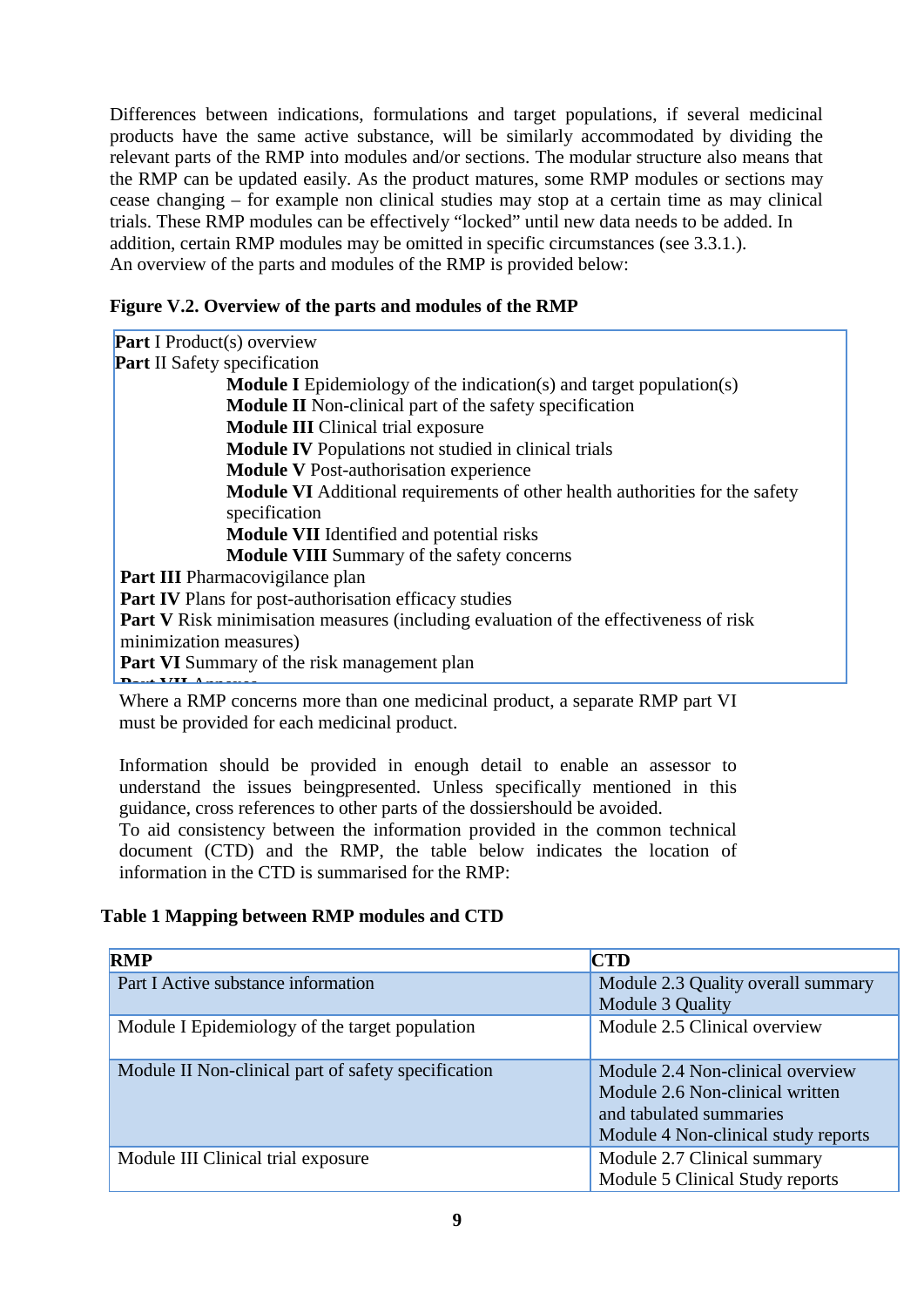| Module IV Populations not studied in clinical trials  | Module 2.5 Clinical overview                                                                             |
|-------------------------------------------------------|----------------------------------------------------------------------------------------------------------|
| Module V Post authorisation experience                | Module 2.5 Clinical overview                                                                             |
| Module VII Identified and potential risks             | Module 2.5 Clinical overview<br>(including benefit risk conclusion)<br>Module 2.7 Clinical summary (SPC) |
| Module VIII Summary of the safety concerns            | Module 2.5 Clinical overview<br>Module 2.7 Clinical summary                                              |
| Part III Pharmacovigilance activities                 | Module 2.5 Clinical overview                                                                             |
|                                                       | Module 2.7 Clinical summary                                                                              |
| Part IV Plans for post authorisation efficacy studies | Module 2.5 Clinical overview                                                                             |
|                                                       | Module 2.7 Clinical summary                                                                              |
| Part V Risk minimisation measures                     | Module 2.5 Clinical overview                                                                             |
|                                                       | Module 2.7 Clinical summary                                                                              |

Copies of literature referenced in the RMP should be included in RMP annex 12.

#### **2.6. Detailed description of each part of the risk management plan**

The description of the parts and modules of an RMP provide guidance on the main topics which should be covered within each specific area. However, some sections may not be relevant to all medicinal products and there may be additional topics which need to be included but are not mentioned. The RMP is part of the scientific dossier of a product and as such should be scientifically based and not be promotional.

Under Regulation (EC) No 1394/20072, certain products for human medicinal use are categorized within the EU as advanced therapy medicinal products (ATMPs). These products are fully defined in the above Regulation but broadly comprise gene therapy medicinal products, somatic cell therapy medicinal products, tissue engineered products. Because of the nature of these products, risks may occur which are not normally a consideration with other medicinal products including risks to living donors, risks of germ line transformation and transmission of vectors. For this reason, for ATMPs, RMP module VII Identified and potential risks (ATMP) should replace RMP module VII Identified and potential risks as this provides greater flexibility in consideration of the additional risks.

## **2.7. RMP part I "Product overview"**

This should provide the administrative information on the RMP and an overview of the product(s) covered within it.

This part should include:

Active substance information:

- active substance(s);
- pharmacotherapeutic group(s) (ATC code);
- name of marketing authorisation holder or applicant;
- date and country of first authorisation worldwide (if applicable);
- date and country of first launch worldwide (if applicable);
- number of medicinal product(s) to which this RMP refers.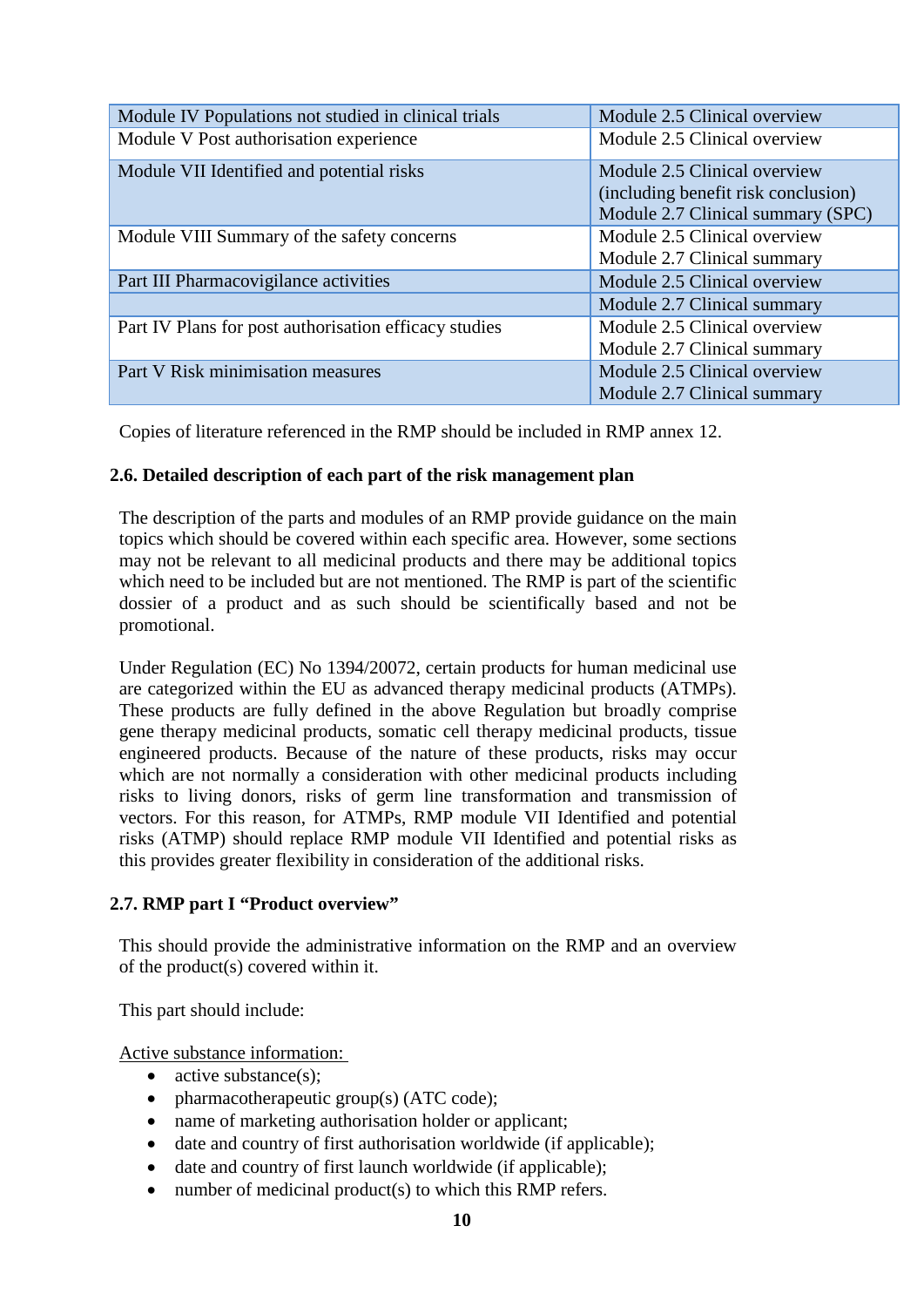Administrative information on the RMP:

- data lock point of the current RMP;
- date submitted and the version number;
- list of all parts and modules of the RMP with date and version of the RMP when the part/module was last (updated and) submitted.

and

for each medicinal product included in the RMP:

- invented name(s) in the European Economic Area (EEA);
- brief description of the product including:
	- − chemical class;
	- − summary of mode of action;
	- − important information about its composition (e.g. origin of active substance of biologicals, relevant adjuvants or residues for vaccines);
- indications:
	- − current (if applicable) in the EEA;
	- − proposed (if applicable) in the EEA;
- dosage:
	- − current (if applicable) in the EEA;
	- − proposed (if applicable) in the EEA;
- pharmaceutical forms and strengths:
	- − current (if applicable) in the EEA ;
	- proposed (if applicable) in the EEA;
- whether the product is the subject of additional monitoring.

## **2.8. RMP part II "Safety specification"**

The purpose of the safety specification is to provide a synopsis of the safety profile of the medicinalproduct(s) and should include what is known and not known about the medicinal product(s). This part should be a summary of the important identified risks of a medicinal product, important potential risks, and missing information. Missing information is defined as: gaps in knowledge about a medicinal product, related to safety or use in particular patient populations, which could be clinically significant.

It should also address the populations potentially at risk (where the product is likely to be

used i.e. both labelled and off-labelled use), and outstanding safety questions which warrant further investigation to refine understanding of the risk-benefit balance during the postauthorisation period. In the RMP, the safety specification will form the basis of the pharmacovigilance plan, and the risk minimisation plan.

The safety specification consists of eight RMP modules of which RMP modules I-V, VII and VIII correspond to safety specification headings in ICH-E2E. RMP module VI includes additional elements required to be submitted to other health authorities.

**Module I** Epidemiology of the indication(s) and target population(s)

**Module II** Non-clinical part of the safety specification

**Module III** Clinical trial exposure

**Module IV** Populations not studied in clinical trials

**Module V** Post-authorisation experience

**Module VI** Additional requirements of other health authorities for the safety specification

**Module VII** Identified and potential risks

**Module VIII** Summary of the safety concerns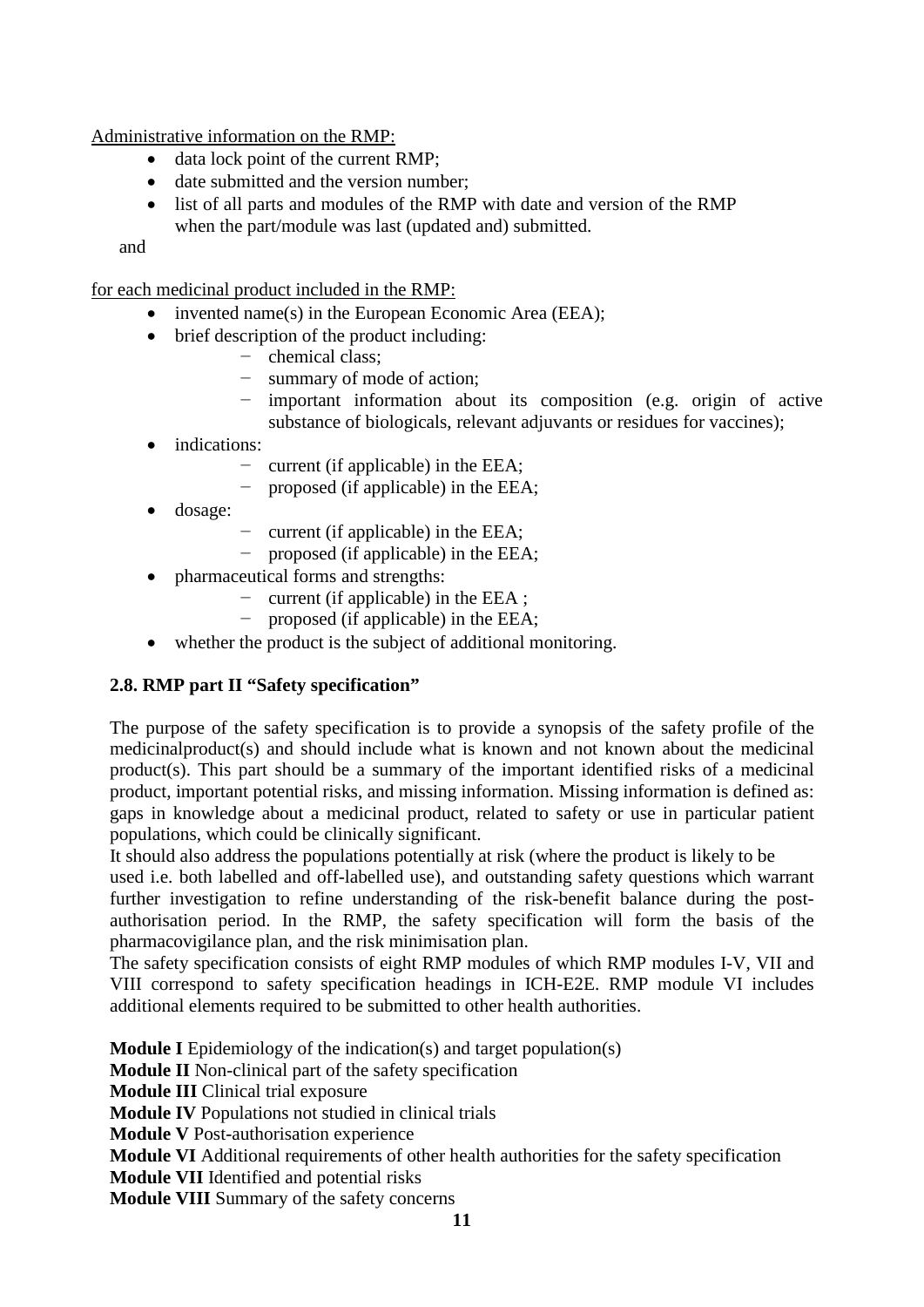RMP modules III–V form the "Limitations of the human safety database" part of the ICH-E2E safety specification and these, with the addition of RMP modules I and VII form the clinical part of the safety specification. RMP modules VI and the ATMP version of VII are EU and our country specific although the topics may apply in any territory.

It is recommended that applicants/marketing authorisation holders follow the structure of elements provided below when compiling the safety specification. The elements of the safety specification that are included are only a guide. The safety specification can include additional elements, depending on the nature of the product and its development programme. Elements which might need to be incorporated include:

- quality aspects if relevant in relation to the safety and efficacy of the product;
- the disposal of the product where it might pose a particular risk because of remaining active substance (e.g. patches);
- innovative pharmaceutical forms;
- use with a medical device.

## **2.8.1. RMP module I "Epidemiology of the indications and target population"**

The epidemiology of the indication(s) should be discussed. This discussion should include incidence, prevalence, mortality and relevant co-morbidity, and should whenever possible be stratified by age,sex, and racial and/or ethnic origin. Differences in the epidemiology in the different regions should be discussed, where feasible, because the epidemiology of the indication(s) may vary across regions, but the emphasis should be on the epidemiology in Turkey of the proposed indication.

Information should be provided on the important co-morbidities in the target population. For example: if a medicinal product is intended for treating prostate cancer, the target population is likely to be men over the age of 50 years. Men over the age of 50 are also at risk of myocardial infarction. To identify whether a medicinal product might be increasing the risk of myocardial infarction, it is important to know how many cases would be expected amongst prostate cancer patients (ideally) or men in the same age group, not taking the medicinal product. Estimation of the risk in the target population, as compared with the same age/sex group in the general population may be particularly important if the disease itself increases the risk of a particular adverse event.

The RMP should include a statement of the intended purpose and impact of the product e.g. whether it is intended to prevent disease, to prevent particular serious outcomes due to a condition or to reduce progression of a chronic disease.

## **2.8.2. RMP module II "Non-clinical part of the safety specification"**

This RMP module should present a summary of the important non-clinical safety findings, for example:

- toxicity (key issues identified from e.g. repeat-dose toxicity, reproductive/developmental toxicity, nephrotoxicity, hepatotoxicity, genotoxicity, carcinogenicity);
- general pharmacology (e.g. cardiovascular, including QT interval prolongation, nervous system);
- drug interactions;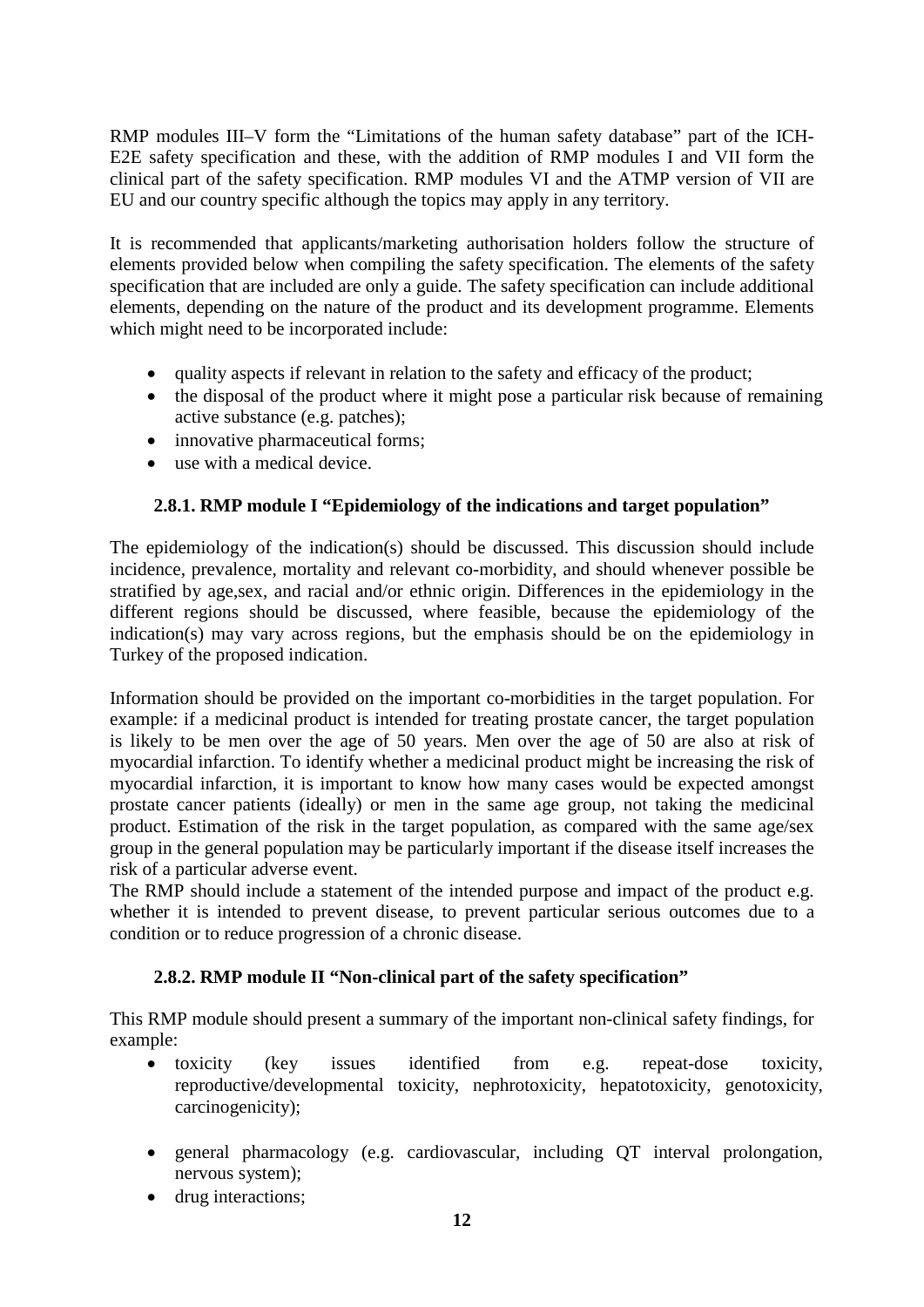• other toxicity-related information or data.

What constitutes an important safety finding will depend upon the medicinal product, the target population and experience with other similar compounds or therapies in the same class. Normally significant areas of toxicity (by target organ system), and the relevance of the findings to the use in humans, should be discussed. Also quality aspects if relevant to safety (e.g. important information on the active substance or its impurities, e.g. genotoxic impurities) should be discussed. If a product is intended for use in women of childbearing age, data on the reproductive/developmental toxicity should be explicitly mentioned and the implications for use in this population discussed. Where the non-clinical safety finding could constitute an important risk to the target population, it should be included as a safety concern in RMP module VIII.

For other special populations depending upon the indication and target population, consideration should be given to whether specific non-clinical data needs exist.

# **2.8.3. RMP module III "Clinical trial exposure"**

In order to assess the limitations of the human safety database, data on the patients studied in clinical trials should be provided. This data should be provided in the most appropriate format, e.g. tables/graphs. The size of the study population should be detailed using both numbers of patients and, where appropriate, patient time (patient-years, patient-months) exposed to the medicinal product. This should be stratified for relevant categories and also by the type of trial (randomised blinded trial population only and all clinical trial populations.) Stratifications would normally include:

- age and gender;
- indication:
- dose:
- racial origin (see also 2.8.4.).

Duration of exposure should be provided either graphically by plotting numbers of patients againsttime or in tabular format.

The exposure of special populations (pregnant women, breast-feeding women, renal impairment, epatic impairment, cardiac impairment, sub-populations with relevant genetic polymorphisms, immuno-compromised) should be provided as appropriate. The degree of renal, hepatic or cardiac impairment should be specified as well as the genetic polymorphism.

The categories above are only suggestions and tables/graphs should be tailored to the product. Forexample, indication may not be a relevant stratification for a medicinal product where only one indication has been studied, and route of administration, number of courses/immunisations or repeat administrations may be important categories to be added.

When presenting age data, categories should be chosen which are relevant to the target population. Broad artificial divisions which are not clinically relevant, such as  $\langle 65 \rangle$  and  $\langle 65 \rangle$ , should be avoided. Paediatric data should be divided by categories (e.g. ICH-E11); similarly the data on elderly patients should be considered for stratification into categories such as 65- 74, 75-84 and 85+, although the age strata should reflect that of the target population.

For teratogenic drugs, stratification into age categories relating to childbearing potential might be appropriate for the female population.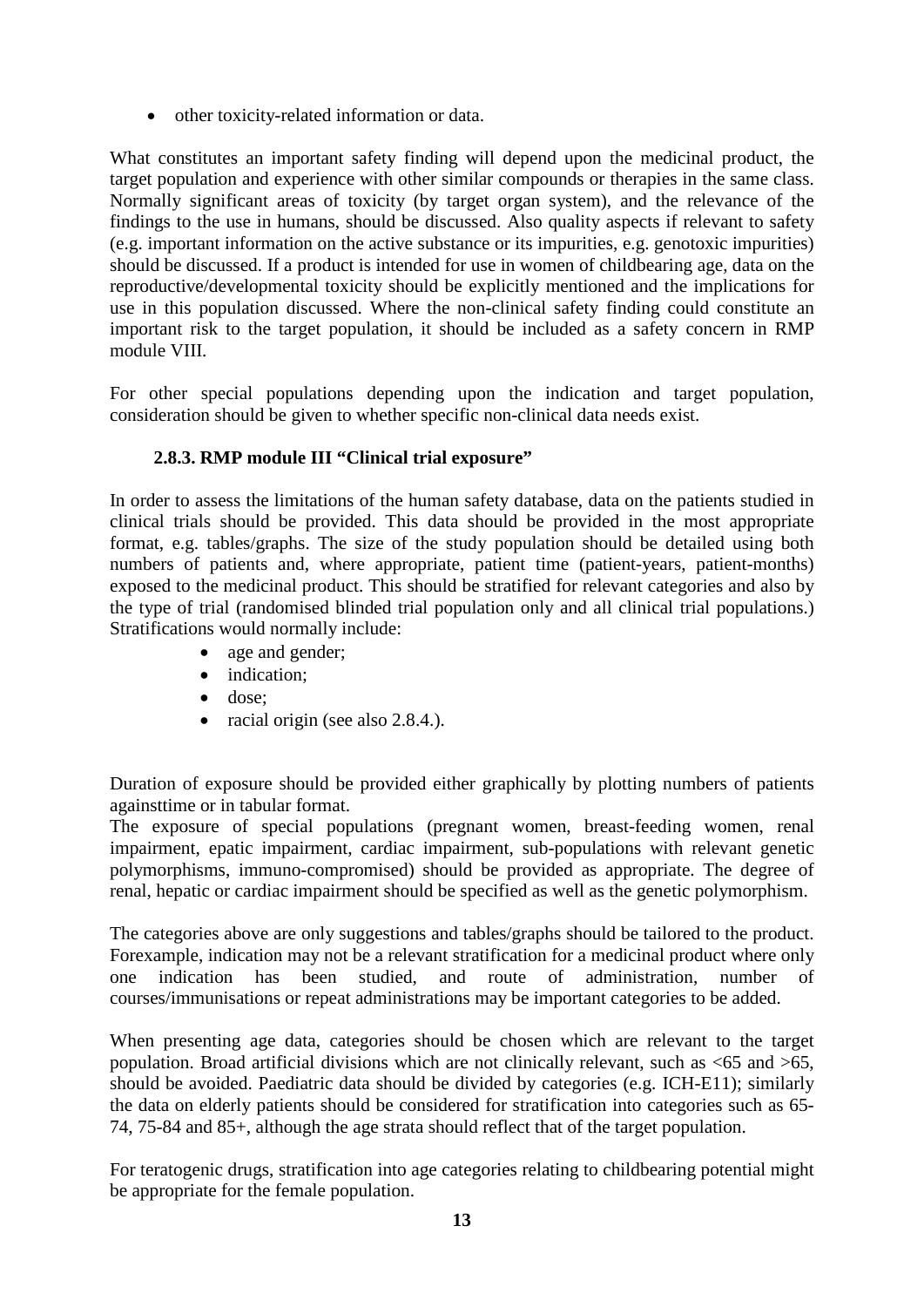Unless clearly relevant, data should not be presented by individual trial but should be pooled. Totals should be provided for each table/graph as appropriate. Where patients have been enrolled in more than one trial (e.g. open label extension study following a trial) they should only be included once in the age/sex/ethnic origin tables. Where differences in the total numbers of patients arise between tables, the tables should be annotated to reflect the reasons for discrepancy.

When the RMP is being submitted with an application for a new indication, a new pharmaceutical form or route, the clinical trial data specific to the application should be presented separately at the start of the module as well as being included in the summary tables (as described above) representing pooled data across all indications.

#### **2.8.4. RMP module IV "Populations not studied in clinical trials"**

RMP module SIV should discuss which sub-populations within the expected target population have not been studied or have only been studied to a limited degree in the clinical trial population. Limitations of the clinical trials should also be presented in terms of the relevance of inclusion and exclusion criteria in relation to the target population. This is particularly important when exclusion criteria are not proposed as contraindications for the drug. Lists of inclusion/exclusion criteria should not be provided by trial, but a summary of the effect of these in the overall development programme in relation to the target population should be provided. In discussing differences between target populations and those exposed in clinical trials it should be noted that some differences may arise through trial setting rather than through explicit inclusion/exclusion criteria.

The implications, with respect to predicting the safety of the product in the marketplace, of any of these populations with limited or no research should be explicitly discussed. In addition, the limitations of the database with regard to the detection of adverse reactions due to number of patients studied, cumulative exposure (e.g. specific organ toxicity), long term use (e.g. malignancy)should be discussed. Where the missing information could constitute an important risk to the targetpopulation, it should be included as a safety concern in RMP module VIII.

Populations to be considered for discussion should include (but might not be limited to):

• Paediatric population

Children (from birth to 18 years with consideration given to the different age categories as per ICH-E11, or, if justified, to other developmentally meaningful groups i.e. taking into account specific organ maturation). If paediatric development has been limited to certain age categories then the implications for other paediatric age groups should also be discussed.

• Elderly population

Implications for use in patients over the age of 65 should be discussed – with appropriate consideration given to use in the older end of the age spectrum. The effects of particular impairments, e.g. renal, hepatic, or of concomitant disease or medication will be discussed mainly in the appropriate sections below, but discussion in this section should reflect the fact that in the elderly population many of these factors may co-exist. The cumulative effect of multiple impairments and multiple medications should be discussed. Consideration of whether particular laboratory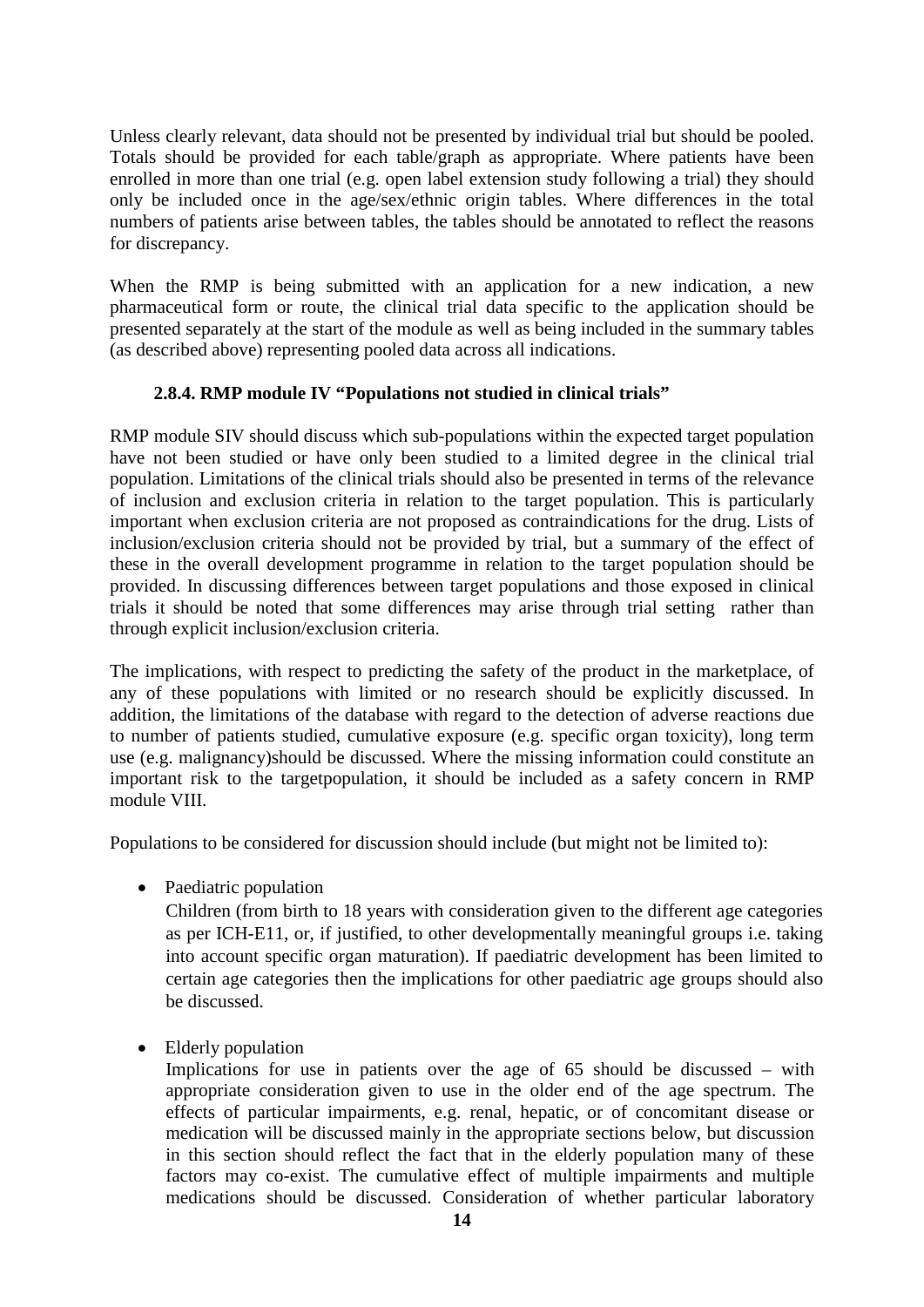screening should be performed routinely before use of the medicinal product(s) in the elderly should be discussed. In particular any adverse reactions which might be of special concern in the elderly e.g. dizziness or central nervous system effects should be explored.

• Pregnant or breast-feeding women

If the target population includes women of child-bearing age, the implications for pregnancy and/or breast-feeding should be discussed. If the medicinal product is not specifically for use during pregnancy, any pregnancies which have occurred during the developmental programme and their outcomes should be discussed. For products where pregnancy should be avoided for safety reasons, the discussion on pregnancy should also include an analysis of the reasons why the contraceptive measures in place during the clinical trials failed and the implications for use in theless controlled conditions of everyday medical practice.

- Patients with hepatic impairment
- Patients with renal impairment
- Patients with other relevant co-morbidity (e.g. cardiovascular or immunocompromised includingorgan transplant patients)
- Patients with disease severity different from that studied in clinical trials Any experience of use in patients with different disease severities should be discussed, particularlyif the proposed indication is restricted to those patients with a specific disease severity.
- Sub-populations carrying known and relevant genetic polymorphism

The extent of pharmacogenetic effects and the implications on genetic biomarker use in the target population should be discussed. Where a proposed drug indication constitutes patients with or without specific genetic markers, or the clinical development programme has been in patients with a specific mutation, the marketing authorisation holder should discuss the implications of this for the target population and explore whether use in patients with an unknown or different genotype could constitute a safety concern.

If a potentially clinically important genetic polymorphism has been identified but not fully studied in the clinical development programme, this should be considered as missing information and/or a potential risk. This should be reflected in the safety specification and pharmacovigilance plan. Whether it is included as a safety concern for the purposes of risk minimisation will depend upon the importance of the possible clinical implications.

• Patients of different racial and/or ethnic origins

Genetic variants can influence pharmacodynamics and pharmacokinetics, and subsequently affect the efficacy and/or safety of the drug. Inter-ethnic differences in drug efficacy and safety have been observed in different ethnic groups due to e.g. genetic polymorphisms.

One example of such inter-ethnic differences is the variation in frequency of the HLA-B\*1502 allele. This allele is strongly associated with the occurrence of severe cutaneous adverse reactions to carbamazepine and has a prevalence of about 10% in some Asian populations, whilst the prevalence of the allele is negligible in those of European descent. This is why genomic testing is recommended for patients of some Asian origins when carbamazepine use is planned, while this testing will not make sense for a patient who is of European descent.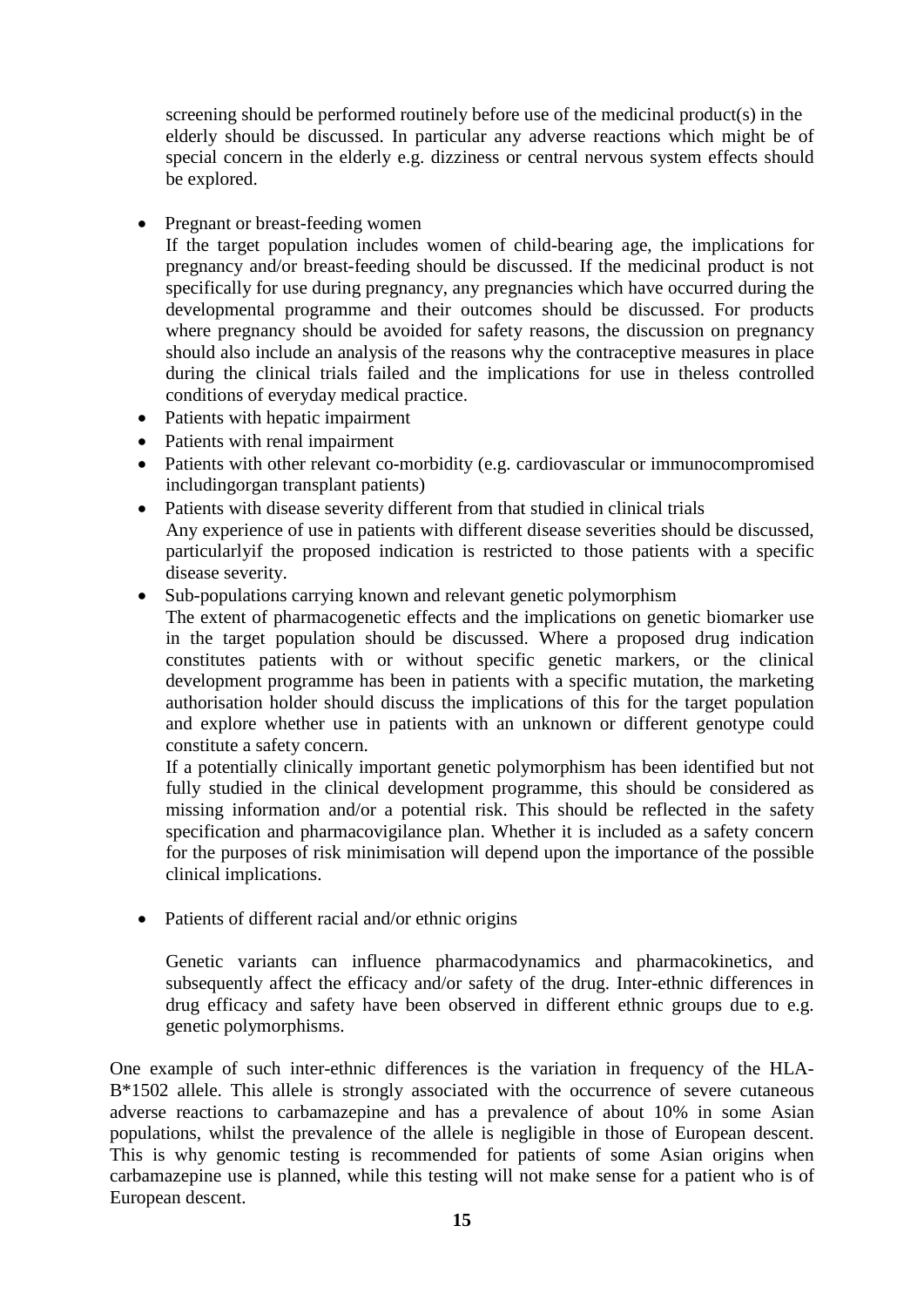Major inter-ethnic differences in pharmacokinetics of drugs may also occur due to types and/or frequencies of gene variants coding for drug metabolising enzymes. The consequences of these inter-ethnic differences could be that the proportion of subjects with particular beneficial effects or adverse reactions varies, leading to different risk-benefit balances and specific recommendations in these ethnic populations.

Furthermore, efficacy in patients may be affected by racial origin. One example is that ACE inhibitors are less potent in black patients of African or Caribbean family origin than in white patients.

Therefore, information on racial origin may be relevant and valuable for evaluation of efficacy and safety and for preventing adverse reactions or improving benefits in the target population.

The experience of drug use in patients with different racial and/or ethnic origins should be discussed including the implications on efficacy and safety, based on pharmacokinetics and pharmacodynamics, in the target population. If it is likely that efficacy or safety may be affected by race or ethnicity, consideration should be given to including this either as a safety concern or as a topic for inclusion in RMP Part IV. Consideration should also be given as to whether postauthorisation efficacy and/or safety studies are necessary.

## **2.8.5. RMP module SV "Post-authorisation experience"**

<span id="page-16-0"></span>The purpose of this RMP module is to provide information on the number of patients exposed post authorisation; how the medicinal product has been used in practice and labelled and offlabel use including use in the special populations mentioned in RMP module IV. It should also include brief information on the number of patients included in completed observational studies conducted either to elucidate a safety issue or for drug utilisation purposes. Details of significant actions taken to update information on the safety of the medicinal product should also be provided in this module.

#### *2.8.5.1. RMP module SV section "Action taken by regulatory authorities and/or marketing authorisation holders for safety reasons"*

List any significant regulatory action (including those initiated by the marketing authorisation holder), in any market, taken in relation to a safety concern. Significant regulatory action would include: a restriction to the approved indication, a new contra-indication, a new or strengthened warning in section 4.4 of the SPC (or equivalent) or any action to suspend or revoke a marketing authorisation.

This list should be cumulative, and specify the country, action taken and the date as appropriate. Rollout in multiple countries of a new safety statement initiated by the MAH can be presented as one action.

When the RMP is updated, a brief description of the reasons leading to any significant actions since the last submission of the RMP should be provided. It may be appropriate to add comments if the regulatory action taken is not applicable to certain products/formulations as authorised in the EU.

#### *2.8.5.2. RMP module V section "Non-study post-authorisation exposure"*

Where marketing of the medicinal product has occurred, the applicant/marketing authorisation holdershould provide cumulative data on patients exposed post-marketing. Where possible, the informationshould be stratified by relevant variables. These may include age, sex, indication, dose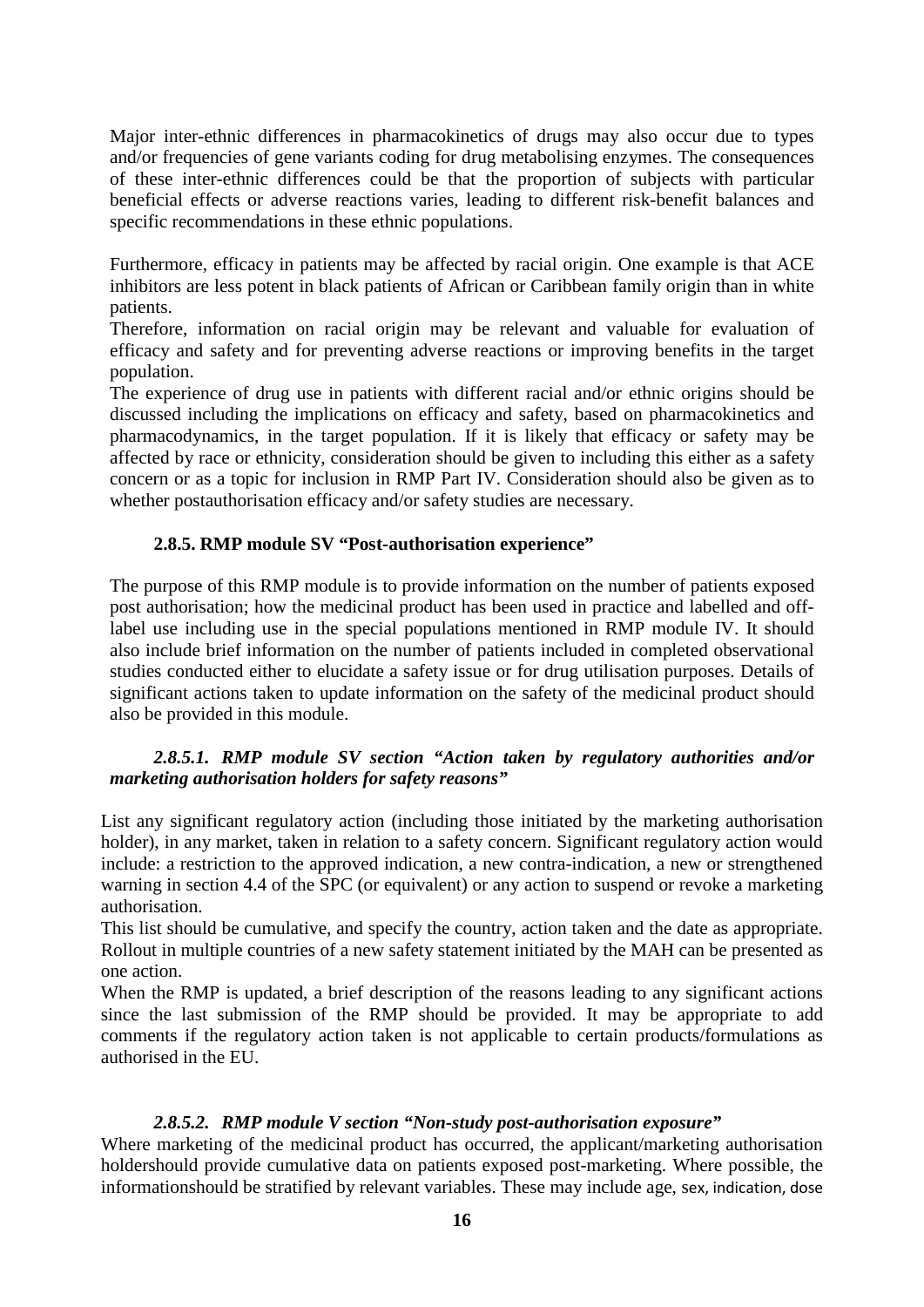and region. Depending upon the medicinal product, other variables may be relevant such asnumber of vaccination courses, route of administration or duration of treatment.

When deciding which measure to use for exposure data, it is important to consider the way a medicinal product is used. Exposure data based on the number of kilogrammes of medicinal product sold divided by the average dose is only valid if the medicinal product is always used at one dose level for a fixed length of time, which is not the situation with most medicinal products. In paediatric populations or mixed populations of different indications or age groups, use of this measure alone is inappropriate and other measures should be used. For example, for medicinal products used chronically, the appropriate measure may be patient years of use. However, when use is typically limited and utilisation is determined by pack size (e.g. a course of antibiotics), a simple count of packs sold may be more appropriate.

If the drug has different routes of administration, e.g. subcutaneous or oral, exposure data should be presented separately, where possible. Competent authorities may request additional stratification of exposure data, e.g. exposure in age groups or within different approved indications. However, if the drug is used in different indications with different dosing schedules or other delineating factors suitable for stratification, marketing authorisation holders should consider routinely providing such data where possible.

A more accurate breakdown of drug exposure based on market research should be provided where possible.

If a drug utilisation study has been performed, for reimbursement or other reasons, the results, as they reflect use in the real world setting, should be provided.

#### *2.8.5.3. RMP module V section "Post-authorisation use in populations not studied in clinical trials"*

Where there are data on post-authorisation use in the special populations identified in RMP module IVas having no or limited exposure, estimation of the numbers exposed and the method of calculationshould be provided whether or not the usage is on- or off-label. For paediatric use, cross referencemay be made to RMP section "Specific paediatric issues" in RMP module VI (see 2.8.6.6.).Information on the safety profile of the medicinal product in these special populations, as comparedwith the rest of the target population, should also be provided. In particular, any information regardingan increased or decreased benefit in a special population should be provided. Any special populationsfound to be at an increased or decreased risk in relation to a particular safety concern should bediscussed under the specific risk in RMP module VII but reference should be made in this section as towhich risks and populations are affected.

## *2.8.5.4. RMP module V section "Post-authorisation off-label use"*

Post marketing, updates to the safety specification, should include information on off-label use; i.e. the intentional use, for a medical purpose, which is not in accordance with the authorised product information for a medicinal product. Off-label use includes use in non-authorised paediatric age categories.

Information from drug utilisation studies (or other observational studies where indication is a variable) should be provided in module. This includes drug utilisation studies which were requested by national competent authorities for purposes other than risk management. When off label use is a safety concern or a concern has been raised by the competent authorities regarding off-label use, marketing authorisation holders should attempt to quantify such use along with a description of the methods used to arrive at these figures.

## *2.8.5.5. RMP module V section "Epidemiological study exposure"*

Marketing authorisation holders should provide a listing of epidemiological studies which are, or have been, conducted to elucidate safety or efficacy issues, study drug utilisation or measure effectiveness of risk minimisation measures. This listing should include studies undertaken by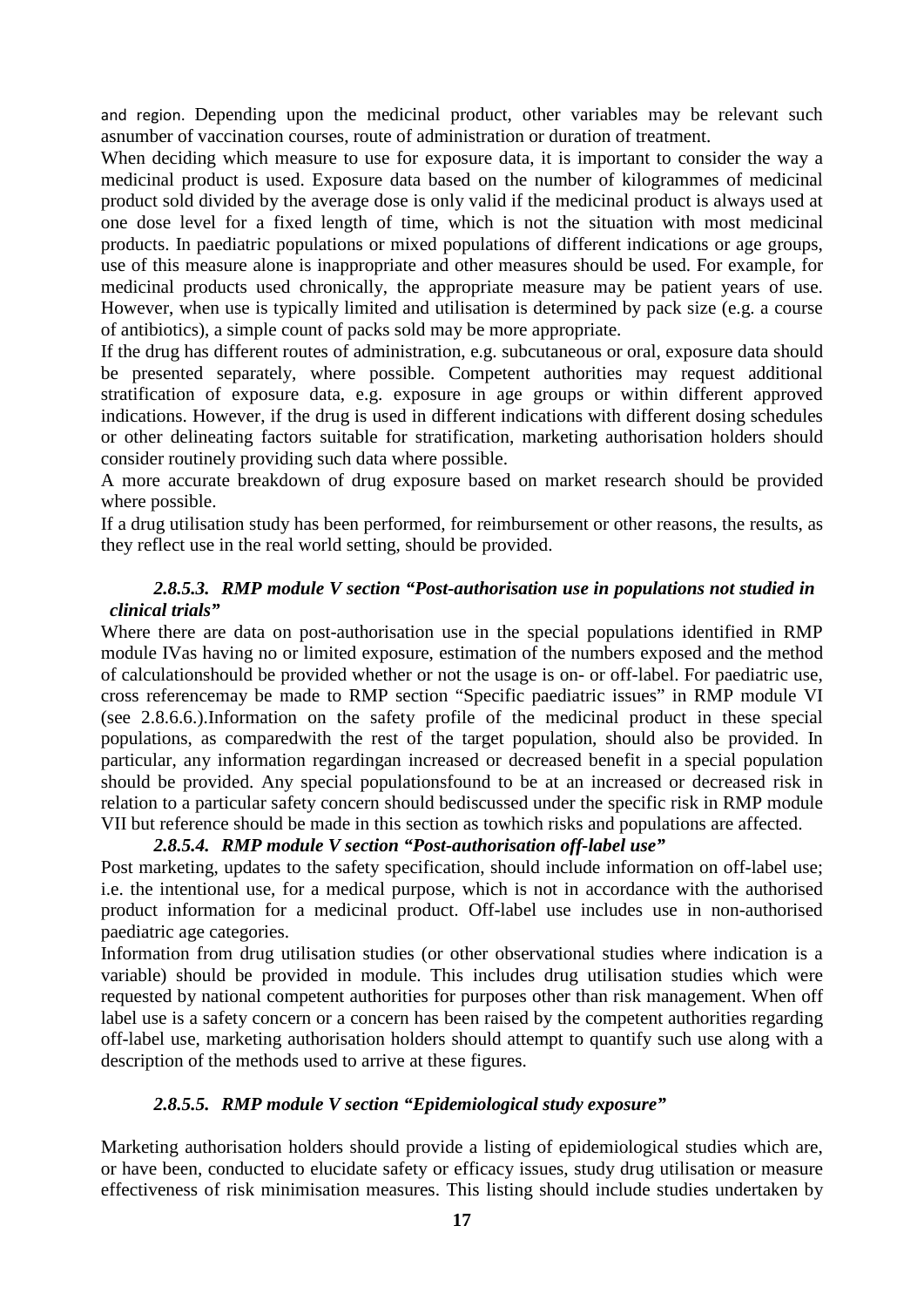the marketing authorisation holder itself or funded by them via a grant, whether specific or unconditional. Studies undertaken by a marketing partner, or where the MAH has been sent the results by a third party, should also be included. Information on the study title, study type (e.g. cohort, case control), population studied (including country and other relevant population descriptors), duration of study, number of persons in each category (e.g. cases, controls, exposure), disease as appropriate, person time (if appropriate) and study status (completed or on-going) should be provided. If a study has been published, a reference should be included in this RMP section, a synopsis should be included in RMP annex 5 and the publication provided in RMP annex 12.

## <span id="page-18-0"></span>**2.8.6. RMP module VI "RMP module VI "Additional requirements regarding other health authorities for the safety specification"**

<span id="page-18-1"></span>Some safety topics were not included in ICH-E2E but are thought to be of particular interest due to prior experience of a safety issue.

## *2.8.6.1. RMP module VI section "Potential for harm from overdose"*

Special attention should be given to medicinal products where there is an increased risk of harm from overdose, whether intentional or accidental. Examples include medicinal products where there is a narrow therapeutic margin or potential for major dose-related toxicity, and/or where there is a high risk of intentional overdose in the treated population (e.g. in depression). Where harm from overdose has occurred during clinical trials this should be explicitly mentioned. The potential for harm from overdose should be discussed in this section and, where appropriate, overdose should be included as a safety concern in RMP module VIII and appropriate risk minimisation proposed in RMP part V.

## *2.8.6.2. RMP module VI section "Potential for transmission of infectious agents"*

The applicant/marketing authorisation holder should discuss the potential for the transmission of an infectious agent. This may be because of the nature of the manufacturing process or the materials involved. For vaccines, any potential for transmission of live virus should be discussed. For advanced therapy medicinal products a cross-reference to RMP module VII (ATMP) may be made.

## *2.8.6.3. RMP module VI section "Potential for misuse for illegal purposes"*

The potential for misuse for illegal purposes should be considered. Misuse, as defined in "Regulation on Safety of Medicines" refers to situations where the medicinal product is intentionally and inappropriately used not in accordance with the authorised product information. Misuse for illegal purposes has the additional connotation of an intention of misusing the medicinal product to cause an effect in another person. This includes, amongst others: the sale, to other people, of medicines for recreational purposes and use of a medicinal product to facilitate assault. If appropriate, the means of limiting this, e.g. by the use of colorants and/or flavourings in the dosage form, limited pack size and controlled distribution should be discussed in the risk minimisation plan.

## *2.8.6.4. RMP module VI section "Potential for medication errors"*

Medication error refers to any unintended error in the prescribing, dispensing or administration of a medicinal product while in the control of the healthcare professional, patient or consumer. Medication errors are an important cause of morbidity and mortality and many could be

- prevented or mitigated. They fall broadly into 4 categories:
	- 1. wrong medication;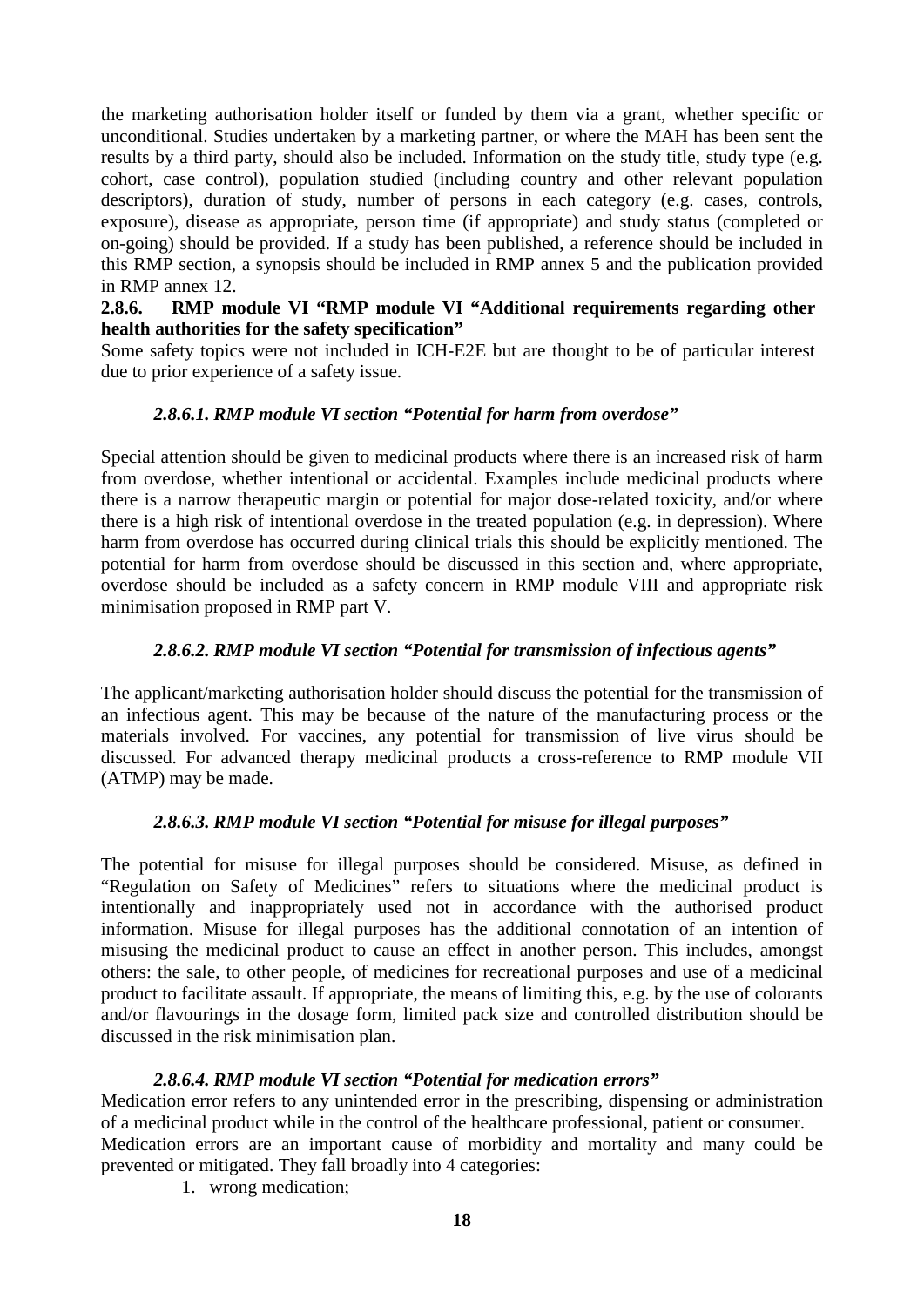- 2. wrong dose (including strength, form, concentration, amount);
- 3. wrong route of administration;
- 4. wrong patient

Applicants/marketing authorisation holders should consider routinely the likelihood of medication errors. In particular, they should assess, prior to marketing, common sources of medication errors. During the development phase and during the design of a medicinal product for marketing, the applicant needs to take into account potential reasons for medication error. The naming (taking into account the presentation (e.g. size, shape and colouring of the

pharmaceutical form and packaging), instructions for use (e.g. regarding reconstitution, parenteral routes of administration, dose calculation) and labelling are among the items to be considered.

If a product has potential for serious harm when administered by an incorrect route, consideration should be given as to how such administration can be avoided. This is particularly important when it is common practice to administer the product at the same time as other medicinal products given by the hazardous route. In this situation, medication errors should be included as a safety concern.

The need for visual (or physical) differentiation between strengths of the same medicinal product and between other medicinal products commonly administered or taken at the same time should be discussed. In addition, if there are other products containing the same active substance on the market with formulations which are not proven to be bioequivalent, measures to avoid medication error should be discussed and appropriate risk minimisation activities proposed.

When a medicinal product is likely to be used by a visually impaired population, special consideration should be given to the potential for medication error. Where appropriate, medication error should be included as a safety concern and appropriate risk minimisation measures proposed to address the possibility of medication error due to visual impairment.

Consideration should be given to the prevention of accidental ingestion or other unintended use by children.

Medication errors identified during product development including clinical trials should be discussed and information on the errors, their potential cause(s) and possible remedies given. Where applicable an indication should be given of how these have been taken into account in the final product design.

If during the post-marketing period it becomes apparent that adverse reactions are occurring as a result of medication errors, this topic should be discussed in the updated RMP and ways of limiting the errors proposed.

If the formulation or strength of a product is being changed, where appropriate, medication error should be included as a safety concern and the measures that the marketing authorisation holder will put in place to reduce confusion between old and new "product" should be discussed in the risk minimisation plan. Similarly, it may be appropriate to discuss risk minimisation activities in relation to changes to the presentation, pack size, route of administration or release characteristics of the medicinal product.

If the product is to be administered with a medical device (integrated or not), consideration should be given to any safety concerns which could represent a risk to the patient (medical device malfunction).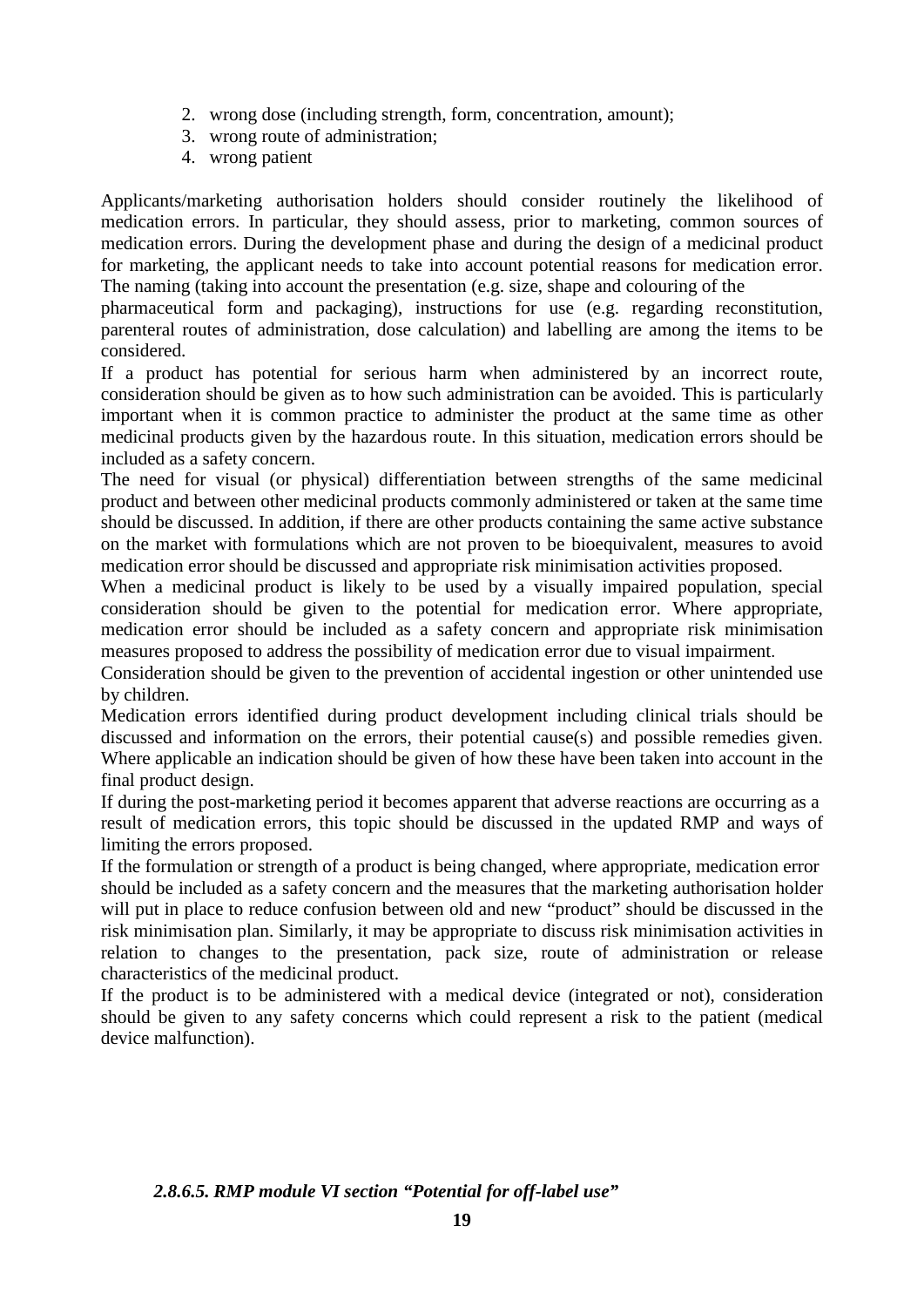The potential for off-label use should be discussed. Off-label use relates to situations where the medicinal product is intentionally used for a medical purpose not in accordance with the authorized product information. This is particularly relevant where a medicinal product has an indication restricted to a subset of the population within a disease area or there are situations where the medicinal product must not be given for safety reasons. The potential for use in other disease areas should also be considered where this is likely.

Where appropriate, use could be made of data on actual use versus authorised use in other markets and the implications for the authorisation in the other countries discussed.

#### *2.8.6.6. RMP module VI section "Specific paediatric issues"*

This section deals with aspects of paediatric use not covered in RMP module IV. Issues identified in paediatric investigation plans

Any recommendations for long term follow up of safety or efficacy issues in relation to paediatric use which are mentioned in the paediatric investigation plan should be detailed here. This section should clarify if, and how, this had been taken into account in RMP module VII. If the issue has been resolved following further development, or is no longer considered of sufficient impact to justify listing as a safety concern, this should be discussed and justified.

Proposals for specific long term paediatric studies should be considered at the time of application for a paediatric indication and if felt not to be necessary justification should be provided. If an indication in adults precedes an application for paediatric use, any registries established to provide data on use of the product in real medical practice should avoid age related exclusion criteria so that any potential off-label use in the paediatric population can be included.

In some circumstances, the safety concern identified in the paediatric investigation plan may be applicable to the whole population being treated. In these cases, consideration should be given as to whether some of the pharmacovigilance activities and/or risk minimisation activities from the paediatric investigation plan are appropriate for, and should be extended to cover, the whole population. For these safety concerns, this RMP section should also include details of how the specific paediatric aspects will be addressed and all paediatric investigation plan recommendations considered.

Cross-reference may be made to RMP modules IV and VII and VII.

#### Potential for paediatric off-label use

If the disease or disorder which is being treated or prevented is found in the paediatric population, and the product is not authorised in all paediatric age groups, the potential for offlabel paediatric use in the non-authorised age groups should be discussed. If there are limited treatment options it should not be assumed that clinicians will adhere to the labelled indication so it is important that potential paediatric issues are discussed. Any actual use should be discussed in RMP module V section "(Nonstudy) post-authorisation exposure" (see 2.8.5.2.) and in RMP module V section "Post-authorisation use in populations not studied in clinical trials" (see 2.8.5.3.).

## **2.8.7. RMP module VII "Identified and potential risks"**

This RMP module provides information on the important identified and potential risks associated with use of the product. These should include only the important identified and potential adverse events/reactions, important identified and potential interactions with other medicinal products, foods and other substances, and the important pharmacological class effects. *Because of the need for different additional categories of risks to be considered with advanced*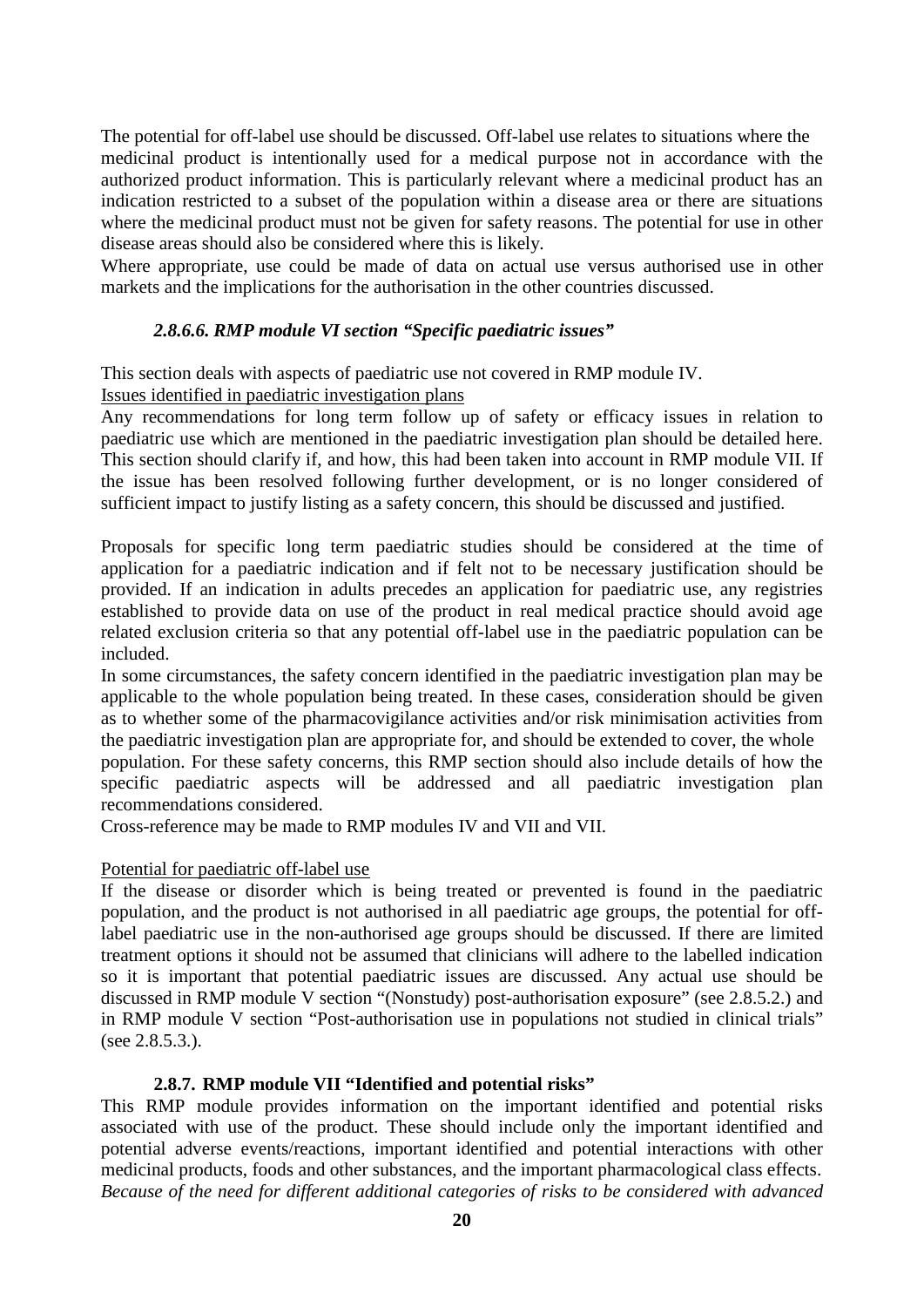*therapy medicinal products, a different version of RMP module VII is available for products classified as advanced medicinal products. Only one version (either sections 2.8.7.1 - 2.8.7.5 or sections 2.8.8.1 – V.B.8.8.3) of RMP module VII should be provided in a RMP.*

## *2.8.7.1. RMP module VII section "Newly identified safety concerns"*

Safety concerns (important identified and important potential risks) identified since the last submission of the RMP should be listed here and further discussed in the appropriate section below. The source of the safety concern should be stated, whether it is an important identified or important potential risk and whether new studies or risk minimisation activities are proposed (with further details in the appropriate RMP parts).

#### *2.8.7.2. RMP module VII section "Recent study reports with implications for safety concerns"*

Study reports (either interim or final, from whichever type of study), since the last RMP, which contain results which have a significant impact on an existing safety concern should be discussed here. The conclusions should be incorporated into the other sections of the safety specification as appropriate (e.g. RMP module II; section V.B.8.7.3; V.B.8.7.4; V.B.8.7.5; RMP Module VI and RMP Module VIII).

## *2.8.7.3. RMP module VII section "Details of important identified and potential risks from clinical development and post-authorisation experience"*

This RMP section should provide more information on the important identified and potential risks. This RMP section should be concise and should not be a data dump of tables or lists of adverse reactionsfrom clinical trials, or the proposed or actual contents of section 4.8 of the summary of productcharacteristics (SmPC).

What constitutes an important risk will depend upon several factors including the impact on the individual patient, the seriousness of the risk and the impact on public health (see also 2.1). Normally, any risk which is clinically important and which is/is likely to be included in the contraindications or warnings and precautions section of the summary of product characteristics (SmPC) should be included here. In addition, risks, which, whilst not normally serious enough to require specific warnings or precautions but which occur in a significant proportion of the treated population, affect the quality of the treated person's life, and which could lead to serious consequences if untreated should also be considered for inclusion, e.g. severe nausea and vomiting with chemotherapy.

For some products, disposal of the used product may constitute a safety concern, e.g. transdermal patches where there may be significant amounts of active substance remaining in the patch when it is discarded. There may also be occasions where there is an environmental concern over product disposal because of known harmful effects on the environment, e.g. substances which are particularlyhazardous to aquatic life which should not be disposed of in landfill sites.

## Presentation of risk data:

When the information is available, detailed risk data should include the following:

- frequency;
- public health impact (severity and seriousness/reversibility/outcomes);
- impact on the individual patient (effect on quality of life);
- risk factors (including patient factors, dose, at risk period, additive or synergistic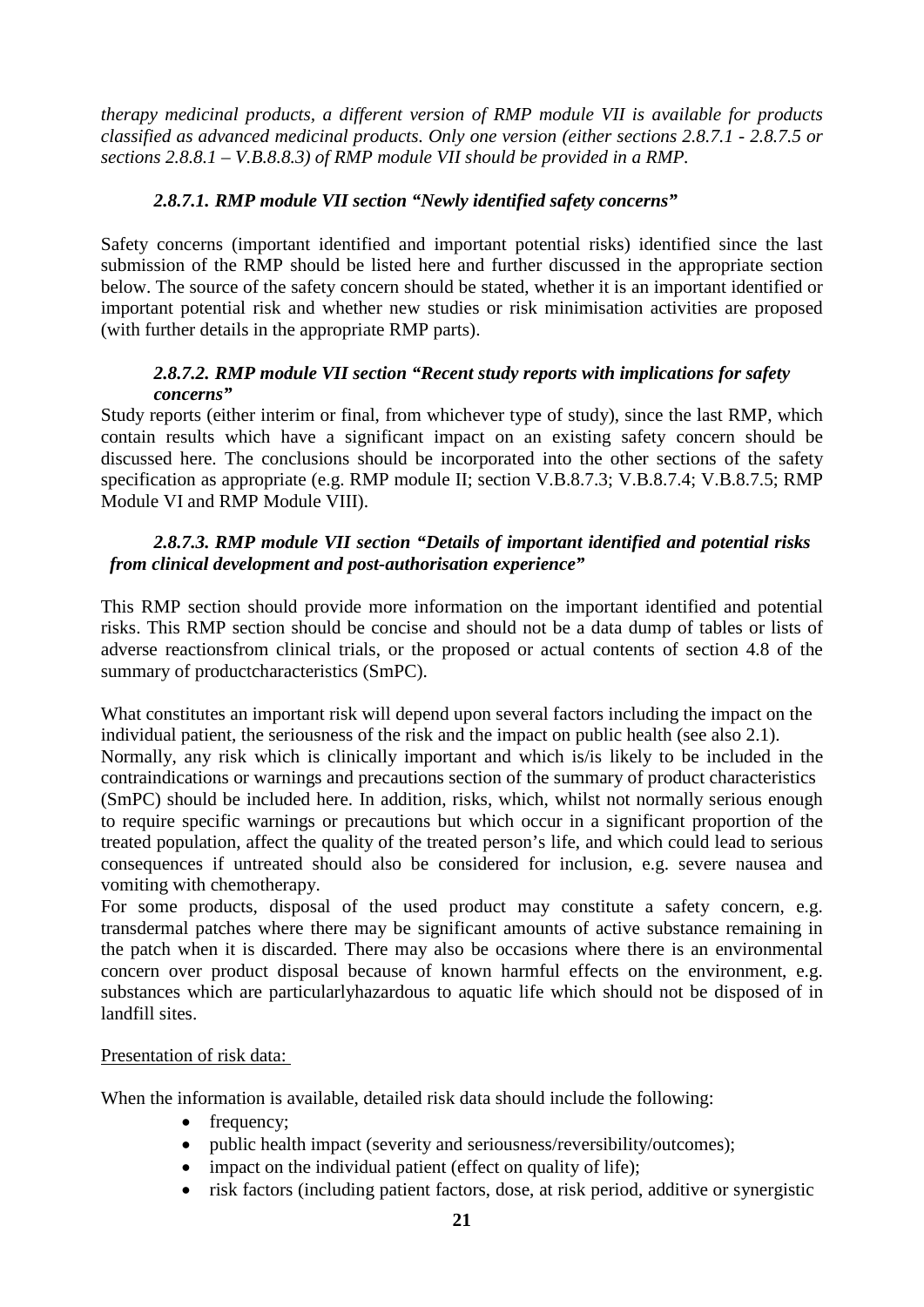factors);

- preventability (i.e. predictability of a risk, whether risk factors have been identified, or possibility of detection at an early stage which could mitigate seriousness);
- potential mechanism;
- evidence source(s) and strength of the evidence.

The frequency of important identified risks should be expressed taking into account the source of thedata. For a product already on the market, the reporting rate based on the number of spontaneouslyreported adverse events/adverse reactions (in the numerator) and the sales data (in the denominator)is very likely to underestimate the rate of occurrence of an adverse reaction in an exposed populationand should be avoided. When an accurate frequency is needed for an important identified risk, thisshould always be based on systematic studies (e.g. clinical trials or epidemiological studies) in whichboth the number of patients exposed to the medicinal product and the number of patients whoexperienced the respective identified risk are known.

The denominator should be expressed using the appropriate measure: e.g. number of patients or in patient-time or equivalent units (courses of treatment, prescriptions, etc.) It should be stated clearly which frequency parameter is being used: e.g. incidence proportion (patient units in the denominator) or incidence rate (patient-time units in the denominator). Confidence intervals should be provided. When using patient-time, the underlying assumption is that the hazard function must be nearly constant over the follow-up time. Otherwise it should be split into relevant categories where the assumption of constancy holds. This may be particularly important if treatment duration is a risk factor. Where appropriate, the period of major risk should be identified. Identified risk incidence rates should be presented for the whole population and for relevant population categories.

For important identified risks, the excess (relative incidence compared to a specified comparator group) should be given. Time to event data should be summarised using survival techniques. Cumulative hazard functions may also be used to represent the cumulative probability of occurrence of an adverse reaction in the presence of competing events.

For potential risks, the background incidence/prevalence in the target population(s) should be provided.

For potential risks, the background incidence/prevalence in the target population(s) should be provided. For most RMPs involving single products, risks which relate specifically to an indication or formulation can usually be handled as individual safety concerns, e.g. accidental intravenous administration could be a safety concern in a single product with both oral and subcutaneous forms.

For RMPs covering multiple products where there may be significant differences in the identified and potential risks for different products (with different administration routes and different indications), it may be appropriate to categorise the risks to make it clearer which risks relate to which product. Headings which could be considered include:

• Risks relating to the active substance

This would include important identified or potential risks which are common to all formulations, routes of administration and target populations. It is likely that most risks will fall into this category for the majority of products.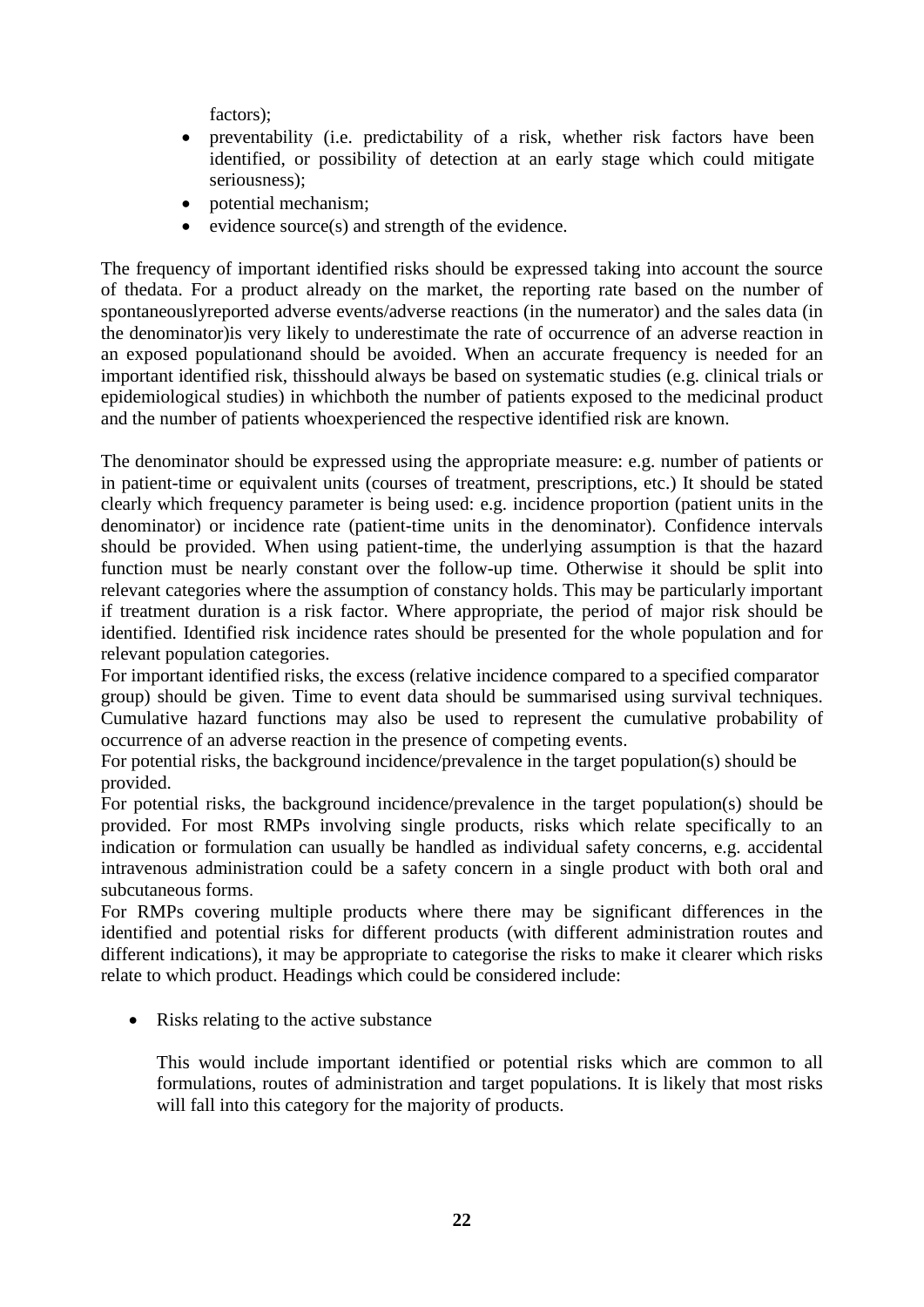• Risks related to a specific formulation or route of administration

Examples might include an RMP with two products: one a depot intramuscular formulation and the other an oral formulation. Additional concerns relating to accidental intravenous administration clearly would not be applicable to the oral product.

• Risks relating to a specific target population

The paediatric population is an obvious example of a target population where there may be additional risks relating to physical, mental and sexual development which would not be relevant to a product intended solely for adult patients.

• Risks associated with switch to non-prescription status.

Division of identified and potential risks using headings should only be considered when the risks clearly do not apply to some products and lack of separation could cause confusion.

## *2.8.7.4. RMP module VII section "Identified and potential interactions including fooddrug and drug-drug interactions"*

Identified and potential pharmacokinetic and pharmacodynamic interactions should be discussed in relation to both the treatments for the condition, but also in relation to commonly used medications in the target population. For each, the evidence supporting the interaction and possible mechanism should be summarised, and the potential health risks posed for the different indications and in the different populations should be discussed. Interactions which are important clinically should be included as a safety concern in RMP module VIII "Summary of the safety concerns."

## *2.8.7.5. RMP module VII section "Pharmacological class effects"*

Important risks which have not been included in RMP module VII "Details of important identified and potential risks from clinical development and post-authorisation experience" but which are believed to be common to the pharmacological class should be discussed here. The discussion should include the mechanism, the impact (severity and duration), frequency seen with other members of the same or similar pharmacological class.

For risks which have been included in the RMP section VII "Details of important and identified andpotential risks from clinical development and post-authorisation experience" above, all that is required in this RMP section are the frequencies seen with the medicinal product compared with those seen with other products in the same or similar pharmacological class.

If there is evidence that a risk, which is common to other members of the pharmacological class, is not thought to be a safety concern with the concerned medicinal product, details, and the evidence supporting this, should be provided and discussed.

## **2.8.8. RMP module VII "Identified and potential risks (ATMP version)"**

Advanced therapy medicinal products (ATMPs) because of their nature may have specific risks that are usually not applicable to other non-advanced therapy medicinal products (see Guideline on Safety and Efficacy Follow-up – Risk Management of Advanced Therapy Medicinal Products).

For this reason, for ATMPs, this ATMP specific version of RMP module replaces the standard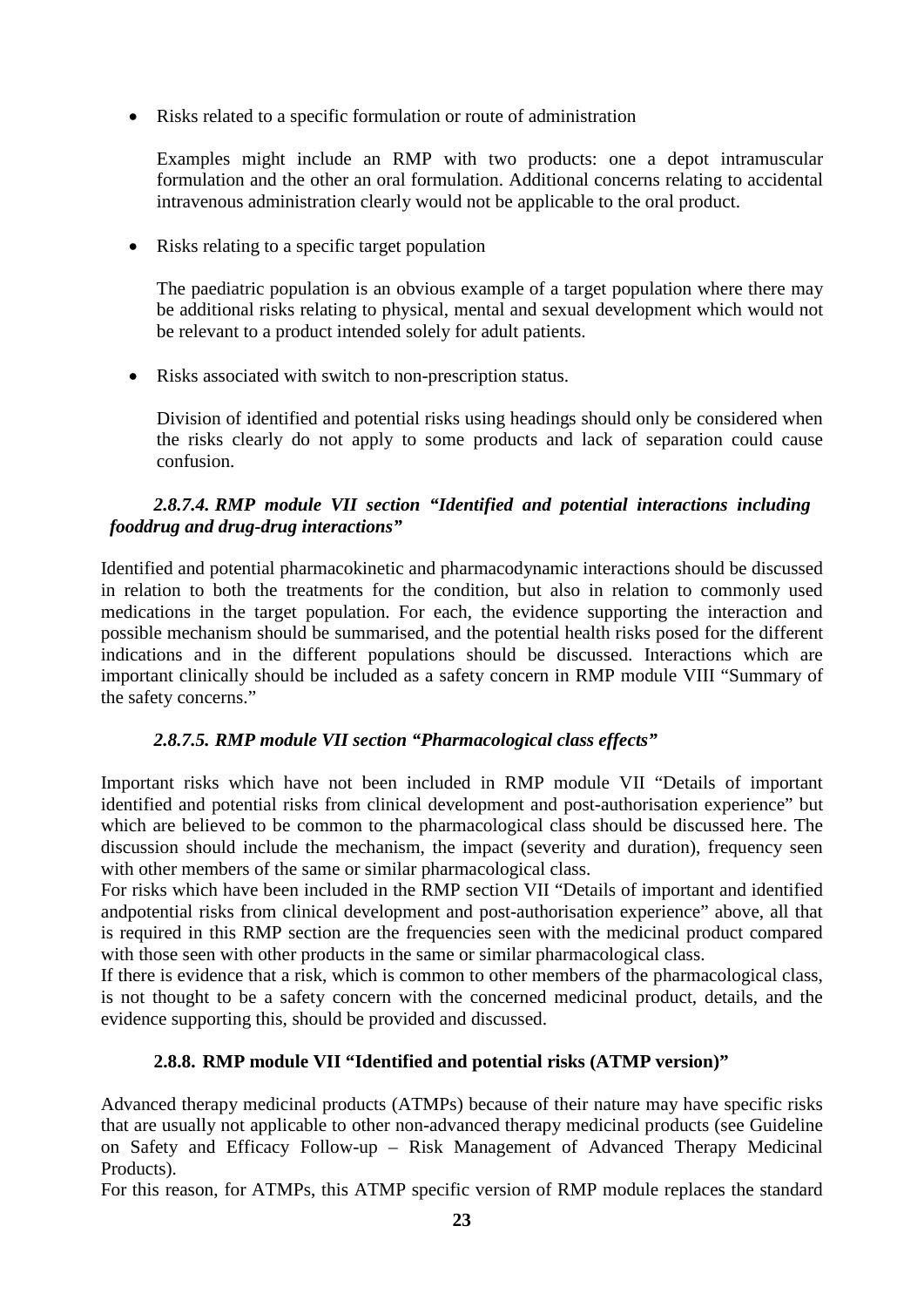RMP module VII.

Although not all of the risks listed in section 2.8.8.3 are unique to ATMPs or applicable to all ATMPs, they represent the most relevant ones which need to be considered.

## *2.8.8.1. RMP module VII section "Newly identified safety concerns (ATMP)"*

Safety concerns (important identified and important potential risks) identified since the last submission of the RMP should be listed here and further discussed in the appropriate section below. The source of the safety concern should be stated, whether it is an important identified or important potential risk and whether new studies or risk minimisation activities are proposed (with further details in the appropriate RMP parts).

#### *2.8.8.2. RMP module VII section "Recent study reports with implications for safety concerns (ATMP)"*

Study reports (either interim or final), since the last RMP, which contain results which have a significant impact on an existing safety concern should be discussed here. The conclusions should be incorporated into the other sections of the safety specification as appropriate (e.g. RMP module II; section 2.8.8.3; RMP Module VI and RMP Module VII).

## *2.8.8.3. RMP module VII section "Details of important identified and potential risks(ATMP)"*

This section should provide more information on the most important identified and potential risks. This section should be selective and should not be a data dump of tables or lists of adverse reactions from clinical trials, or the proposed or actual contents of section 4.8 of the summary of product characteristics (SmPC).

What constitutes an important risk will depend upon several factors including the impact on the individual, the seriousness of the risk and the impact on public health. Normally, any risk which is clinically important and is/is likely to be included in the warnings and precautions section of the summary of product characteristics should be included here. In addition, risks, which, whilst not normally serious enough to require specific warnings or precautions but which occur in a significant proportion of either the patient or donor, affect the quality of life, and which could lead to serious consequences if untreated should also be considered for inclusion. The additional risks specific to ATMPs which should be considered for discussion include:

- risks to living donors, for instance:
- − risks to living donors related to their conditioning prior to procurement (e.g. immunosuppression, cytotoxic agents, growth factors);
- − risks to living donors related to surgical/medical procedures used during or following procurement, irrespective of whether the tissue was collected or not;
- risks to patients related to quality characteristics of the product, in particular:<br>
species of origin and characteristics of cells (and related body fluids, bi
- species of origin and characteristics of cells (and related body fluids, biomaterials, biomolecules) that are used during manufacturing, and the safety testing performed;
- − characteristics of vectors for gene therapy medicinal products;
- − biologically active substances used in manufacturing (e.g. enzymes, antibodies, cytokines, sera, growth factors, antibiotics);
- − quality assurance and characteristics of the finished product in terms of defined composition, stability, biological activity, and purity with reference to non-physiologic proteins and fragments thereof;
- − risk related to transmissible diseases (e.g. viral, bacterial, parasitical infections and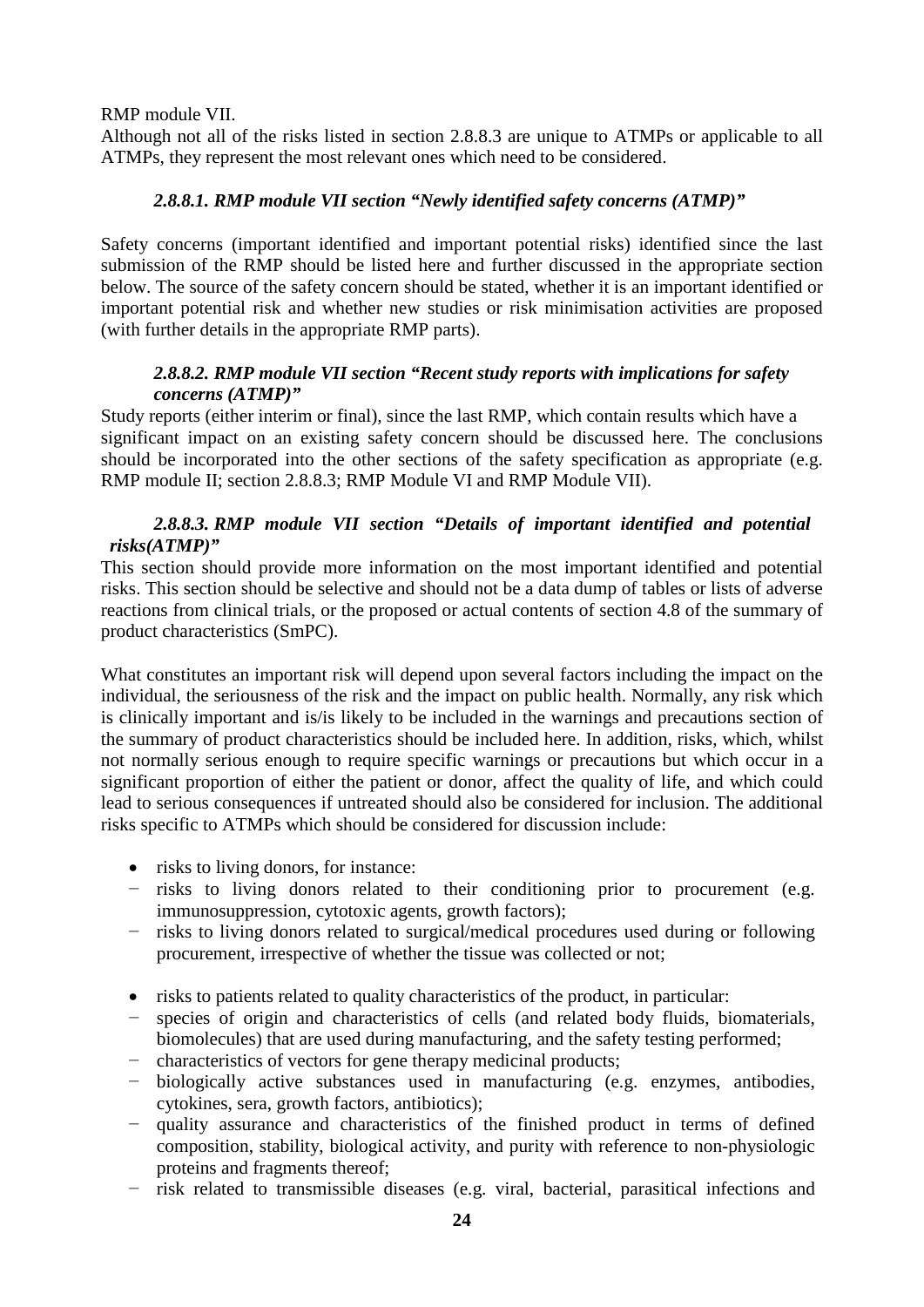infestations, but also malignant disease);

- risks to patients related to the storage and distribution of the product, for instance:
- − risks related to preservation, freezing and thawing;
- risks of breaking the cold chain or other type of controlled temperature conditions;
- − risks related to stability of the product;
- risks to patients related to administration procedures, for instance:
- − biologically active substances used in preparation of the product prior to administration (e.g. enzymes, antibodies, cytokines, sera, growth factors, antibiotics);
- − risks related to conditioning of the patient;
- − risks of related medical or surgical procedures (e.g. anaesthesia, infusion, transfusion, implantation, transplantation or other application method);
- − risks related to clinical follow-up (e.g. immunosuppression as co-medication or as necessary for treatment of complications, diagnostic procedures, hospitalisation);
- − risks related to mistakes or violations of the standard procedures for administration of the product (e.g. different administration procedures used by different healthcare establishments/healthcare professionals resulting in differing results);
- risks related to interaction of the product and the patient, for instance:
- − unwanted immunogenicity and its consequences (including e.g. anaphylaxis, graft versus host disease, graft rejection, hypersensitivity reactions, immune deficiencies);
- − risks related to both intended and unintended genetic modification of the patient's cells (apoptosis, change of function, alteration of growth and/or differentiation, malignancy);
- − early and late consequences of homing, grafting, differentiation, migration and proliferation;
- − risks related to infection with vectors used in gene therapy medicinal products (type of vector, target cells, persistence, potential for latency and reactivation, potential for integration of genetic material into the host genome, prolonged expression of the transgene, alteredexpression of the host's genes);
- risks related to scaffolds, matrices and biomaterials (e.g. biodegradation, mechanical factors);
- risks related to persistence of the product in the patient, e.g.:
- − availability of rescue procedures or antidotes and their risks;
- − late complications, particularly malignancies and auto-immunity;
- − considerations on the potential impact of previous, concomitant, or future therapies typical for the diagnosis or treatment of the respective disease on the product, or vice versa impact of the product on those other therapies (e.g. an immunoglobulin treatment later in life could impact on expression of the introduced gene by antibody interaction);
- risks related to re-administration, for instance:
- − immune reactions anaphylaxis, neutralising antibodies;
- − risks related to repeated surgical or administration procedures;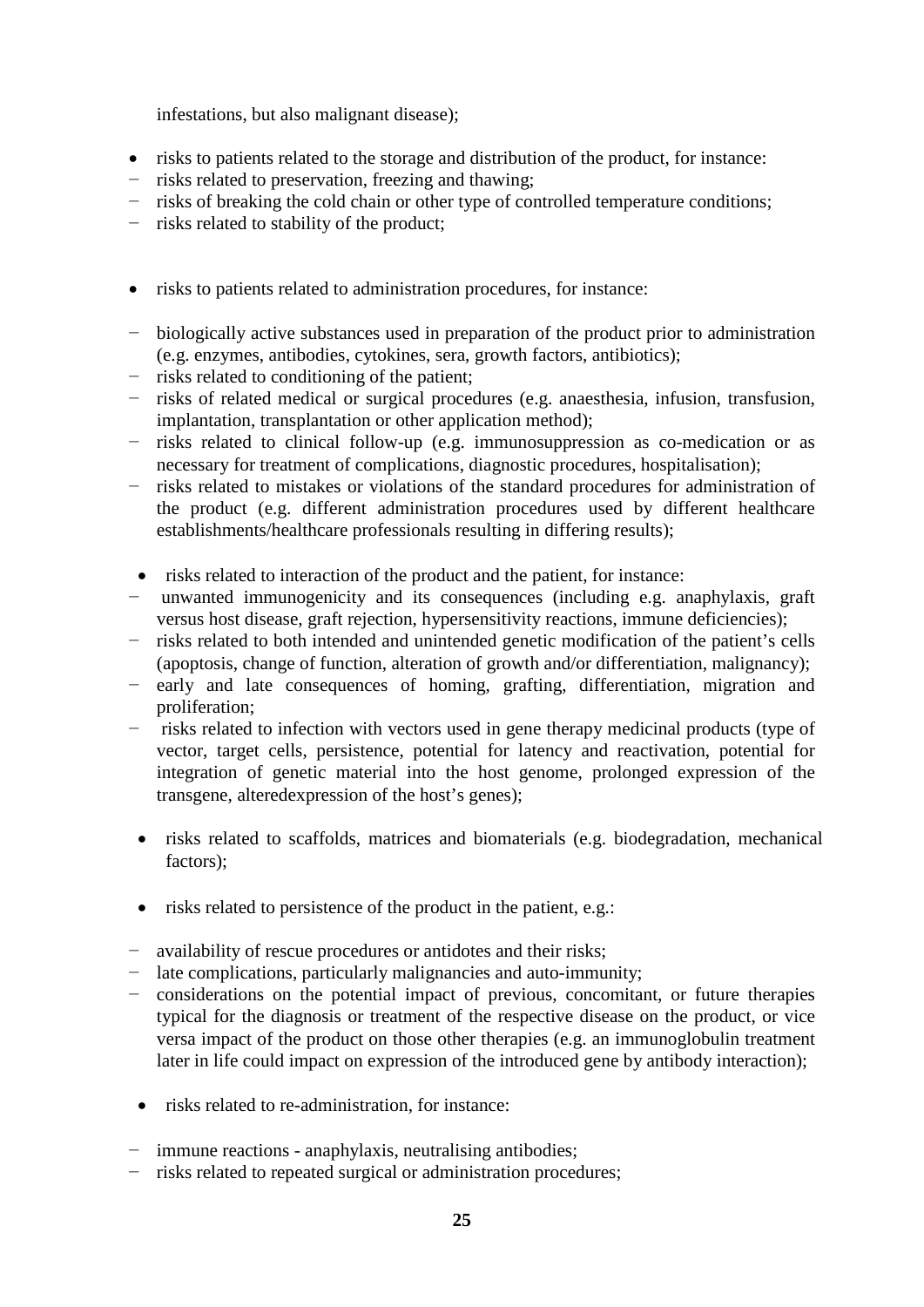- risks to close contacts, for instance:
- − based on the environmental risk assessment, virus shedding and its consequences;
- specific parent-child risks, for instance:
- − risk of germ line integration of transgene, or other genetic transformation of the germ line;
- − foetal transmission (of e.g. vectors, biologically active substances, cells, infectious agents);
- − trans-mammary exposure of children in breast-feeding women (to e.g. vectors, biologically active substances, cells, infectious agents).

# **2.8.9.RMP module VIII "Summary of the safety concerns"**

<span id="page-26-0"></span>At the end of the RMP part "Safety specification" a summary should be provided of the safety concerns.

A safety concern is:

- an important identified risk;
- an important potential risk; or
- missing information

It is noted that the ICH definition of safety concern is: an important identified risk, important potential risk or important missing information. The ICH-E2E Guideline uses the terms safety issue and safety concern interchangeably with the same definition for safety concern.

The change of the EU term, to name this concept "missing information" rather than "important missing information", is to be clear that in the EU a marketing authorisation cannot be granted if there are unacceptable gaps in knowledge a marketing authorisation shall be refused if the quality, safety or efficacy are not properly or sufficiently demonstrated. Due to the same reason the consideration of "missing information" rather than "important missing information" is adopted in our country.

For RMPs covering multiple products where there may be significant differences in the important identified and important potential risks for different products, similar to the presentation of risks in RMP module VII, it may be appropriate to subdivide the summary of safety concerns under specific headings with the relevant identified and potential risks under each heading. Headings which could be considered include:

- safety concerns relating to the active substance;
- safety concerns related to a specific formulation or route of administration;
- safety concerns relating to the target population;
- risks associated with switch to non-prescription status.

Division of safety concerns by headings should only be considered when the risks clearly do not apply to some products and inclusion as a single list could cause confusion.

## **2.9. RMP Part III "Pharmacovigilance plan"**

The purpose of the pharmacovigilance plan is to discuss how the applicant/marketing authorization holder plans to identify and/or characterise the risks identified in the safety specification. It provides a structured plan for:

• the identification of new safety concerns;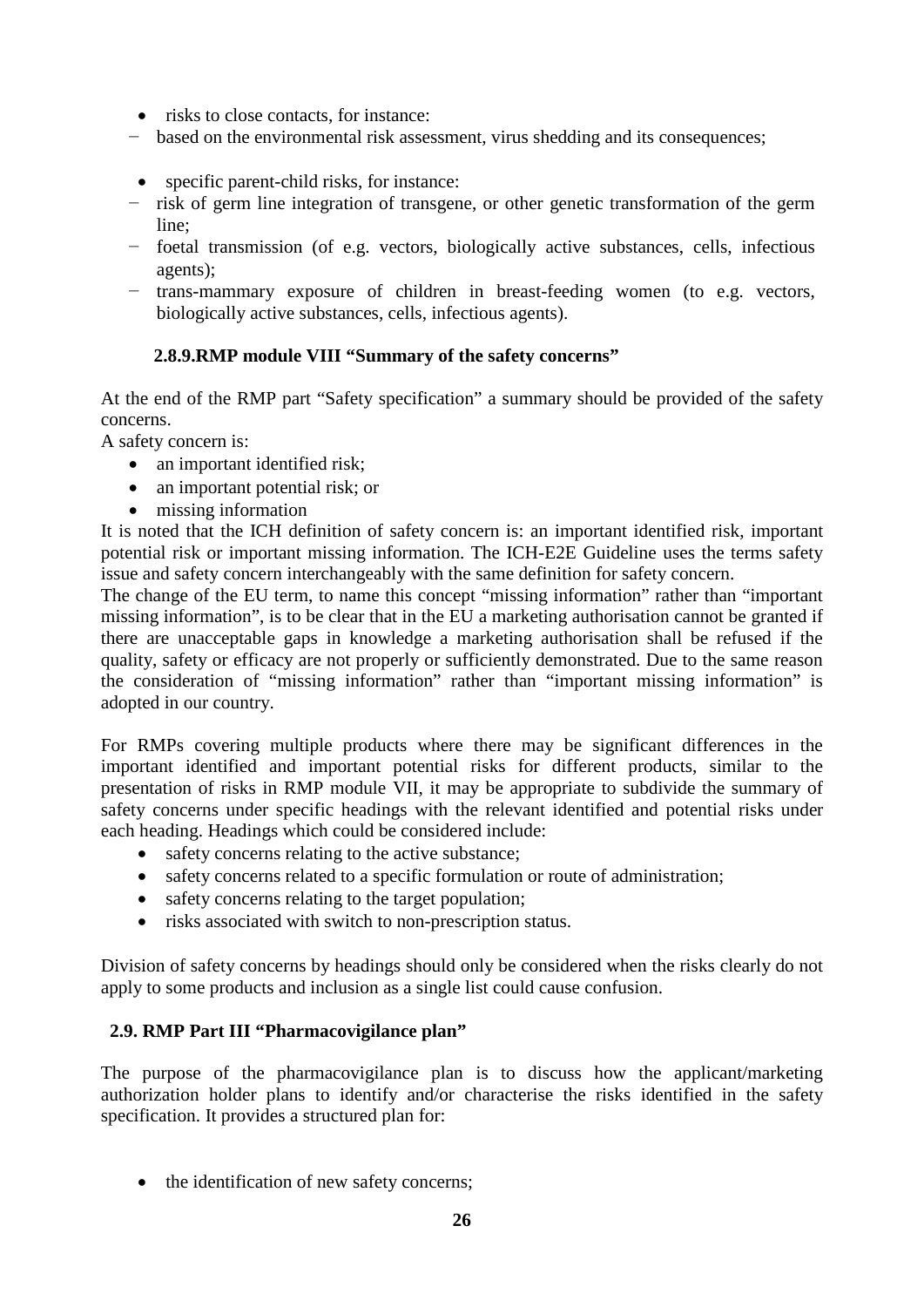- further characterisation of known safety concerns including elucidation of risk factors;
- the investigation of whether a potential safety concern is real or not;
- how missing information will be sought.

It does NOT include actions intended to reduce, prevent or mitigate risks

The pharmacovigilance plan should be based on the safety concerns summarised in RMP module VIII of the safety specification. Early discussions between competent authorities and the marketing authorisation holder or applicant are recommended to identify whether, and which, additional pharmacovigilance activities are needed. It is important to note that only a proportion of risks are likely to be foreseeable and therefore signal detection, which is part of routine pharmacovigilance, will be an important element in identifying new risks for all products.

Pharmacovigilance activities can be divided into routine pharmacovigilance activities and additional pharmacovigilance activities. For each safety concern, the applicant/marketing authorisation holder should list their planned pharmacovigilance activities for that concern. Pharmacovigilance plans should be proportionate to the risks of the product. If routine pharmacovigilance is considered sufficient for post-authorisation safety monitoring, without the need for additional actions (e.g. safety studies) "routine pharmacovigilance" should be entered against the safety concern.

## <span id="page-27-0"></span>**2.9.1. RYP RMP part III section "Routine pharmacovigilance activities"**

Routine pharmacovigilance is the set of activities required to fulfil the legal requirements for pharmacovigilance contained within "Regulation on Safety of Medicines". The Pharmacovigilance System Master File contains details of the system and processes each marketing authorisation applicant/holder has in place to achieve this. These details are not required to be submitted in the RMP.

Competent authority may make recommendations for specific activities related to the collection, collation, assessment and reporting of spontaneous reports of adverse reactions which differ from the normal requirements for routine pharmacovigilance (see Module IV).If these recommendations include recording of tests (including in a structured format) which would form part of normal clinical practice for a patient experiencing the adverse reaction then this requirement would still be considered as routine. The routine pharmacovigilance section of the pharmacovigilance plan should be used in these circumstances to explain how the applicant will modify its routine pharmacovigilance activities to fulfil any special competent authority recommendations on routine pharmacovigilance.

However, if the recommendation includes the submission of tissue or blood samples to a specific laboratory (e.g. for antibody testing) which is outside normal clinical practice, then this would constitute an additional PhV activity.

## Specific adverse reaction follow-up questionnaires

Başvuru/ruhsat sahibinden talep edildiği veya başvuru/ruhsat sahibinin kullanmayı Where an applicant/marketing authorisation holder is requested, or plans to use, specific questionnaires to obtain structured information on reported adverse reactions of special interest, copies of these forms should be provided in RMP annex 7 and will be made available upon request. Applicants/marketing authorisation holders are encouraged to use the same or similar questionnaires for the same adverse event to decrease the burden on healthcare professionals. Use of specific questionnaires as a follow-up to a reported suspected adverse reaction is considered to be routine pharmacovigilance.

## **2.9.2. RMP part III "Additional pharmacovigilance activities" subsection**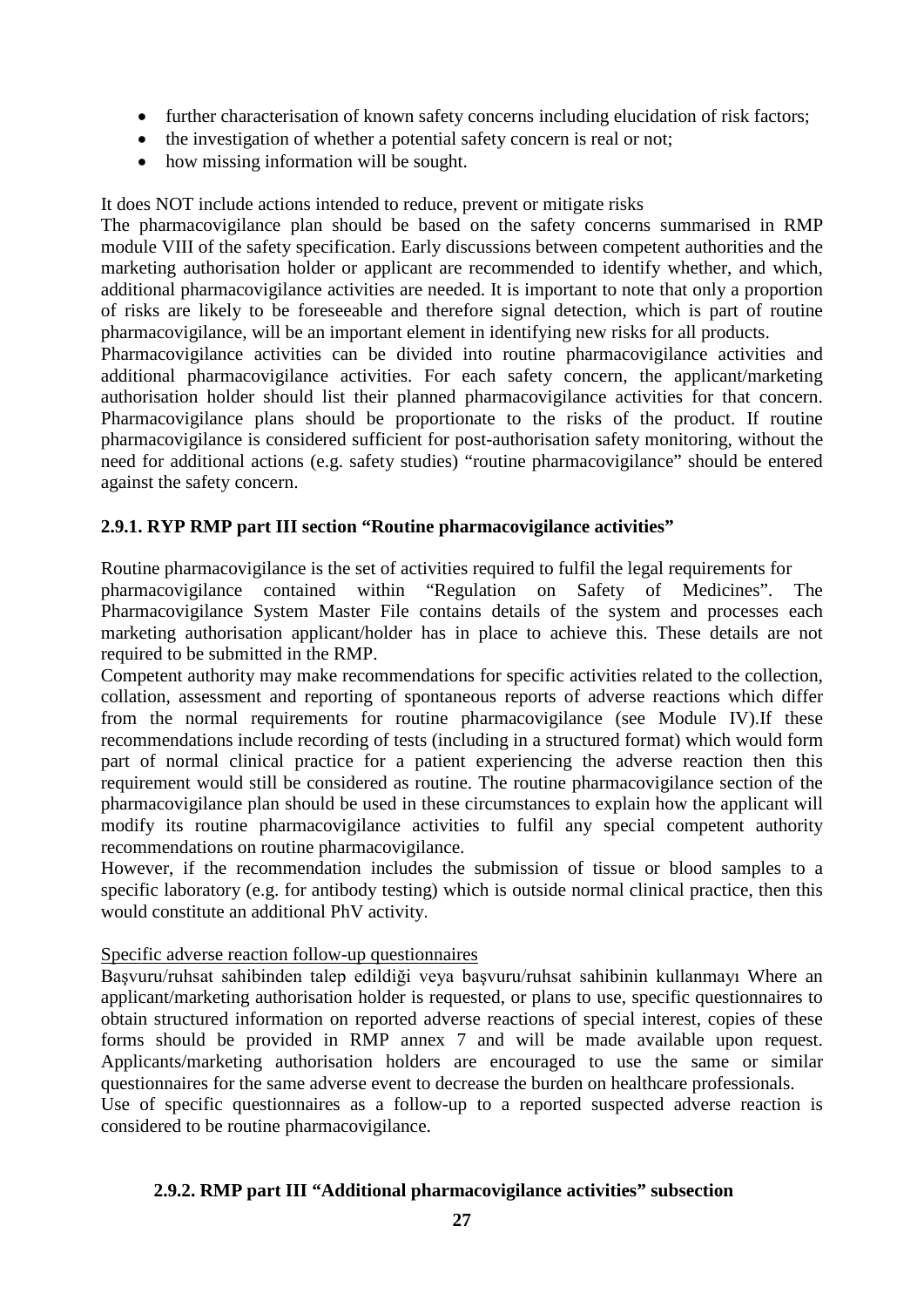Additional Pharmacovigilance activities may be non-clinical studies, clinical trials or noninterventional studies. A safety concern may have no, or a number of, additional pharmacovigilance activities associated with it depending upon its nature, the degree to which it has already been characterised, and the feasibility of studying it. Applicants/marketing authorisation holders should consider the situations when additional pharmacovigilance activities are needed. For example, a medicinal product intended for chronic use may only have relatively short term follow up data at the time of authorisation. Long term follow-up of patients from the clinical trial population or a cohort study may provide additional reassurance on the long term effects of the medicinal product. A medicinal product, where there is conflicting preclinical data, e.g. carcinogenicity in only one species, may also require long term follow-up of a cohort of patients to confirm that there is not an increased risk of cancer in human use. Another example, when additional pharmacovigilance activities should be considered, is when a potential risk with an individual medicinal product has a significant background incidence in the target population(s), leading to difficulties in distinguishing between the effects of the medicinal product and the "normal" incidence. When any doubt exists about the need for additional pharmacovigilance activities, consultation with a competent authority should be considered.

The objective(s) of additional pharmacovigilance activities will normally differ according to the safety concern to be addressed. For important identified and potential risks, objectives may be to measure the incidence rate in a larger or a different population, to measure the rate ratio or rate difference in comparison to a reference medicinal product, to examine how the risk varies with different doses and durations of exposure, to identify risk factors or to assess a causal association. For missing information, the objective may simply be to investigate the possibility of a risk or to provide reassurance about the absence of a risk.

The threshold for investigating a safety concern further will depend upon the indication, the target population, and the likely impact on public health. For example, a safety concern with a vaccine might have a lower threshold for investigation than the same issue in a medicinal product used in the palliative treatment of metastatic cancer.

Studies in the pharmacovigilance plan should relate to the safety concerns identified in the safety specification whether the studies are to identify and characterise risks, or to assess the effectiveness of risk minimisation activities. The applicant/marketing authorisation holder should include all studies designed to address the safety concern or measure the effectiveness of risk minimisation measures. This includes all post-authorisation safety studies which are initiated, managed or financed by marketing authorisation holders, voluntarily, or pursuant to obligations imposed by a competent authority. Studies requested by other regulatory authorities to investigate a specific safety concern should also be included.

If, when reviewing a study protocol, a study is thought not to have as its primary focus one of the objectives of a Post Authorisation Safety Study (PASS), or a Post Authorisation Efficacy Study (PAES), or the study is judged to be unlikely to achieve its stated scientific purpose, the applicant/marketing authorisation holder will be required to modify it or remove it from the pharmacovigilance plan and resubmit the RMP.

Pharmacoepidemiology studies included in the pharmacovigilance plan should be designed and conducted according to the respective legislation.

It is highly recommended that Head of Department of Risk Management and Head of Department of Clinical Research advice is sought on the design and conduct of any studies. Competent authority may ask expert opinion if necessary. The responsibility for the scientific valueof study protocols remains with applicants or marketing authorisation holders, even if they have been previously discussed with our competent authority.

For some safety concerns, additional pharmacovigilance activities other than pharmacoepidemiology studies may be required, e.g. pharmacokinetic studies, clinical trials or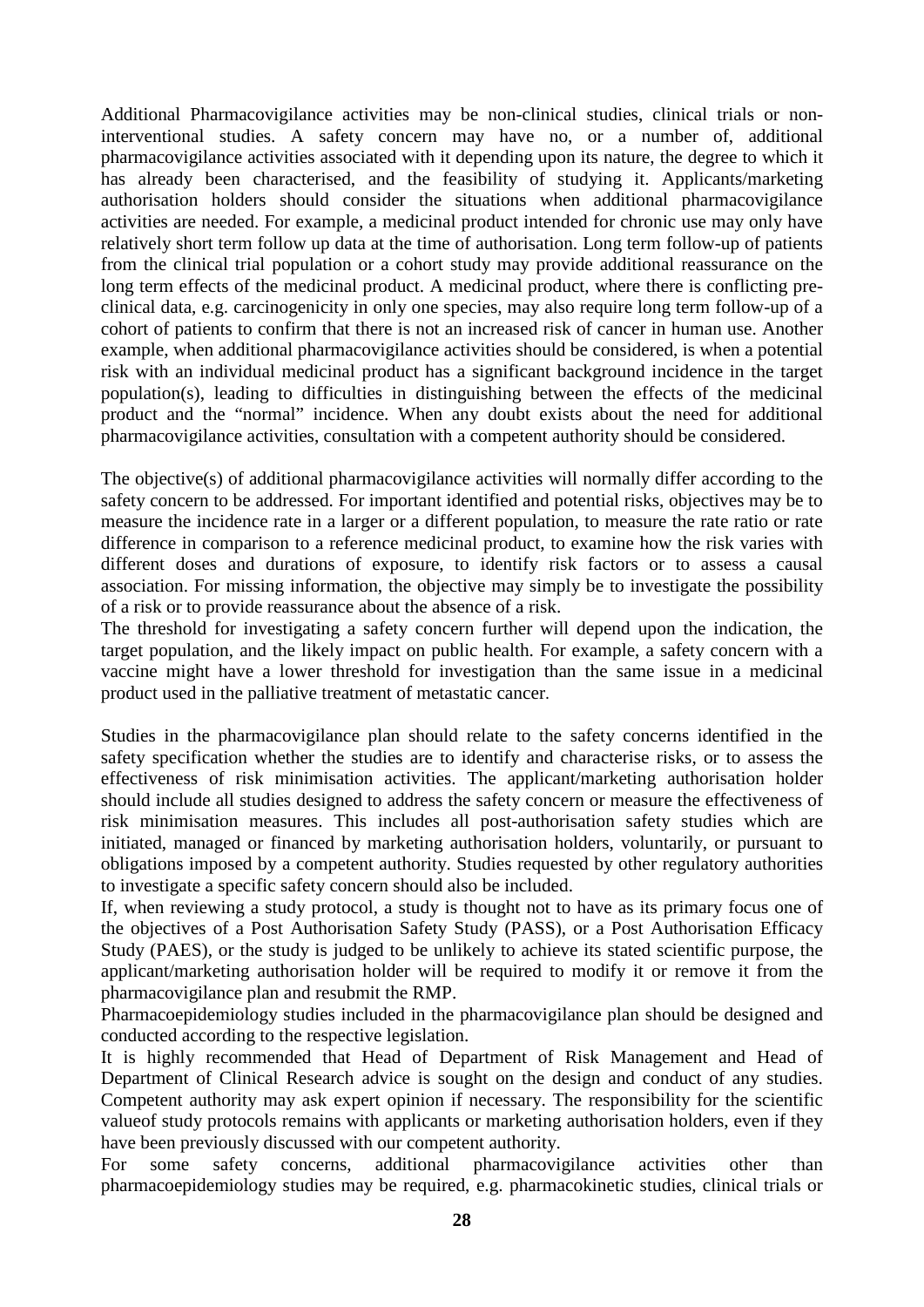further pre-clinical work. The appropriate guidelines and legislation should be followed in the conduct of these studies.

Protocols for studies in the pharmacovigilance plan should be provided in RMP annex 6 until completion of the study and submission to the competent authorities of the final study report. Changes to the protocol which do not affect milestones or due dates are not considered to be updates to the RMP.

For studies conducted as an obligation, the marketing authorisation holder shall submit the study protocol to the competent authority. For other studies, marketing authorisation should include title, the abstract of the study protocol and the abstract of the final study report.

Synopses of study reports from additional pharmacovigilance activities should be included in RMP annex 9. The impact of the new data on the risk-benefit balance of the medicinal product should be carefully assessed and the safety specification, pharmacovigilance plan and risk minimisation measures updated accordingly.

#### <span id="page-29-0"></span>*2.9.2.1. Particular situations with post authorisation safety studies*

#### **a. Studies to measure the effectiveness of risk minimisation measures**

Studies looking at the effectiveness of risk minimization measures should be included in the pharmacovigilance plan against the specific safety concern(s) as well as described in detail in the risk minimisation plan.

## **b. Drug utilisation studies**

Drug utilisation studies are sometimes requested by national competent authorities to monitor drug usage in their country, often in relation to reimbursement discussions. However, although they may not be initiated to collect safety data, they can provide useful information on whether risk minimization activities are effective and on the demographics of target populations. If drug utilization studies aren't done, it sould be included in pharmacovigilance plan.

#### **c. Joint studies**

If safety concerns apply to more than one medicinal product, the national competent authority shall encourage the marketing authorisation holders concerned to conduct a joint PASS

The national competent authority or the Agency should facilitate the agreement of the concerned marketing authorisation holders in developing a single protocol for the study and conducting the study. Where the PRAC agrees to impose the same PASS on more than one marketing authorisation holder and the concerned marketing authorisation holders have failed to agree a common protocol within a reasonable period of time, as determined by the PRAC, the national competent authority, with input from the PRAC, may define either a common core protocol or key elements within a protocol which the concerned marketing authorisation holders will have to implement within a timescale laid down within the request. Hence, the study would become a condition of the marketing authorisation and be reflected in the RMP. In some circumstances, the encouragement to do joint studies may relate to a single active substance where there are multiple marketing authorization holders for the same active substance.

#### **d. Registries**

Registry study should be in RMP if it is done.

#### **2.9.3. RMP part III section "Action plans for safety concerns with additional pharmacovigilance requirements"**

For safety concerns with additional pharmacovigilance activities only, the action plan for each safety concern should be presented according to the following structure: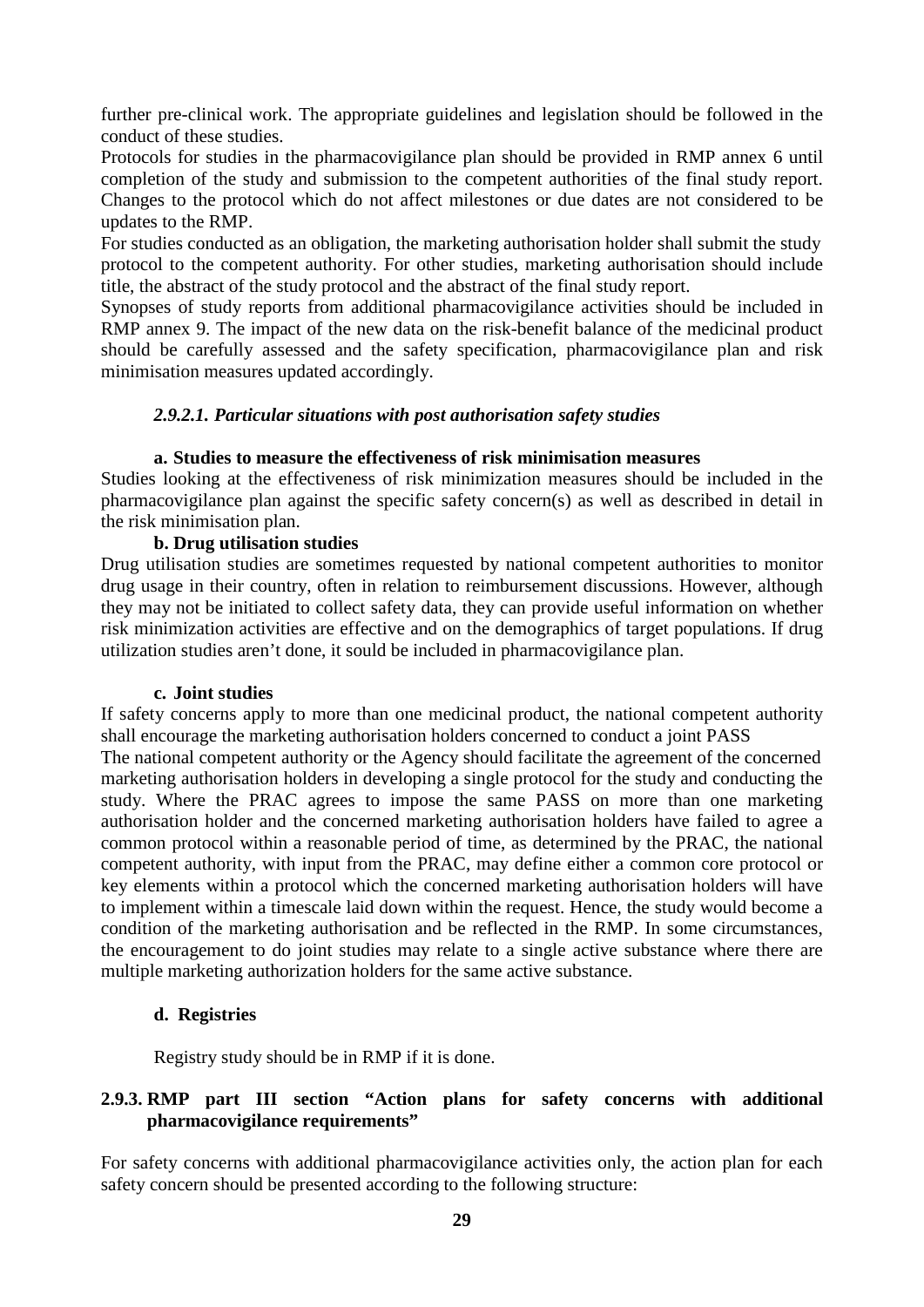- safety concern;
- proposed action(s);
- individual objectives of proposed action(s) (i.e. what aspects of the safety concern they are intended to characterise);

For each action:

- details of individual action:
	- − steps; and
	- − milestones (including expected dates).

As well as listing any additional phamacovigilance activities under "proposed actions," protocols (draft or otherwise) for any formal studies should be provided in RMP annex 5.

## **2.9.4. RMP part III section "Summary table of additional pharmacovigilance activities"**

The pharmacovigilance plan describes pharmacovigilance activities designed to identify and characterise risks associated with the use of a medicinal product. Some may be imposed as conditions of the marketing authorisation (MA) either because they are key to the benefit-risk of the product, or because they are specific obligations in the context of a MA under exceptional circumstances [Legislation on Regulatory of Medicinal Products for Human Use, art.10 (Regulatory on Special Case) and Annex 1 (Documents for Application of Exceptional Cases)].

The pharmacovigilance plan also includes studies that are conducted or financed by the marketing authorisation holder to address particular safety concerns and so includes studies which are not obligations in the above sense. These studies may be on-going or planned, may have been requested by another regulatory authority, may have been specifically requested by the CHMP or may have been suggested by the marketing authorisation applicant/holder and agreed with the CHMP as forming part of the pharmacovigilance plan. They may also be conducted to evaluate the effectiveness of risk minimisation activities.

The summary table of the pharmacovigilance plan should provide clarity to all stakeholders as to which category an activity in the pharmacovigilance plan falls under, *i.e.*:

- 1. As a condition of the marketing authorization,requested post marketing authorization study by competent authority
- 2. In case of requested post marketing authorization safet/effectiveness study by competent authority
- 3. Required to investigate a safety concern in the RMP or to evaluate the effectiveness of risk minimisation activities;
- 4. Other studies conducted by MAH which may provide safety information but are not considered to be of significant importance in investigating a safety concern or the effectiveness of risk minimization activities.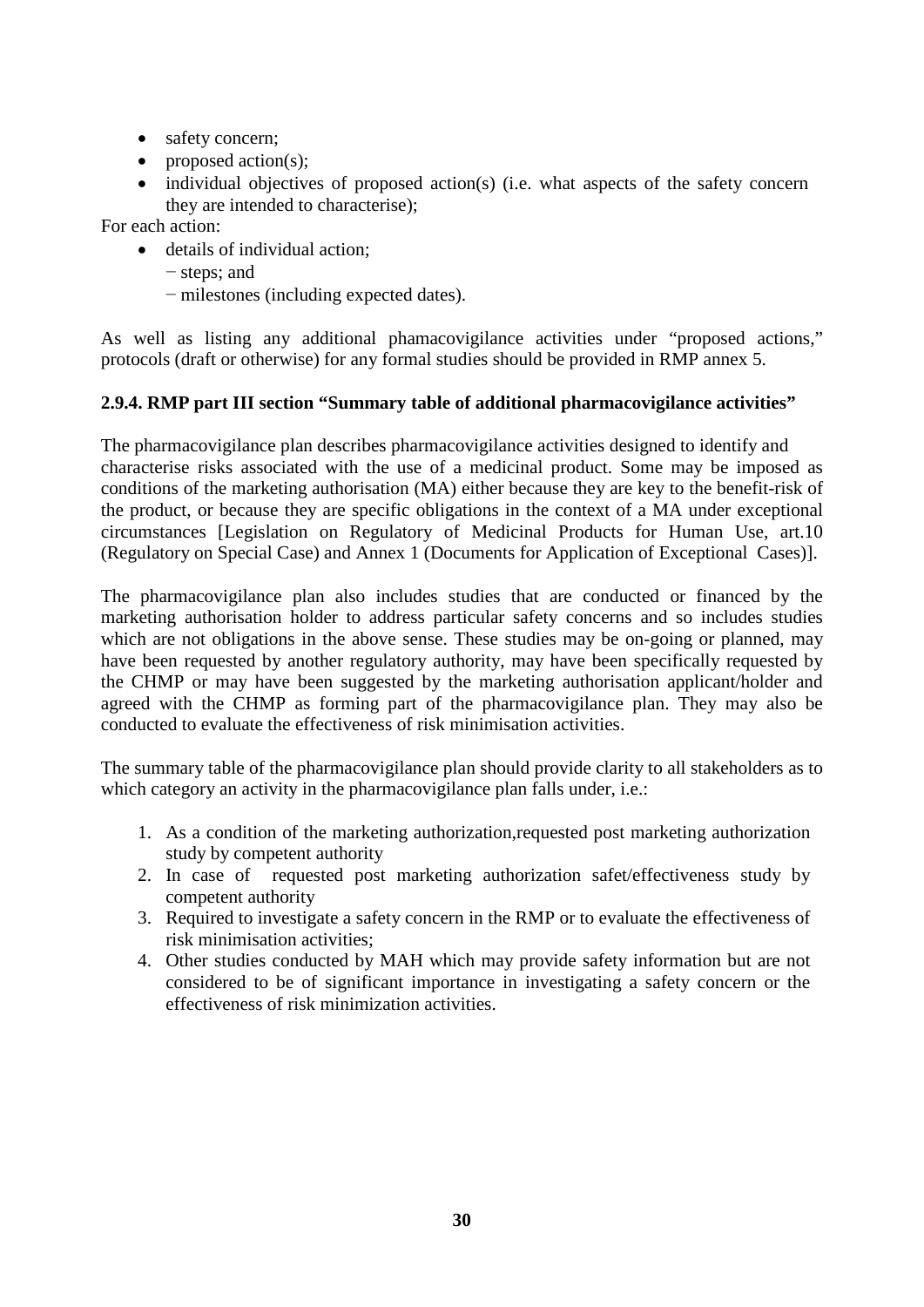## **Table 2: Attributes of different Pharmacovigilance activities**

|                                                                                                                   | <b>Type of activity</b> | <b>Category</b> in<br><b>Summary table of</b><br>Pharmacovigilance<br>activities |
|-------------------------------------------------------------------------------------------------------------------|-------------------------|----------------------------------------------------------------------------------|
| As a condition of the marketing authorization,<br>requested post marketing authorization study by                 | Interventional          |                                                                                  |
| competent authority                                                                                               | Interventional          |                                                                                  |
| In case of requested post marketing authorization                                                                 | Interventional          | 2                                                                                |
| safet/effectiveness study by competent authority                                                                  | Non-interventional      | $\overline{2}$                                                                   |
| Required to investigate a safety concern in the RMP or<br>to evaluate the effectiveness of risk minimisation      | Interventional          | 3                                                                                |
| activities                                                                                                        | Non-interventional      | 3                                                                                |
| Other studies conducted by MAH which may provide<br>safety information but are not considered to be of            | Interventional          | 4                                                                                |
| significant importance in investigating a safety concern<br>or the effectiveness of risk minimization activities. | Non-interventional      |                                                                                  |

#### For activities in categories 1-3, the following summary table should be used:

| <b>Description of Activity</b> | <b>Milestones</b><br>(may be several<br>per activity) | <b>Due Date</b><br>(may be several<br><i>per activity</i> ) |
|--------------------------------|-------------------------------------------------------|-------------------------------------------------------------|
|                                |                                                       |                                                             |
|                                |                                                       |                                                             |
|                                |                                                       |                                                             |
|                                |                                                       |                                                             |

For activities in category 4 the following summary table should be used:

| <b>Description of Activity</b> | <b>Expected date</b><br>when results<br>will be available |
|--------------------------------|-----------------------------------------------------------|
|                                |                                                           |
|                                |                                                           |
|                                |                                                           |
|                                |                                                           |

# <span id="page-31-0"></span>**2.10. RMP part IV "Plans for post-authorisation efficacy studies"**

Efficacy, as assessed at the time of authorisation, is based on data from clinical trials which, by their nature, are of relatively limited duration (e.g. usually between 6 months to 3 years). The benefit (efficacy of the medicine) risk balance must be positive for a medicine to be authorised. Whereas it is recognised that many risks will be identified post authorisation, there is an implicit assumption that efficacy remains relatively constant over time. This may not always be valid.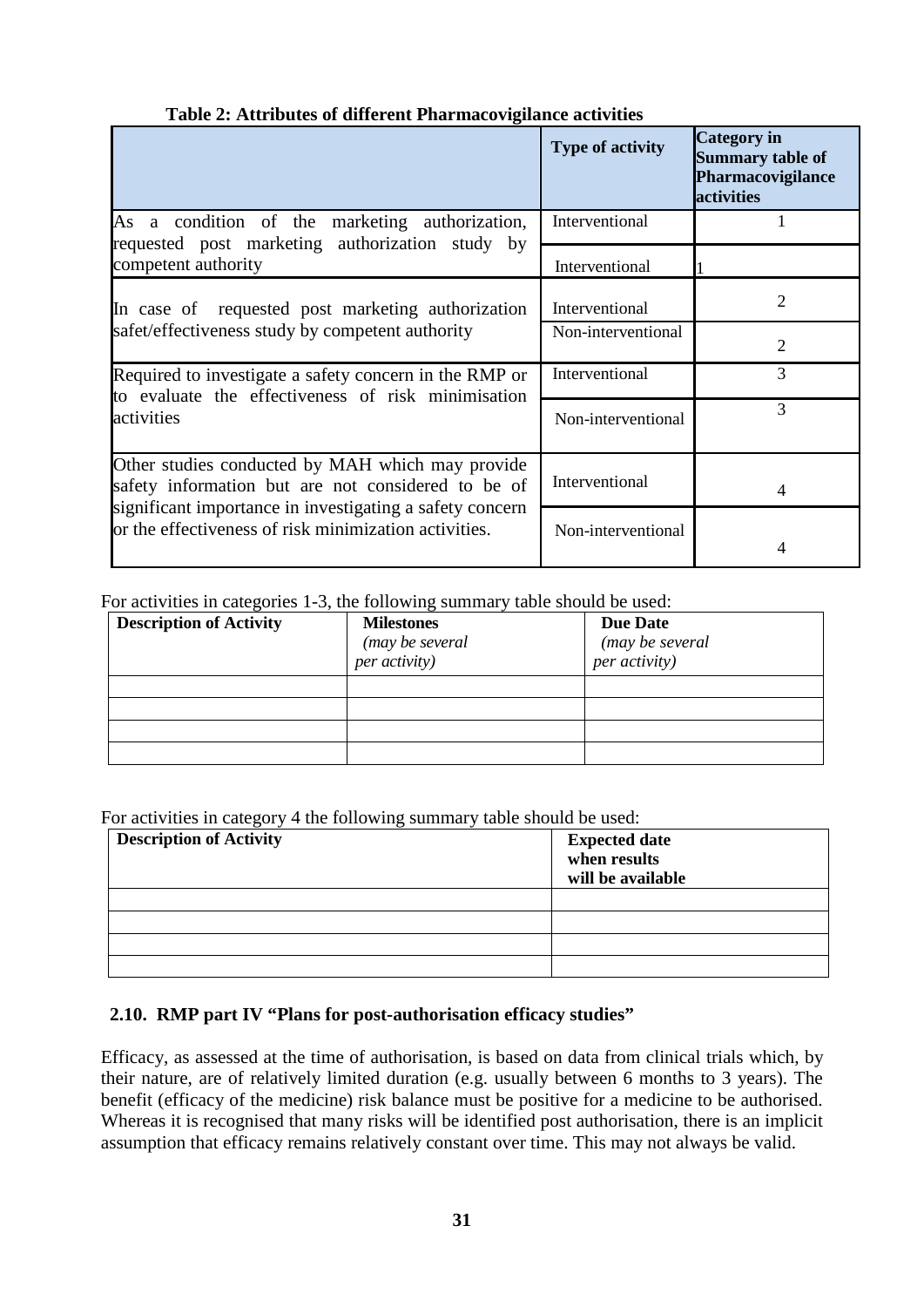For most medicines there will not be a need for post-authorisation efficacy studies. However, there may be circumstances where efficacy may vary over time and also patients in whom this assumption of constant efficacy may not be true and where longer term efficacy data post authorisation is necessary.

Long term follow-up of efficacy as part of post-authorisation surveillance should be done for certain medicinal products namely:

- applications for a marketing authorisation that include a paediatric indication;
- applications to add a paediatric indication to an existing marketing authorisation;
- application for a paediatric use marketing authorisation;
- advanced therapy medicinal products.

It can be required that post-authorisation efficacy studies for products where there are concerns about efficacy which can only be resolved after the product has been marketed, or when knowledge about the disease or the clinical methodology used to investigate efficacy indicate that previous efficacy evaluations may need significant revision.

The requirement for efficacy studies post authorisation refers solely to the current indication(s) and not to studies investigating additional indications.

## **2.10.1. RMP part IV section "Summary of existing efficacy data"**

As background to any proposed post-authorisation efficacy studies, and to provide context for the summary of the RMP, there should be a summary of the efficacy of the product and the studies and endpoints on which it was based. Where the RMP covers more than one medicinal product, the information should be provided by medicinal product to permit easy extraction for the summary of the RMP module. Similarly medicinal products with more than one indication should have a separate summary of efficacy for each indication.

The summary of efficacy (one page maximum per indication/population) should be in lay language and the following should be considered for inclusion:

- current (gold) standards of treatment;
- where the medicinal product fits in the therapeutic armamentarium (i.e. 1st line, relapse, etc.);
- a brief statement of the standard against which the medicine was judged;
- number of patients in pivotal studies and treatment regimes;
- results in lay language.

The following areas should be discussed briefly and the need for further studies post authorisation evaluated:

- the robustness of the endpoints on which the efficacy evaluation is based;
- applicability of the efficacy data to all patients in the target population;
- factors which might affect the efficacy of the product in everyday medical practice;
- variability in benefits of treatment for sub populations.

For updates to the RMP, any subsequent data which impacts on efficacy should be mentioned and its impact on the benefits of the medicinal product discussed.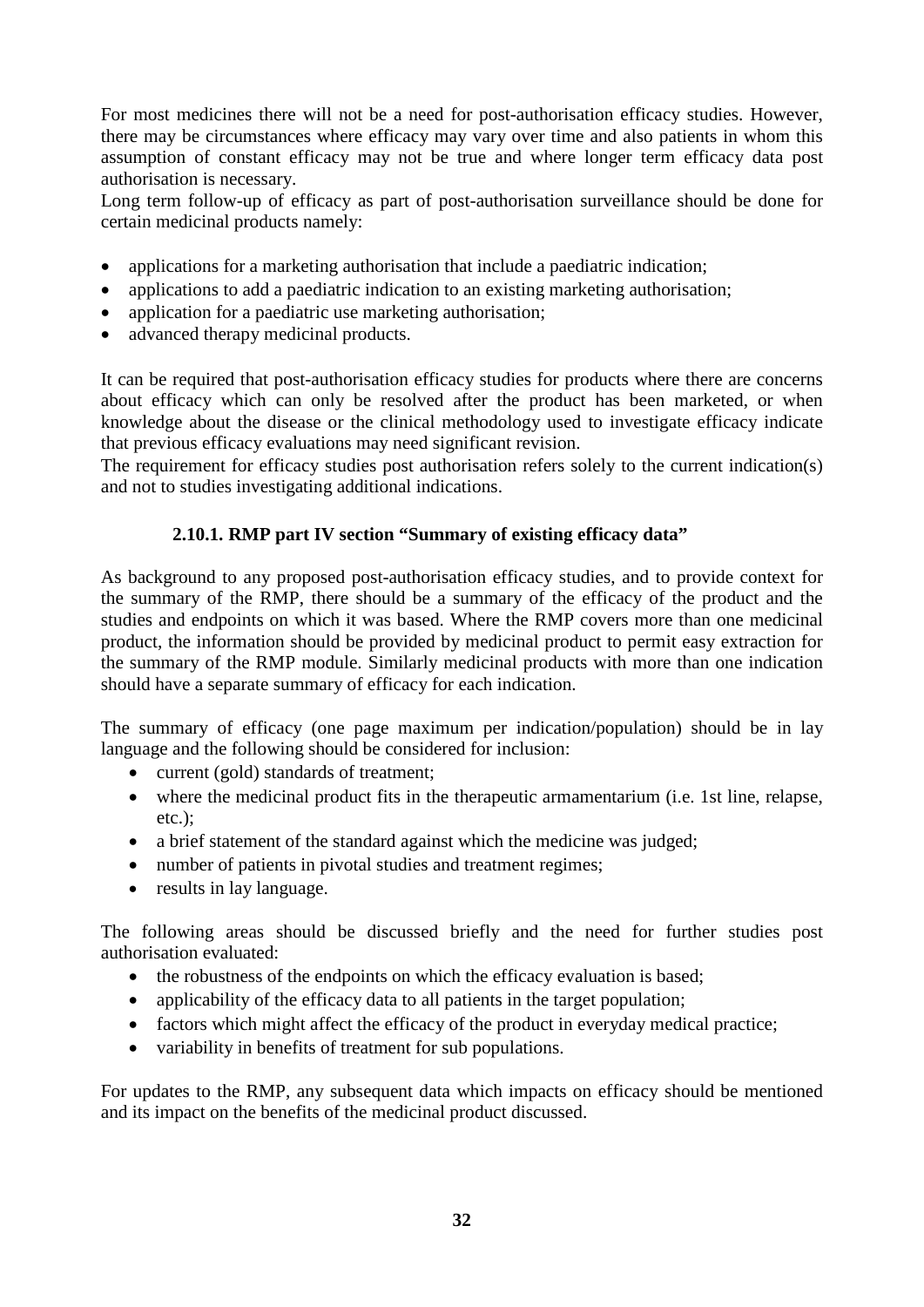## **2.10.2. Tables of post-authorisation efficacy studies**

A summary table showing an overview of the planned studies together with timelines and milestones should be provided here with the (draft) protocols for these studies included in RMP annex 8.

Efficacy studies which are specific obligations and/or conditions of the marketing authorisation should also be included in this part of the RMP.

| ETHORY Statics which are specific congations and/or conditions of the MIT. |                   |                 |  |
|----------------------------------------------------------------------------|-------------------|-----------------|--|
| <b>Description of Study</b>                                                | <b>Milestones</b> | <b>Due Date</b> |  |
|                                                                            | (may be several   | (may be several |  |
|                                                                            | Per activity)     | Per activity)   |  |
|                                                                            |                   |                 |  |
|                                                                            |                   |                 |  |
|                                                                            |                   |                 |  |
|                                                                            |                   |                 |  |

Efficacy studies which are specific obligations and/or conditions of the  $MA$ .

Other post - before MAH efficacy/effectiveness studies:

| <b>Description of Study</b> | <b>Milestones</b> | <b>Due Date</b> |
|-----------------------------|-------------------|-----------------|
|                             | (may be several   | (may be several |
|                             | Per activity)     | Per activity)   |
|                             |                   |                 |
|                             |                   |                 |
|                             |                   |                 |
|                             |                   |                 |

## **2.11. RMP Part V "Risk minimisation measures"**

On the basis of the safety specification, a marketing authorisation applicant/holder should assess what risk minimisation activities are needed for each safety concern. The risk minimisation plan should provide details of the risk minimisation measures which will be taken to reduce the risks associated with individual safety concerns. It is not possible to provide precise guidance on which risk minimisation activity should be used in a given situation as each safety concern needs to be considered on a case-by-case basis and will depend upon the severity of the risk, the healthcare setting, the indication, the pharmaceutical form and the target population. A safety concern may be addressed using more than one risk minimisation measure.

For active substances where there are individual products with substantially different indications or target populations, it may be appropriate to have a risk minimisation plan specific to each product. Examples when multiple risk minimisation plans could be considered include:

- an active substance where there are products with both prescription only and nonprescription legal status;
- medicinal products where there are major risks, and the indications cross areas of medical expertise. In the latter case, there could be diverse educational needs for different specialists since the areas of specialised knowledge will be distinct. For example an active substance which causes important QT prolongation would most likely not need educational material explaining the implications of this and the interactions with other products if the product were intended solely for use by cardiologists in a hospital setting but might need educational material if intended for use in general practice or orthopaedic surgery where it is unlikely that prescribers will have this specialist knowledge;
- active substances where there are major risks which differ according to the target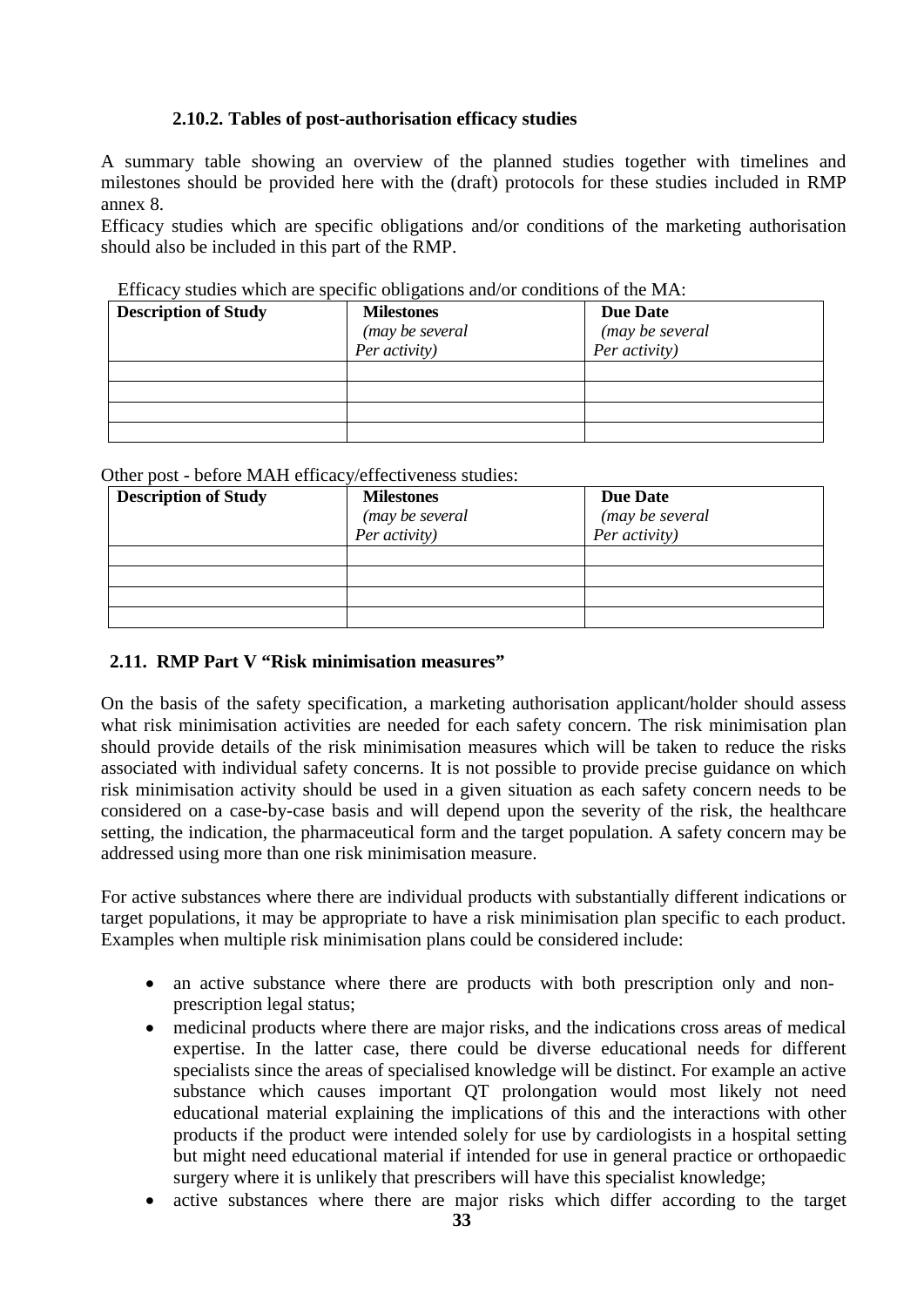## population.

Risk minimisation activities may consist of routine risk minimisation (e.g. measures associated with locally authorised product labelling) or additional risk minimisation activities (e.g. Direct Healthcare Professional Communications/educational materials/controlled distribution systems). All risk minimisation measures should have a clearly identifiable objective.

All risk minimisation measures should be reviewed at regular intervals and their effectiveness assessed (see 2.11.4.).

## **2.11.1. RMP part V section "Routine risk minimisation"**

Routine risk minimisation activities are those which apply to every medicinal product. These relate to:

- the summary of product characteristics;
- the labelling;
- the package leaflet;
- $\bullet$  the pack size(s);
- the legal status of the product.

The summary of product characteristics (SmPC) and the package leaflet are important tools for risk minimisation as they constitute a controlled and standardised format for informing healthcare practitioners and patients about the medicinal product. the design of the packaging, and even the formulation itself, may play an important role in preventing medication error.

#### **a. Package size**

Since every pack size is specifically authorised for a medicinal product, planning the number of "dosage units" within each pack, and the range of pack sizes available can be considered a form of routine risk management activity. In theory, controlling the number of "dosage units" should mean that patients will need to see a healthcare professional at defined intervals: increasing the opportunity for testing and reducing the length of time a patient is without review.

A small pack size can also be useful, especially if overdose is thought to be a major risk or if the potential for drugs to get into the general population needs to be controlled.

## **b. Legal status**

Controlling the conditions under which a medicinal product may be made available can reduce the risks associated with its use or misuse. This can be achieved by controlling the conditions under which a medicinal product may be prescribed, or the conditions under which a patient may receive a medicinal product.

When a marketing authorisation is granted, it must include details of any conditions or restrictions imposed on the supply or the use of the medicinal product, including the conditions under which a medicinal product may be made available to patients. The conditions under which a medicinal product is made available is commonly referred to as the "legal status" of a medicinal product. Typically it includes information on whether or not the medicinal product is subject to medicinal prescription. It may also restrict where the medicinal product can be administered (e.g. in a hospital, but see below) or by whom it may be prescribed (e.g. specialist).

For medicinal products only available on prescription, additional conditions may be imposed by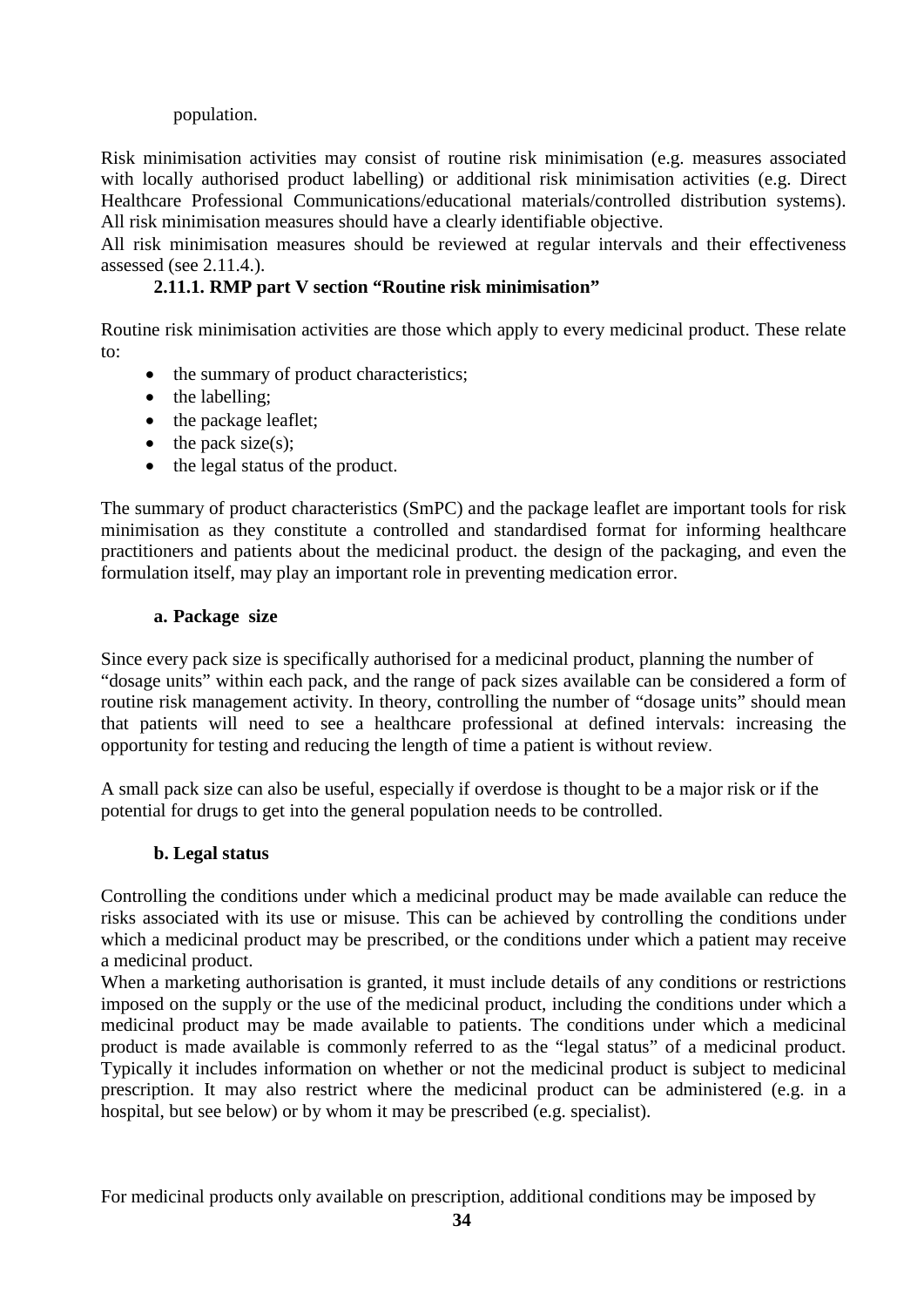classifying medicinal products into those available only upon either a restricted medical prescription or a special medical prescription.

#### Restricted medical prescription

This may be used to control who may initiate treatment, prescribe the medicinal product and the setting in which the medicine can be given or used. When considering classification of a medicinal product as subject to restricted medical prescription, the following factors shall be taken into account:

- the medicinal product, because of its pharmaceutical characteristics or novelty or in the interests of public health, is reserved for treatments which can only be followed in a hospital environment;
- the medicinal product is used for the treatment of conditions which must be diagnosed in a hospital environment or in institutions with adequate diagnostic facilities, although administration and follow up may be carried out elsewhere;
- the medicinal product is intended for outpatients but its use may produce very serious adverse reactions requiring prescription drawn up as required by a specialist and special supervision throughout the treatment

The term "specialist" is usually phrased as: "treatment by a physician experienced in the treatment of <the disease>". Although restricting to use in a hospital environment may in practice ensure that the medicinal product is always prescribed by a specialist, this needs to be balanced against the inconvenience to patients if they need to attend a hospital for every prescription. Care also needs to be taken when considering where a medicinal product can be safely administered. For example the term "clinic" has different connotations depending upon the country. For this reason, the type of equipment needed should be specified rather than a location: e.g. "use in a setting where resuscitation equipment is available."

#### Special medical prescription

For classification as subject to special medical prescription, the following factors shall be taken into account:

- the medicinal product contains, in a non-exempt quantity, a substance classified as a narcotic or a psychotropic substance within the meaning of the international conventions in force, such as the United Nations Conventions of 1961 and 1971;
- the medicinal product is likely, if incorrectly used, to present a substantial risk of medicinal abuse, to lead to addiction or be misused for illegal purposes;
- the medicinal product contains a substance which, by reason of its novelty or properties, could be considered as belonging to the group envisaged in the previous indent as a precautionary measure.

The majority of safety concerns may be adequately addressed by routine risk minimisation activities. However, for some risks, routine risk minimisation activities will not be sufficient and additional risk minimisation activities will be necessary.

#### **2.11.2. RMP part V section "Additional risk minimisation activities"**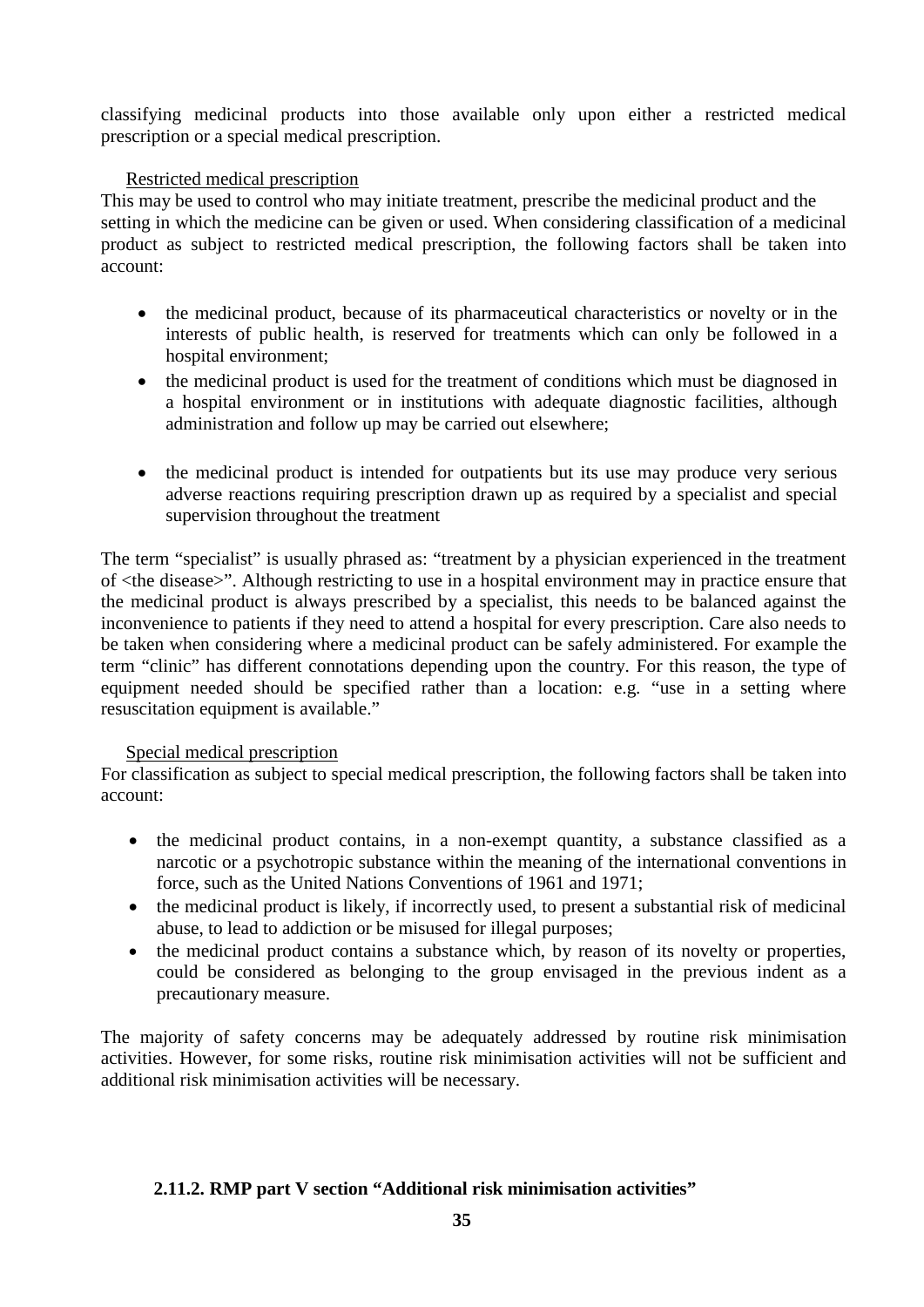Additional risk minimisation activities are those risk minimisation measures which are not the routine risk minimisation activities listed above. Additional risk minimisation activities should only be suggested when essential for the safe and effective use of the medicinal product and these should be science based, and developed and provided by suitably qualified people. If additional risk minimisation activities are proposed, these should be detailed and a justification of why they are needed provided.

Many additional risk minimisation tools are based on communication which aims to augment the information in the summary of product characteristics (SmPC) and the package leaflet. Any

communication material should be clearly focused on the risk minimisation goals, and should not be confused or combined with promotional material for marketing campaigns.

It is essential that appropriate specialists/ experts are involved when developing risk minimisation activities.

Where appropriate, full details of additional risk minimisation activities (including mock ups) should be provided in RMP annexes 10 and 11.

#### Educational material

Any educational material should be non-promotional.

The final version of the educational material will need to be approved by the national competent authority for the territory in which it will be used who will check that the material contains the key elements in an appropriate design and format and is not promotional. For public health reasons, applicants/marketing authorisation holders for the same active substance may be required by the competent authority to have educational material with as similar as possible layout, content, colour and format to avoid patient confusion. This requirement may also be extended to other patient material such as patient alert cards and patient monitoring cards. For this reason, marketing authorisation applicants/holder are strongly recommended to avoid the use of company logos or other trademarked or patented material in educational material.

## **2.11.3. Format of risk minimisation plan(s)**

Each safety concern identified in the summary of the safety specification should be addressed. If no risk minimisation activity is proposed then "none proposed" should be entered against the objective. For each safety concern, the following information should be provided:

- objectives of the risk minimisation activities
- routine risk minimisation activities:
- additional risk minimisation activities (if any), individual objectives and justification of why needed;
- how the effectiveness of each (or all) risk minimisation activities will be evaluated in terms of
- attainment of their stated objectives;
- what the target is for risk minimisation, i.e. what are the criteria for judging success;
- milestones for evaluation and reporting.

For routine risk minimisation activities, the proposed text in the summary of product characteristics (SmPC), or a precis, should be provided along with details of any other routine risk minimisation activities proposed for that safety concern.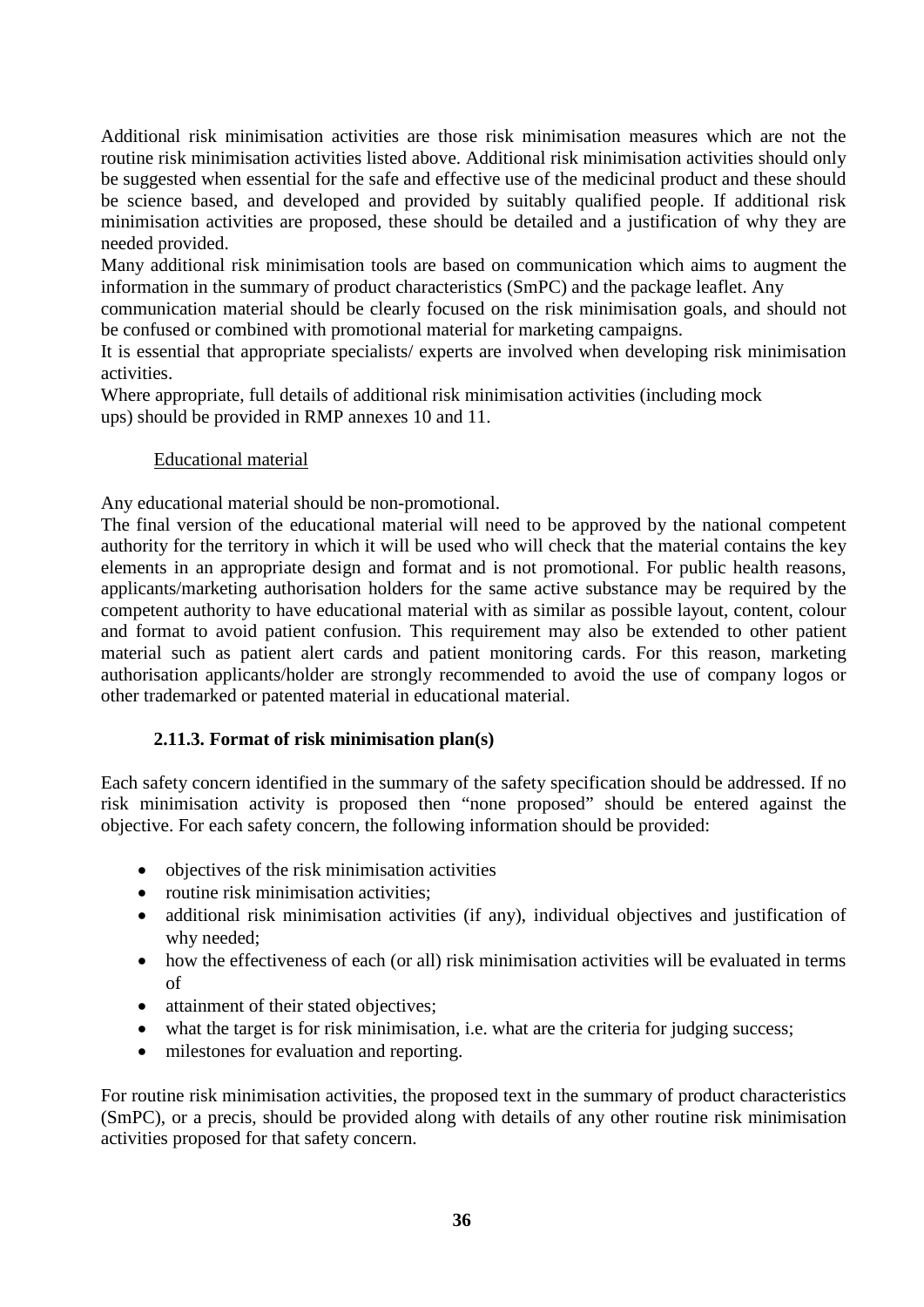#### **2.11.4. RMP part V section "Evaluation of the effectiveness of riskminimisation activities"**

Risk minimisation measures are public health interventions intended to prevent or reduce the probability of the occurrence of adverse reactions associated with exposure to a medicinal product, or to reduce their severity/impact on the patient should the adverse reactions occur. The terms "risk minimisation measures and risk minimisation activities are used virtually synonymously in GVP. The success of risk minimisation activities in delivering these objectives needs to be evaluated throughout the lifecycle of a product to ensure that the burden of adverse reactions is minimised and hence the overall risk-benefit balance is optimised.

When the RMP is updated, the risk minimisation plan should include an evaluation of the impact of routine and/or additional risk minimisation activities as applicable. Results of any studies to assess the impact or other formal assessment(s) of risk minimisation activities should be included when available. As part of this critical evaluation, the marketing authorisation holder should make observations on factors contributing to the success or weakness of risk minimisation activities. If a particular risk minimisation strategy proves ineffective, or to be causing an excessive or undue burden on patients or the healthcare system then alternative activities need to be put in place. The marketing authorisation holder should always comment on whether additional or different risk minimisation activities are needed for each safety concern.

In certain cases it may be judged that risk minimisation cannot control the risks to the extent possible to ensure a positive risk-benefit balance and that the medicinal product needs to be withdrawn either from the market or restricted to those patients in whom the benefits outweigh the risks.

## **2.11.5. RMP part V section "Summary of risk minimisation measures"**

<span id="page-37-0"></span>A table summarising the routine and additional risk minimisation activities by safety concern should be provided.

## **2.12.** *RMP part VI "Summary of activities in the risk management plan"*

The summary, in total has six section, must include key elements of the RMP with a specific focus on risk minimisation activities. With regard to the safety specification of the medicinal product concerned, it should contain important information on potential and identified risks as well as missing information.

## **2.12.1. MP part VI section "format and content of the summary of the RMP"**

This is a scientific summary, written for the lay reader to fulfil the requirements in the legislation. In situations where the RMP covers more than one product, a separate RMP part VI should be prepared for each product. To present a balanced picture, the risks discussed in the RMP should be put into context with a very concise and focussed description of the benefits of the medicinal product. Technical terms, scientific abbreviations or acronyms should be avoided or explained in full if deemed necessary.

The summary of the RMP part VI should contain the following information based on RMP modules I, VIII and RMP parts IV and V:

- Overview of disease epidemiology;
- Summary of treatment benefits;
- Unknowns relating to treatment benefits;
- Summary of safety concerns: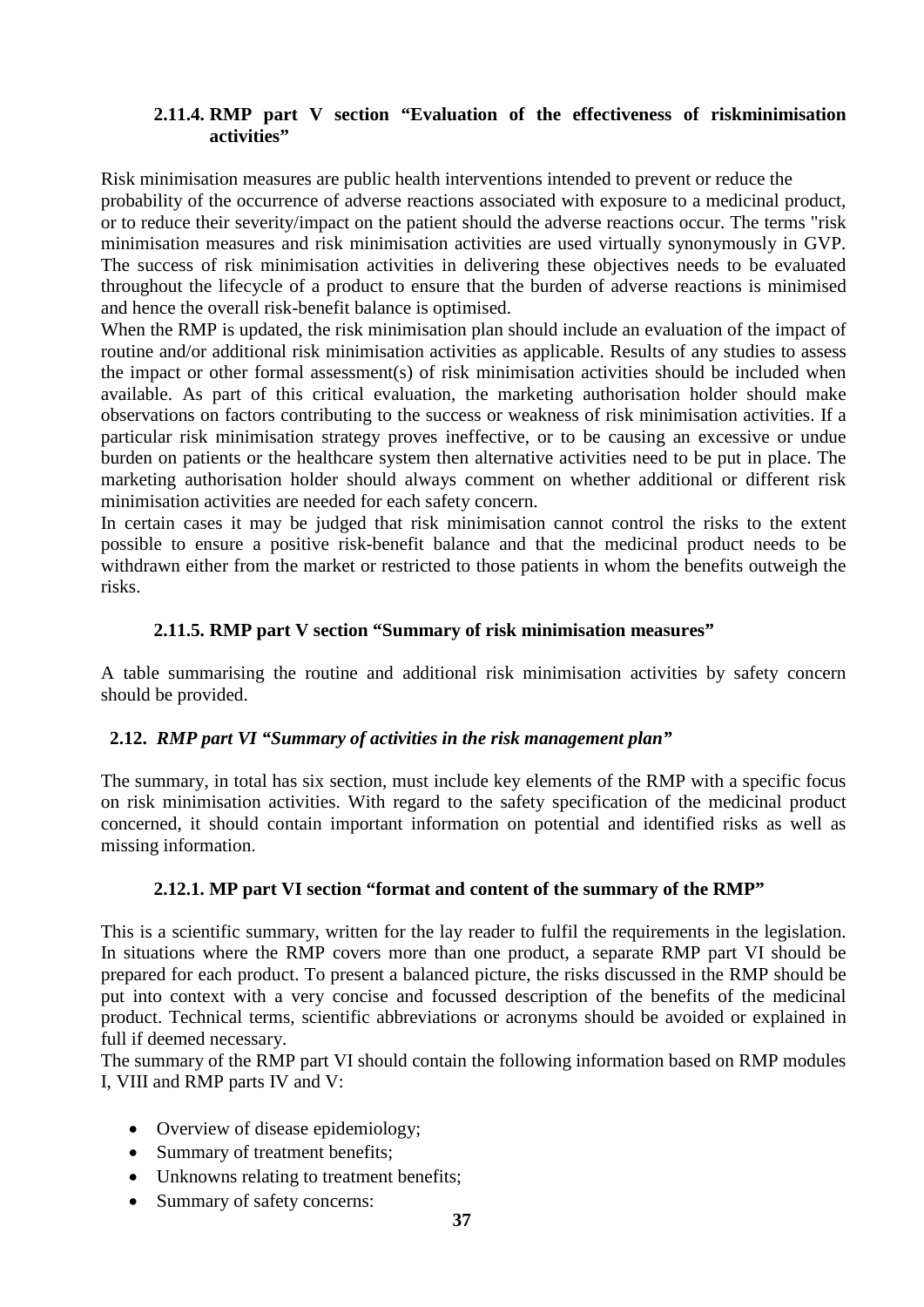- − Important identified risks;
- − Important potential risks;
- − Missing information;
- Summary of risk minimisation activities by safety concern;
- Planned post authorisation development plan;
- Studies which are a condition of the marketing authorisation (see 2.9.4. and 2.10.2.);
- Major Changes to the Risk Management Plan over time.

The information provided in each section should be brief, focussed and in accordance with the word limits in the templates.

## **2.12.2. RMP part VI section "Overview of disease epidemiology"**

The applicant/marketing authorisation holder should summarise the epidemiology of the

disease/condition the medicinal product is intended to treat or prevent (as presented in RMP module I) in a non-alarmist manner and in language appropriate to the target population. If the product is used in a range of disease severity, this fact should be emphasised and discussed. Sensitivity should be used when presenting the morbidity and mortality of the disease whilst retaining factual accuracy. If success of treatment is measured using survival figures, appropriate emphasis should be given to the fact that, by definition, survival (e.g. 5 year survival) figures relate to historical treatment.

If the product is a diagnostic, product used for anaesthesia or similar usage not associated with a particular disease/condition then this section of the overview may be omitted.

## **2.12.3. RMP part VI section "Summary of treatment benefits"**

This should consist of very concise high level key messages concerning the results of the pivotal trialsand any important supplementary evidence and should adhere to the word limits in the template.

## **2.12.4. RMP part VI section "Unknowns relating to treatment benefits"**

<span id="page-38-0"></span>This should discuss the applicability of efficacy to all patients in the target population. It should describe very briefly any relevant parts of the target population where experience is limited and whether efficacy is expected to be different in these people, e.g. factors such as age, sex, race and organ impairment.

## **2.12.5. RMP part VI section "Summary of safety concerns"**

This section should briefly describe the safety concerns in suitable language for the general public. It should include the frequency and severity of the safety concern for the important identified risks and their preventability.

| <b>Risk</b> | What is known         | What is known         |
|-------------|-----------------------|-----------------------|
| Risk1       | <b>Preventability</b> | <b>Preventability</b> |
| Risk 2etc.  |                       |                       |

For important potential risks the reasons why the reason why it is thought to be a potential risk (e.g. toxicology in animal study, known effect in other members of the pharmaceutical class) should be explained together with the uncertainties (e.g. occurs in other medicinal products in the same class but was not seen in the clinical trials for this medicinal product which studied 3,761 people).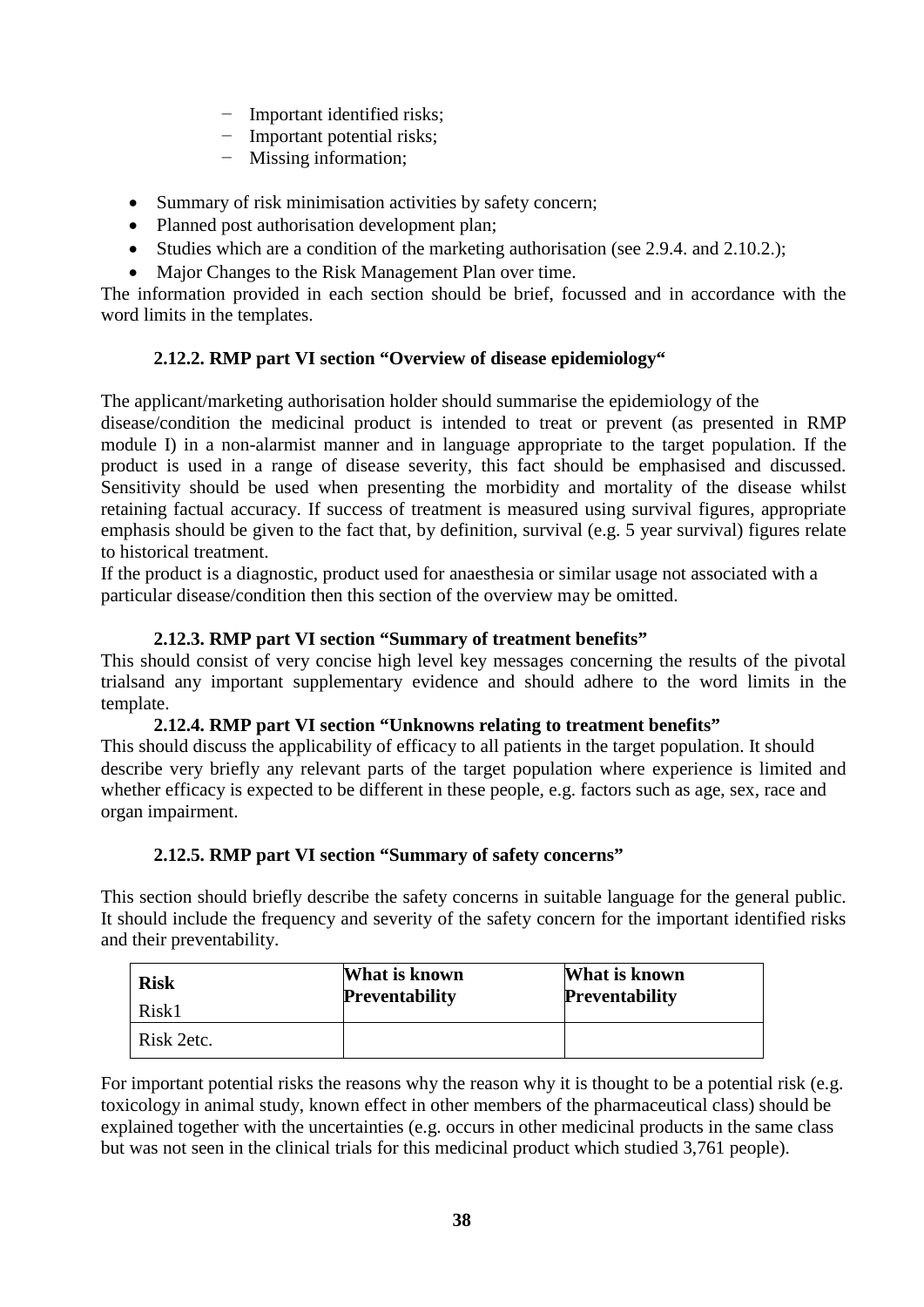| <b>Risk</b> | What is known |
|-------------|---------------|
| Risk1       |               |
| Risk 2etc.  |               |

For missing information it should be stated (using the above format as well) that there is no, or insufficient, information regarding the safety concern, the possible relevance to the target population should be highlighted as well as the associated recommendations (e.g. contraindication, use with caution).

#### **2.12.6. RMP part VI section "Summary of risk minimisation activities by safety concern"**

For each safety concern which has additional risk minimisation measures, brief details of the measures for that concern should be provided. The objective and rationale for each measure should be stated along with the proposed actions e.g.:

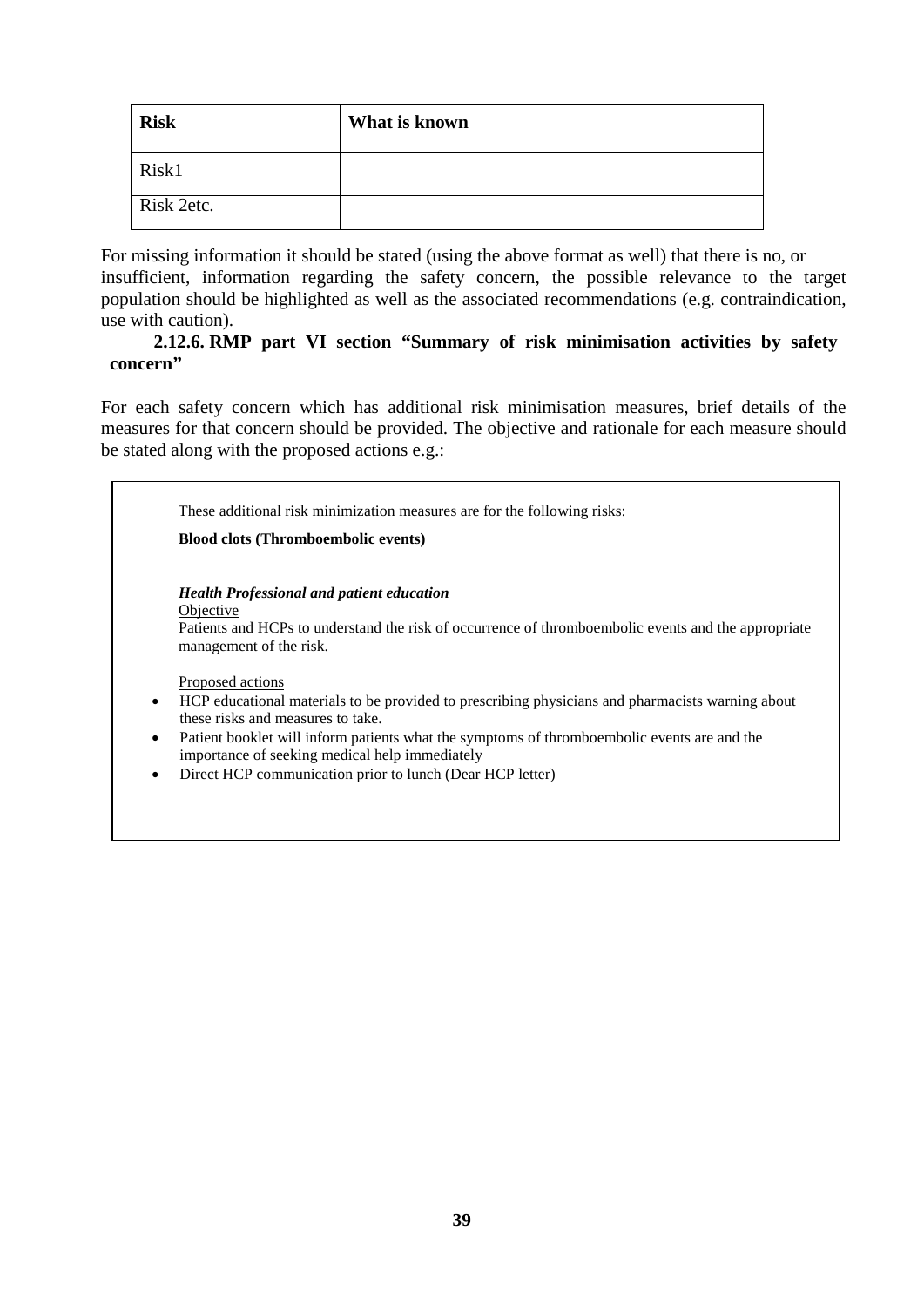Belirli bir endikasyon veya popülasyon için güvenlilik sorunlarının yaşandığı durumlarda veya ileri tedavi ürünlerinin söz konusu olduğu durumlarda, riskleri Modül VII içinde önerilen başlıklar halinde yapılandırmak uygun olur.

## **2.12.7. RMP part VI section "Planned post-authorisation development plan"**

Data should be presented in the form of a table showing the planned activities in terms of efficacy studies and the further investigation of safety concerns. This table would combine the data from sections 2.9.4. and 2.10.2.. Each row of the table should include the name of the study, objectives for the study, the safety concern or efficacy issue being addressed, the status and planned date for submission of the results.

| <b>Study</b> | <b>Objectives</b> | <b>Safety</b><br>concerns/efficacy<br>issue addressed | <b>Status</b> | <b>Planned date for</b><br><b>Submission of</b><br>(interim and) final<br>results |
|--------------|-------------------|-------------------------------------------------------|---------------|-----------------------------------------------------------------------------------|
| Study 1      |                   |                                                       |               |                                                                                   |
| Study 2etc.  |                   |                                                       |               |                                                                                   |

| List of studies in post authorisation development plan |  |  |
|--------------------------------------------------------|--|--|
|                                                        |  |  |

## **Studies which are a condition of the marketing authorisation**

Statement on which studies in the above table are conditions of the MA (e.g., None of the above studies is a condition of the marketing authorisation).

## **2.12.8. RMP part VI section "Summary of changes to the risk management plan over time"**

This table should provide a listing of all significant changes to the RMP in chronological order. Thisshould include, for example, the date and version number of the RMP when new safety concerns wereadded or existing ones removed or changed, dates and version of the RMP when new studies wereadded or finished, and a brief summary of changes to risk minimisation activities and the associateddates these changes were agreed.The date for safety concerns and studiesshould be the date of the RMP in which they are first added.

# **2.13.** *RMP part VII "Annexes*

3

The RMP should contain the annexes listed below. Annexes 2-3, 10 and 11 should be provided for each medicinal product within the RMP. If no information is available for a given annex this should be stated. If a single study is addressing issues in both parts III and IV of the RMP, it should be included in RMP annex 6 with a cross reference in RMP annex 8.

RMP annex 2: Current (or proposed if product is not authorised) EU or local summary of product characteristics (SmPC) and package leaflet.

RMP annex 3: worldwide marketing authorisation status by country (including EEA). This should include:

- current licence status (approved/refused/ under review/
- suspended/expired/withdrawn);
- date(s) of approval/refusal/suspension/expiration/withdrawal;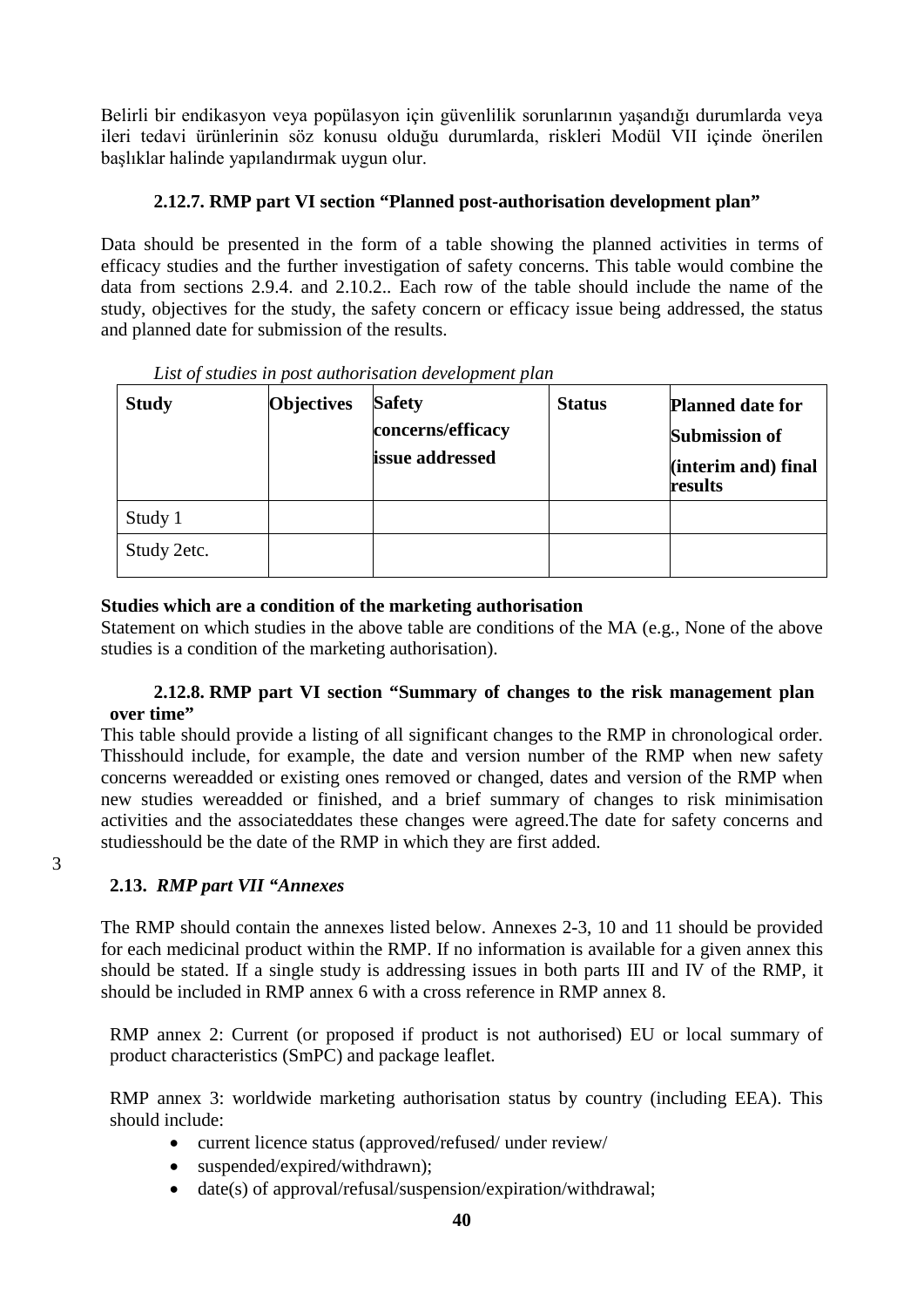- date(s) marketed/withdrawn from market;
- trade name(s);
- any explanatory comments.

RMP annex 4: Synopsis of on-going and completed clinical trial programme.

RMP annex 5: Synopsis of on-going and completed pharmacoepidemiologicalstudy programme.

RMP annex 6: Protocols for proposed and on-going studies in categories 1-3 of the section "Summary table of additional pharmacovigilance activities" in RMP part III.

RMP annex 7: Specific adverse event follow-up forms.

RMP annex 8: Protocols for proposed and on-going studies in RMP part IV.

RMP annex 9: Synopsis of newly available study reports for RMP parts III-IV.

RMP annex 10: Details of proposed additional risk minimisation activities (if applicable).

RMP annex 11: Mock up examples of the material provided to healthcare professionals and patients if can utilised.

RMP annex 12: Other supporting data (including referenced material).

#### **2.14. The relationship between the risk management plan and theperiodic safety update report**

The primary post-authorisation pharmacovigilance documents will be the RMP and the periodic safety update report (PSUR). Although there is some overlap between the documents, the main objectives of the two are different and the situations when they are required are not always the same. Regarding objectives, the main purpose of the PSUR is integrated, post-authorisation risk benefit assessment whilst that of the RMP is pre-and post-authorisation risk-benefit management and planning. As such the two documents are complementary. Regarding submission, whereas for many medicinal products, both documents will need to be submitted, for other medicinal products only one will be required depending upon where the product is in its lifecycle. For this reason both documents need to be "stand-alone" but it is anticipated that certain modules may be common to prevent duplication of effort.

The PSUR examines the overall safety profile as part of an integrated benefit-risk evaluation of the medicinal product at set time periods and as such will consider the overall risk-benefit balance of the medicinal product (and a much wider range of (suspected) adverse reactions). It is anticipated that only a small proportion of these would be classified as important identified or important potential risks and become a safety concern discussed within the RMP. Deciding to add an adverse reaction to section 4.8 of the summary of product characteristics (SmPC) is not a sufficient cause per se to include it as a safety concern in the RMP (see 2.8.7.2.).

When a PSUR and a RMP are to be submitted together, the RMP should reflect the conclusions of the accompanying PSUR. For example if a new signal is discussed in the PSUR and the PSUR concludes that this is an important identified or important potential risk, this risk should be included as a safety concern in the updated RMP submitted with the PSUR. The pharmacovigilance plan and the risk minimisation plan should be updated to reflect the marketing authorisation holder's proposals to further investigate the safety concern and minimise the risk.

## <span id="page-41-0"></span>**2.14.1. Common modules between periodic safety update report and risk management plan**

The proposed PSUR and RMP modular format is intended to minimise duplication by enabling common (sections of) modules to be utilised interchangeably across both reports. Common (sections of) modules are identified in the following table.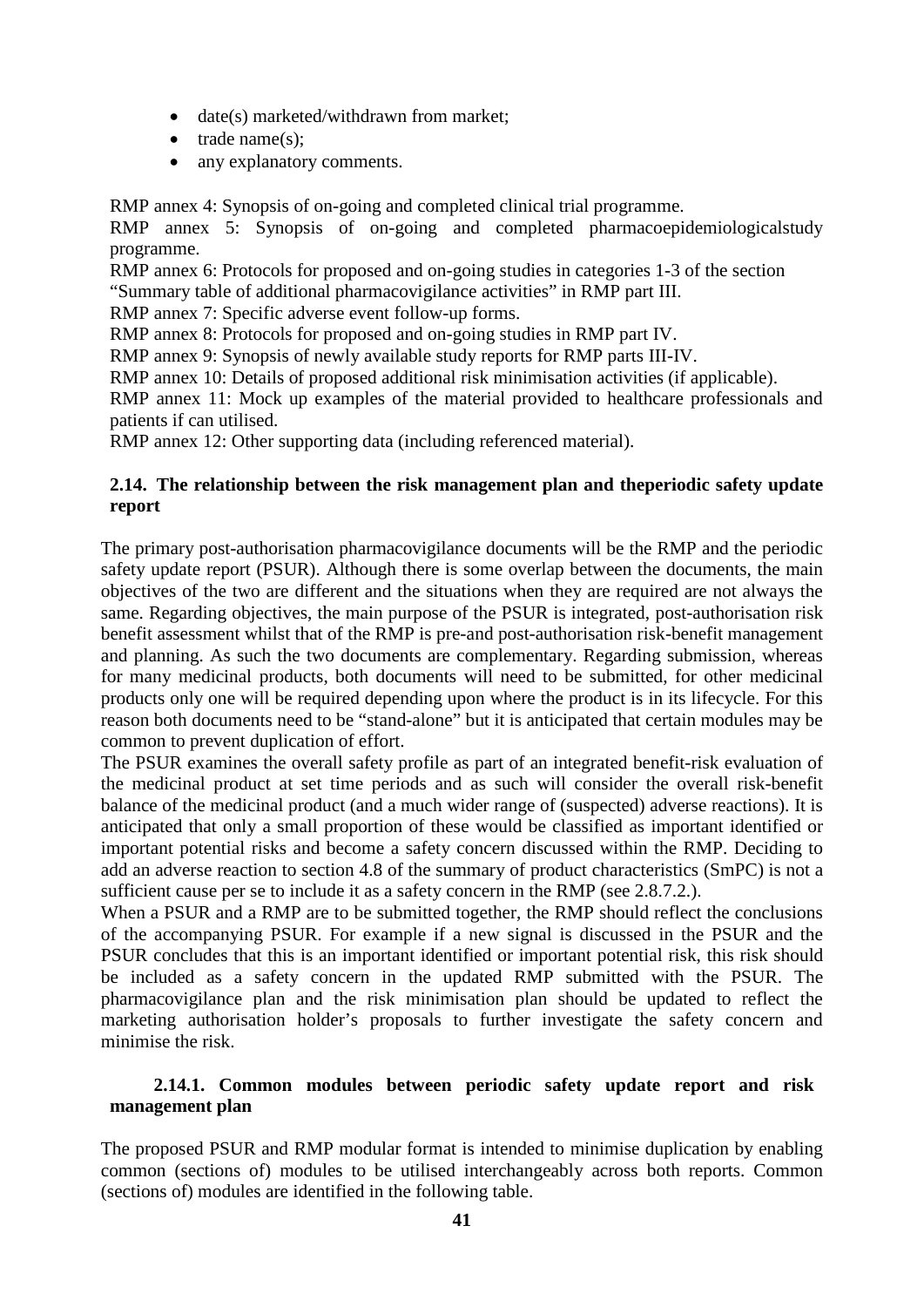| <b>RMP</b> section                                                                                                                                                           | <b>PSUR</b> section                                                                          |
|------------------------------------------------------------------------------------------------------------------------------------------------------------------------------|----------------------------------------------------------------------------------------------|
| Part II, module SV – "Post-authorisation"<br>experience", section "Regulatory and marketing<br>authorisation holder action for safety reason"                                | Section $3$ – "Actions taken in the reporting<br>interval for safety reasons"                |
| Part II, module SV – "Post-authorisation"<br>experience", section "Non-study postauthorisation<br>exposure"                                                                  | Sub-section $5.2 -$ "Cumulative and interval"<br>patient exposure from marketing experience" |
| Part II, Module SVII – "Identified and potential<br>risks"                                                                                                                   | Sub-section 16.4 – "Characterisation of risks"                                               |
| Part II, module SVIII – "Summary of the safety"<br>concerns" (as included in the version of the RMP<br>which was current at the beginning of the PSUR<br>reporting interval) | Sub-section $16.1 -$ "Summary of safety concerns"                                            |
| Part V – "Risk minimisation measures",<br>section "Evaluation of the effectiveness of risk<br>minimisation activities"                                                       | Sub-section $16.5 -$ "Effectiveness of risk"<br>minimisation (if applicable)"                |

 **Table 3: Common sections between RMP and PSUR (may not be in identical format)**

## **2.15. Principles for assessment of risk management plans**

The principle points which need to be considered when preparing or reviewing a risk management plan for a medicinal product are:

## **a. Safety specification**

- Have all appropriate parts of the safety specification been included?
- Have all appropriate data been reviewed when compiling the safety specification (i.e. are there important (outstanding) issues from other sections of the dossier which have not been discussed in the safety specification)?
- If parts of the target population have not been studied, have appropriate safety concerns in relation to potential risks and missing information been included?
- What are the limitations of the safety database and what reassurance does it provide regarding the safety profile of the medicinal product?
- Are there specific risks in addition to those addressed under ICH-E2E (e.g. off-label use, misuse and abuse, transmission of infectious disease, medication error, etc.)?
- Does the safety specification provide a true reflection of the safety concerns (i.e. important identified risks, important potential risks and missing information) with the product?
- If known drug substance application, abridged application (generic application) first phragraph or abridged application last pharagraph application have done, have all safety concerns from the reference medicinal product been included in the safety specification?
- Does its place in the therapeutic armamentarium as described concur with the intended indication and current medical practice?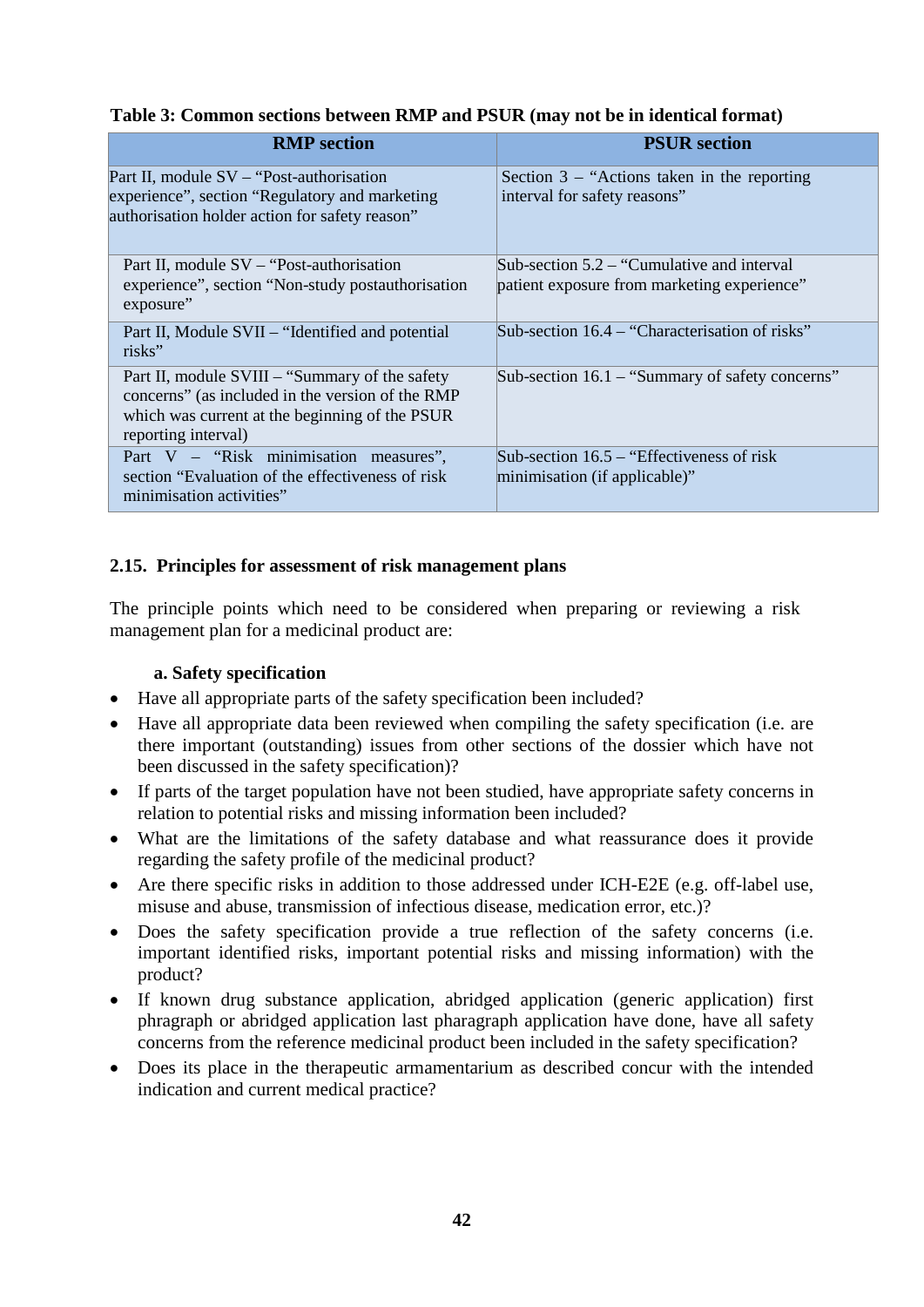## **b. Pharmacovigilance plan**

- Are all safety concerns from the safety specification covered in the pharmacovigilance plan?
- Are routine pharmacovigilance activities adequate or are additional pharmacovigilance activitiesnecessary?
- Are the activities in the pharmacovigilance plan clearly defined and described and suitable for identifying or characterising risks or providing missing information?
- Are the safety studies which have been imposed by a competent authority as conditions clearly identified?
- If medication error is a safety concern, does the RMP include appropriate proposals to monitor these?
- Are the proposed additional studies necessary and/or useful?
- When draft protocols are provided, are the proposed studies in the pharmacovigilance plan adequate to address the scientific questions and are the studies feasible?
- Are appropriate timelines and milestones defined for the proposed actions, the submission of theirresults and the updating of the pharmacovigilance plan?

## **c. Plans for post-authorisation studies on efficacy**

- Does the description of the efficacy of the product and what studies and endpoints it was based on conform with the contents of the dossier?
- Do all proposed studies have a valid scientific question as their primary aim and are any designed to increase use of the product?

## **d. Risk minimisation measures**

- Does the product information adequately reflect all important identified risks and missing information?
- Are any potential risks sufficiently relevant to the safe and effective use of the product that information about them should be included in the product information?
- Is the proposed wording about the risks and location in the product information appropriate and in line with relevant guidelines (e.g. SmPC guideline)?
- Has the marketing authorisation holder considered ways to reduce medication errors?
- Has this been translated into appropriate product information (including device design where appropriate) and pack design?
- Are proposed risk minimisation activities appropriate and adequate?
- Have additional risk minimisation activities been suggested and if so, are they risk proportionate and adequately justified?
- Are the methodologies for measuring and assessing the effectiveness of risk minimisation activities well described and appropriate?
- Have criteria for evaluating the success of additional risk minimisation activities been defined a priorities?

# **e. Summary of the Risk Management Plan**

- Is this abstract a true representation of the RMP?
- Have the facts been presented appropriately
- Are the content, format and language suitable for the intended audience?
- Have all required formats been provided?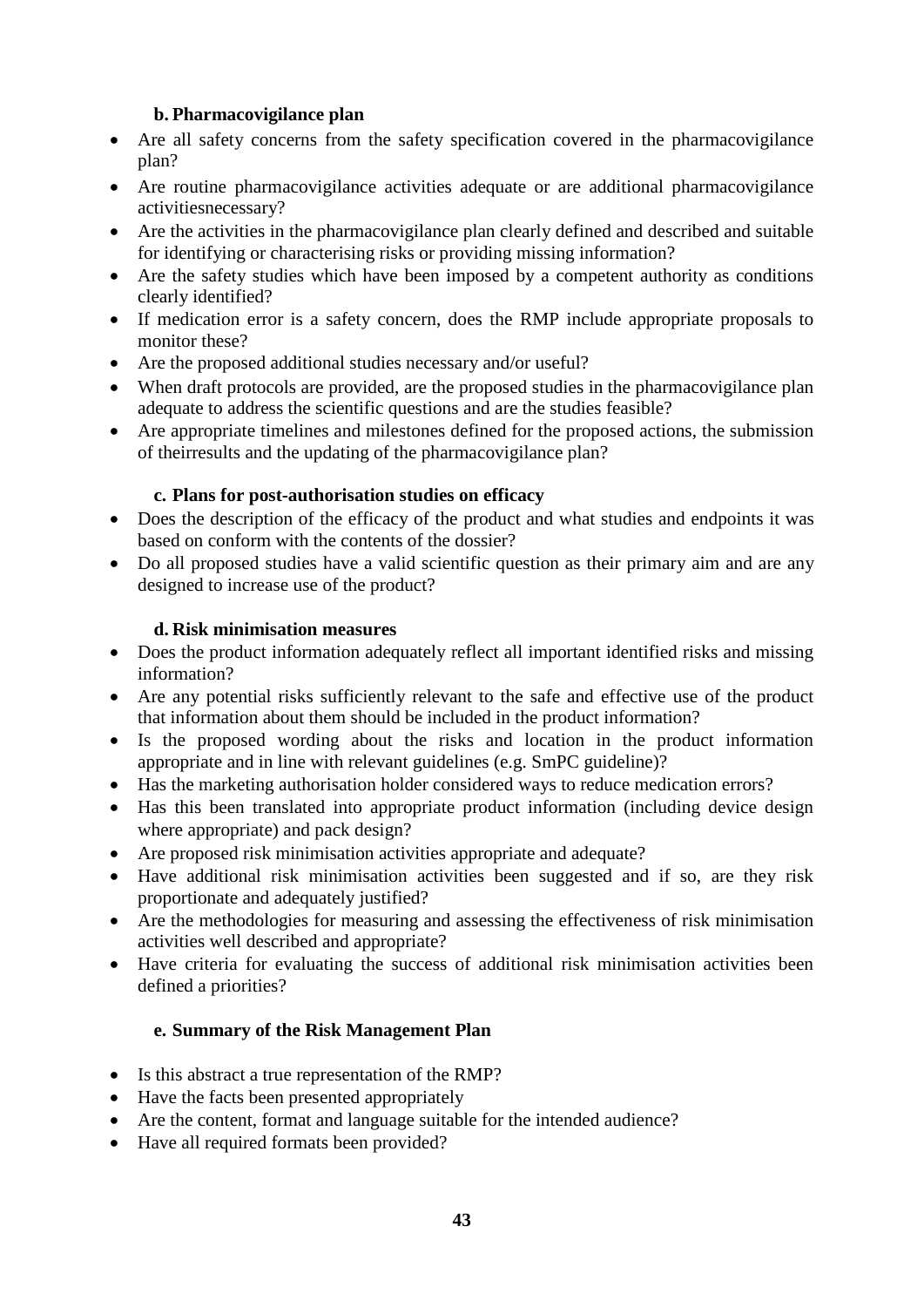#### **f. When an update is being assessed**

- Have new data been incorporated into the safety specification?
- Have appropriate changes been made to the pharmacovigilance plan (if necessary in the light ofnew data)?
- Is there an evaluation of the effectiveness of risk minimisation measures?
- Have appropriate changes to risk minimisation measures been proposed if necessary?
- Does the new data suggest that a formal evaluation of the risk-benefit balance (if not already donein a PSUR) is needed?

#### **2.16. Quality systems and record management**

Although many experts may be involved in writing the RMP, the final responsibility for its quality,accuracy and scientific integrity lies with the marketing authorisation applicant/holder. As such thequalified person responsible for pharmacovigilance should be aware of, and havesufficient authority over the content. The marketing authorisation holder is responsible for updating theRMP when new information becomes available and should apply the quality principles detailed inModule I. The marketing authorisation holder should maintain records of when RMPs were submitted toEU competent authorities and the significant changes between each version of the RMP. These records,the RMPs and any documents relating to information within the RMP may be subject to audit andinspection by appropriately qualified pharmacovigilance inspectors.

#### **SECTIONIII Operation in Our Country**

#### **3.1. Legal basis for the implementation of risk management**

It is the legal basis for the implementation of risk management"Legislation on Safety of Medicines" dated 15.04.2014 and numbered 28973 published in the Official Gazette.

#### **3.2. Situations when a risk management plan should be submitted**

RMP or an update, as applicable, may need to be submitted at any time during a product's lifecycle (i.e. during both the pre- and post-authorisation phases).

#### **a. During the application of MAH**

The applicant should get the confirmation before MAH procedure completed and submit RMP to competent authority for the situations given below:

- **1.** New applications for the combination drug/medicine that contains new drug substance;
- **2.** Application for Biotechnological Drug;
- **3.** Application for Bioequivalent Drug;
- **4.** Application for generic/combination drugs that are requested for additional risk minimization efficacy for original drug (e.g talidomid, isotretinoin, rituksimab, bosentan, infliksimab)
- **5.** In case of the identification of any safety concern that may require an additional pharmacovigilance or risk minimization activity at the any stage of the authorization period;
- **6.** The authorized drugs containing new drug substance, biotechnological drugs, biosimilar drugs and generic drugs for whom the necessity of additional risk minimization activities have been identified for original drugs;
	- **i.** In case of application for new administration route that causes safety concern and requires additional pharmacovigilance or additional risk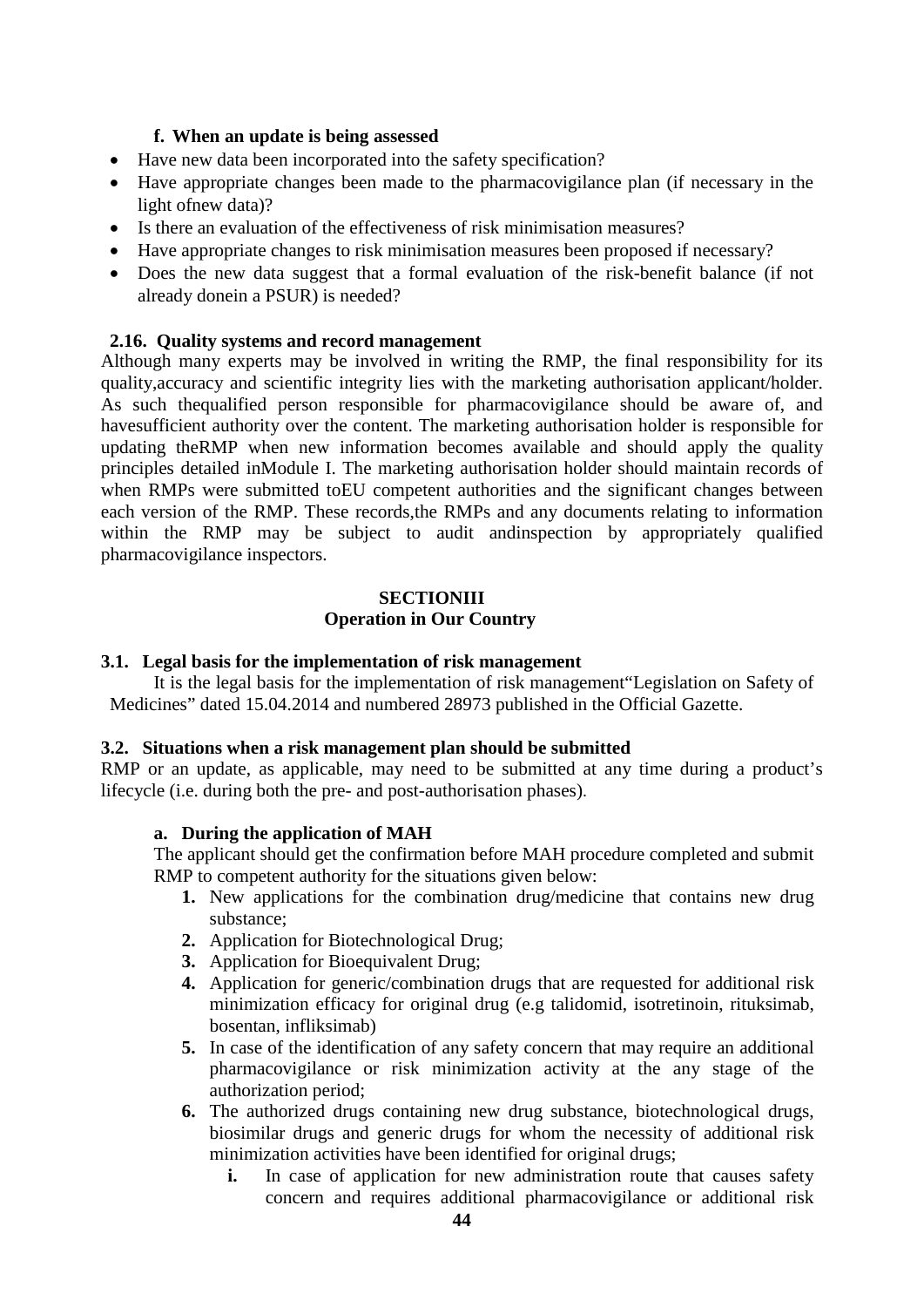minimization activities (eg; in case of marketing authorization application for sc administration of X drug which is adimintered by iv)

ii. In case of application for new dosage form that causes safety concern and requires additional pharmacovigilance or additional risk minimization activities

*If there is no new condition that causes safety concern and requires additional pharmacovigilance or risk minimization activities for the submission of the registered drugs containing new drug substance, biotechnological drugs, biosimilar drugs and generic drugs for whom the necessity of additional risk minimization activities have been identified for original drugs; reasons to not submit RMP should be described with the justification in CTD module 1.8.2.* 

**7.** In case of requested by Agency.

#### **b. Post-authorization:**

- **1.** In the case of using a new manufacturing process for authorized biotechnological or biosimilar drugs;
- **2.** In case of the detection of any safety problem that may require an additional pharmacovigilance or risk minimization activity at the any stage of postauthorization;
- **3.** In case of submitting the following changes in the license of drugs containing new drug substance, biotechnological drugs, biosimilar drugs and generic drugs for whom the necessity of additional risk minimization activities have been identified for original drugs;
	- **i.** Significant change that may cause safety concern or require additional pharmacovigilance or risk minimization activities in the indication: Approved indication/indications of a drug, it is the situation that the new population targeted by the treatment differs from the approved population of the drug. It includes, but not limited to, followings:
		- A new disease area.
		- A new age group (eg: indication for pediatrics).
		- Moving to the first step from the second step.
		- Change in the co-administered drug specified in the indication for an oncology drug.

*If it is thought that the conditions in this article is not conducted; reasons to not submit RMP should be described with the justification to Risk Management Department.*

**4.** In case of requested by Agency.

#### **3.3. Submission of risk management plan**

According to Regulation on Safety of Drugs Article 22(7) and this guideline; RMP should be submitted during authorization application submitted since 15.04.2014 and post-authorization for the drugs specified in Section 3.2. However; this date is not valid for biosimilar drugs according to "Guideline on Biosimilar Drug" and RMP should be submitted and approved prior to the completion of authorization process for all the biosimilar drugs.

During marketing authorization submission; when submitted the CTD dossier to Preliminary Assesment Unit, pharmacovigilance information should be included in Section 1.8. When describing the pharmacovigilance system in Section 1.8.1, RMP should be included in Section 1.8.2. When received a letter about the start of the authorization process from Preliminary Assessment Unit; a copy of this letter along with RMP should be submitted to Risk Management Department Pharmacovigilance Risk Management Unit. When